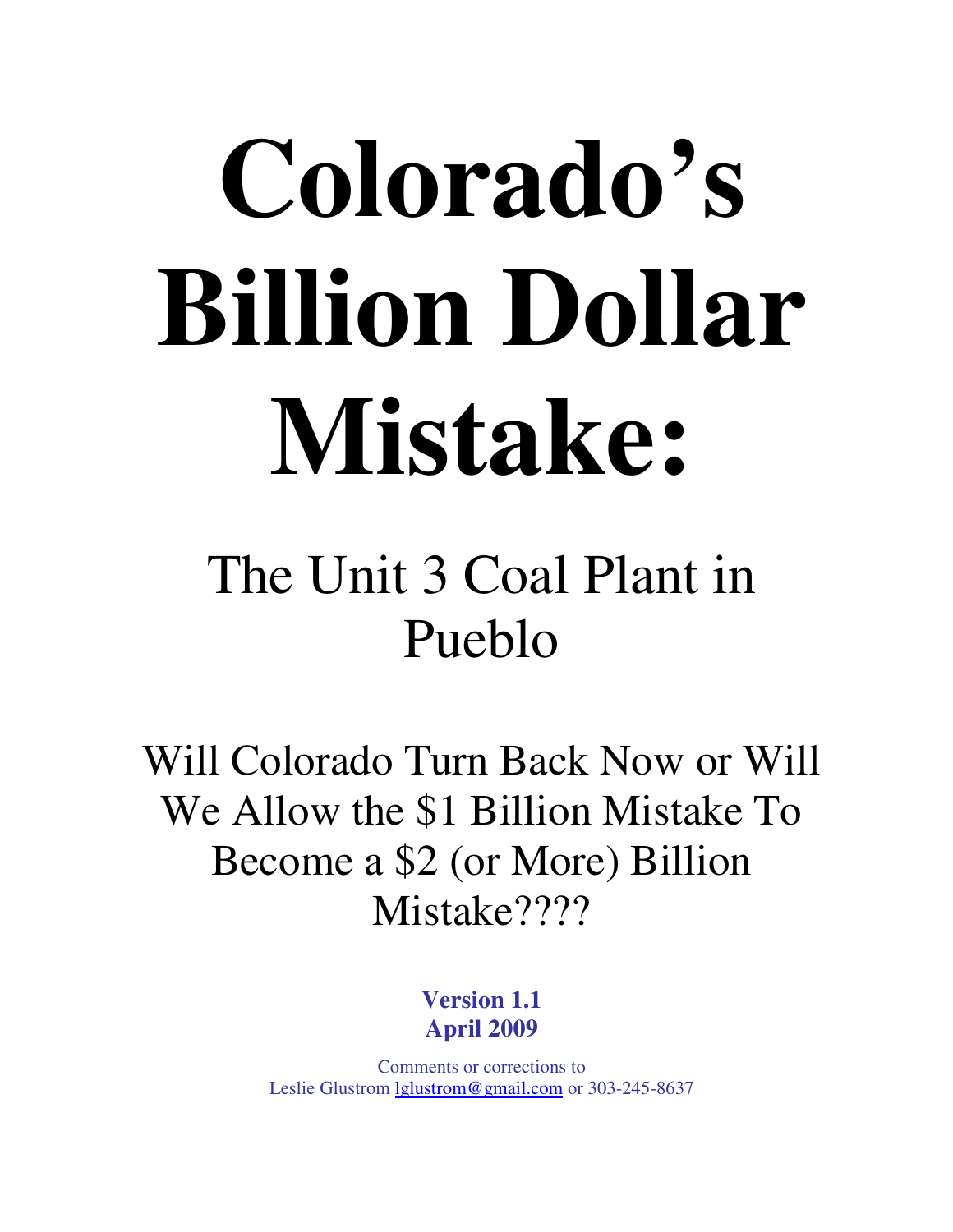#### **Acknowledgements**

 **The work discussed in this report is the result of a team of individuals and groups including literally hundreds of supporters and activists from around Colorado, the country and even the world who have contributed to this work in more ways than can be counted. Any effort to list everyone who has contributed to this effort would be extremely long—and yet embarrassingly incomplete. Rather than risk forgetting anyone, let it just be known that everyone's efforts have been critical to the progress we have made. You know who you are. Thanks!!!** 

#### **Sole Responsibility**

 **While this work would not have been possible without the support of literally hundreds of individuals, Leslie Glustrom takes full and sole responsibility for the contents of this report.** 

#### **Note on the Format**

 **This report is presented in an informal, almost conversational style. The reader is referred to the footnotes for the documents that contain detailed information. When the plural terms "we" or "us" are used, they refer to the hundreds of individuals, businesses and groups that understand that building a new coal plant at the beginning of the 21st century is obviously a mistake.** 

#### **Finding Documents**

 **Documents from the Public Utilities Commission can be accessed for several years from the PUC website under "Dockets and Decisions" using the proper docket number. The direct link for finding documents at the PUC (as of April 2009) is http://www.dora.state.co.us/PUC/DocketsDecisions/HighprofileDockets/HighprofileDockets.htm When documents are no longer available on the PUC website, they can be accessed from the public document room at the Colorado Public Utilities Commission. Documents from previous years may need to be taken out of storage so calling the PUC ahead of time at 303-894-2000 is recommended. Responses to "Discovery Requests" asked as part of a docket generally need to be obtained from the person receiving the Discovery response.** 

> **Please send questions or corrections to: Leslie Glustrom at lglustrom@gmail.com or 303-245-8637**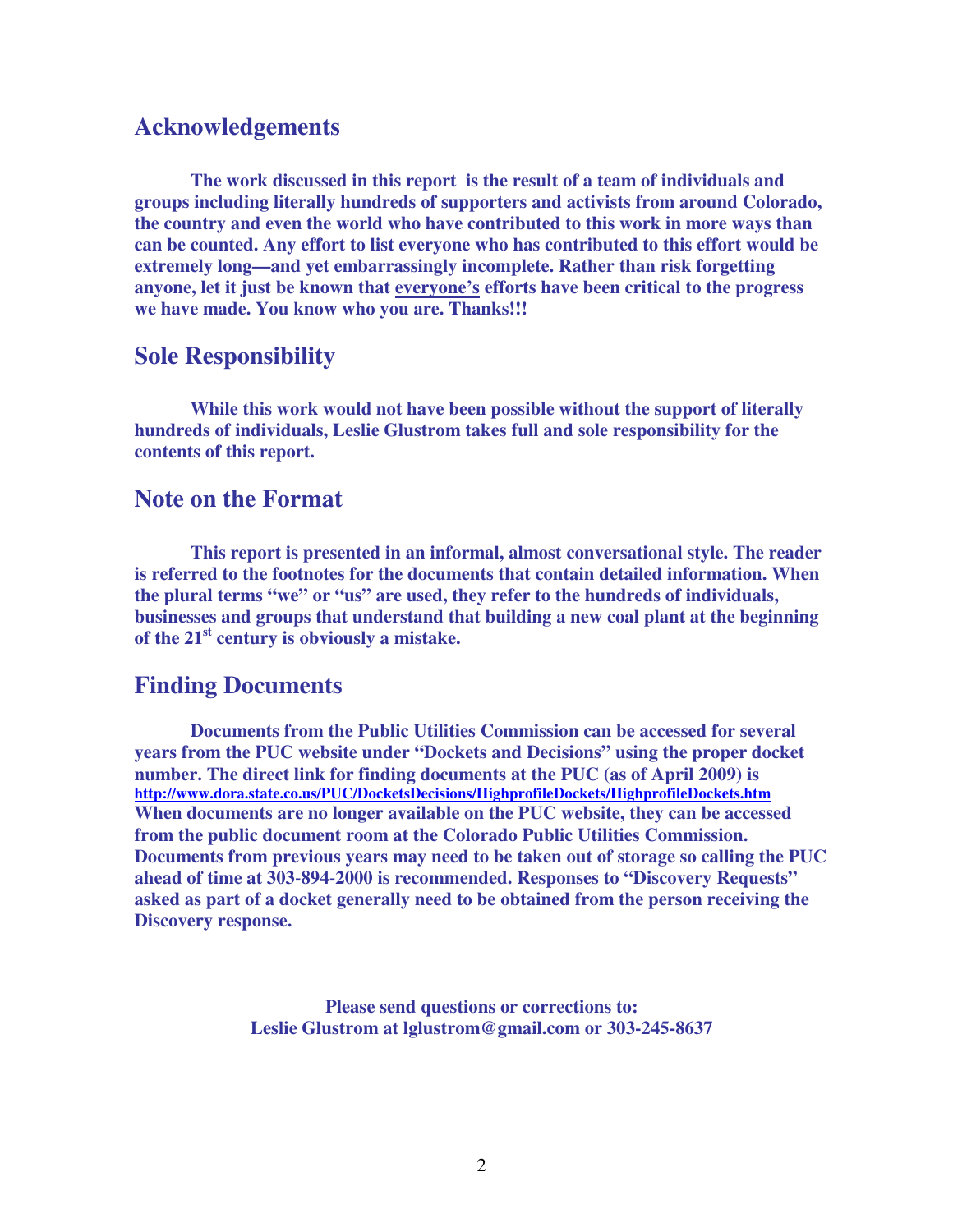#### **Intention of This Report—Freeing Xcel to Lead the Way**

While talking about mistakes is never easy, nothing in this report is intended to detract from the hard work and dedication of the many fine people working to help make Xcel a utility of the  $21<sup>st</sup>$  century. Under the leadership of their present CEO, Dick Kelly, Xcel has begun to lead the way into the postfossil fuel era and the entire Xcel team deserves significant recognition and gratitude for these efforts.

 The Unit 3 coal plant in Pueblo which is discussed in this report is, in large part, a legacy of Xcel's former CEO, Wayne Brunetti—a legacy that has put Xcel's present employees into a difficult position. While it is never easy to acknowledge a mistake, the sooner that Colorado and Xcel acknowledge that this "Unit 3" coal plant (called "Comanche 3" by Xcel) is a mistake, and the sooner Colorado's citizens and political leaders come together to address this mistake in a way that both protects Xcel's financial health and minimizes the impact on Xcel's ratepayers, the sooner Xcel can be truly free to continue in its efforts to create a utility for the  $21<sup>st</sup>$  century.

 It is, therefore, the intention of this report to help liberate Xcel from the "baggage" of its last CEO and to free its management and many fine employees to truly lead the way into this, the post-fossil fuel century.

Respectfully, Leslie Glustrom April 2009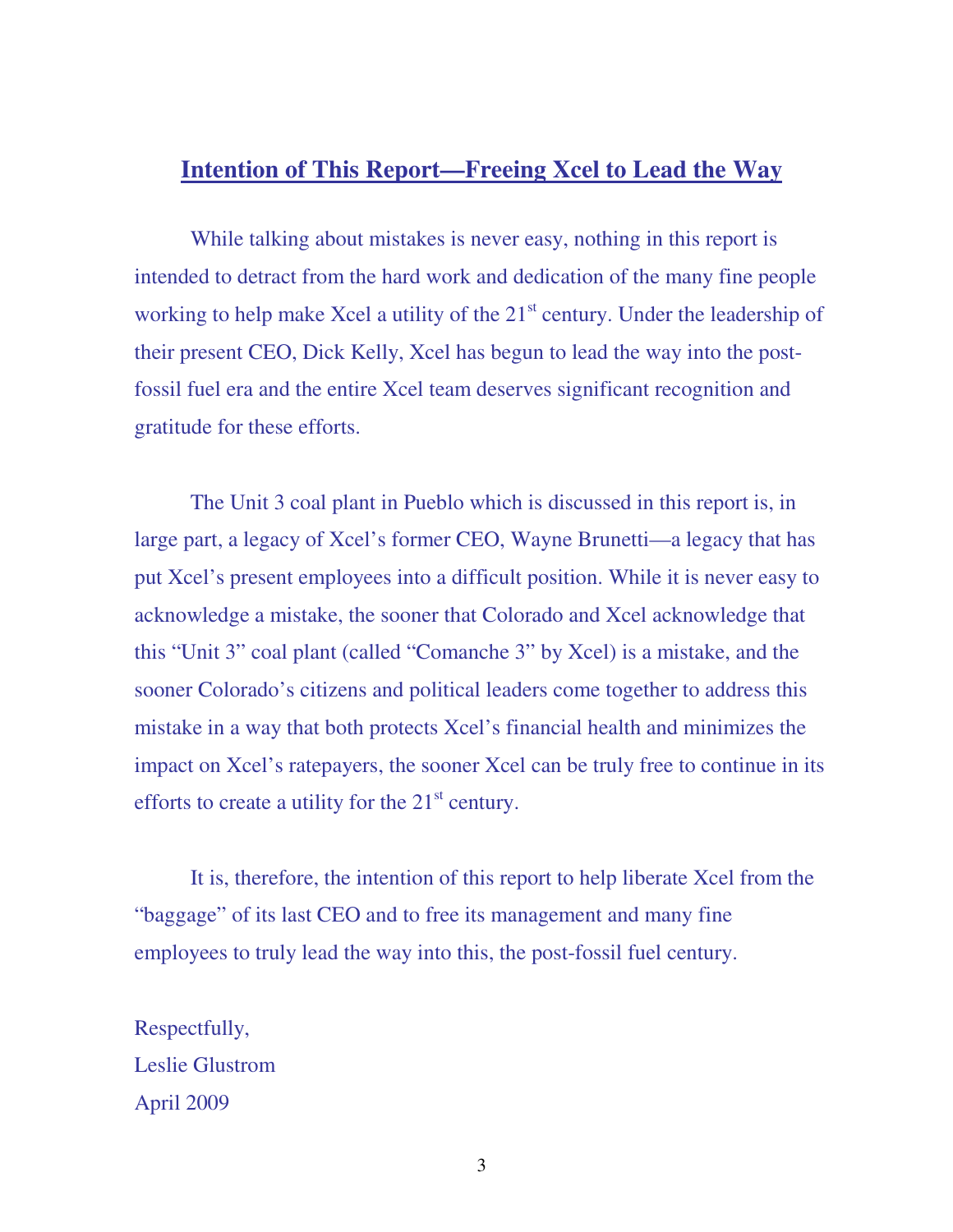#### **LIST OF ACRONYMS**

| <b>AQCC</b>     | <b>Air Quality Control Commission</b><br>(Issues air permits for power plants and other facilities)               |
|-----------------|-------------------------------------------------------------------------------------------------------------------|
| <b>APCD</b>     | <b>Air Pollution Control Division</b><br>(Division of CDPHE that issues air permits.)                             |
| <b>CCR</b>      | <b>Code of Colorado Regulations</b><br>(Compilation of regulations for state agencies)                            |
| <b>CDPHE</b>    | Colorado Dept. of Public Health and the Environment<br>(Issues air permits to pollution sources like coal plants) |
| CO <sub>2</sub> | <b>Carbon Dioxide</b><br>(The largest contributor to emissions of greenhouse gases)                               |
| <b>CSP</b>      | <b>Concentrating Solar Power</b><br>(Using "sunlight and mirrors" to drive steam turbines)                        |
| <b>CEO</b>      | <b>Chief Executive Officer</b><br>(Usually the top executive in a corporation)                                    |
| <b>CPCN</b>     | <b>Certificate of Public Convenience and Necessity</b><br>(PUC approval document for a new generating resource)   |
| <b>CRS</b>      | <b>Colorado Revised Statutes</b><br>(Compilation of Colorado's laws)                                              |
| <b>CWIP</b>     | <b>Construction Work in Progress</b><br>(Shorthand for charging ratepayers for financing costs)                   |
| <b>GHGs</b>     | <b>Greenhouse Gases</b><br>(Gases which trap heat leaving the planet such as $CO_2$ , $CH_4$ )                    |
| <b>IGCC</b>     | Integrated Gasification and Combined Cycle (Coal Plant)<br>(Often referred to by the oxymoron "Clean Coal")       |
| <b>IOUs</b>     | <b>Investor Owned Utilities</b><br>(In Colorado, Xcel and Black Hills)                                            |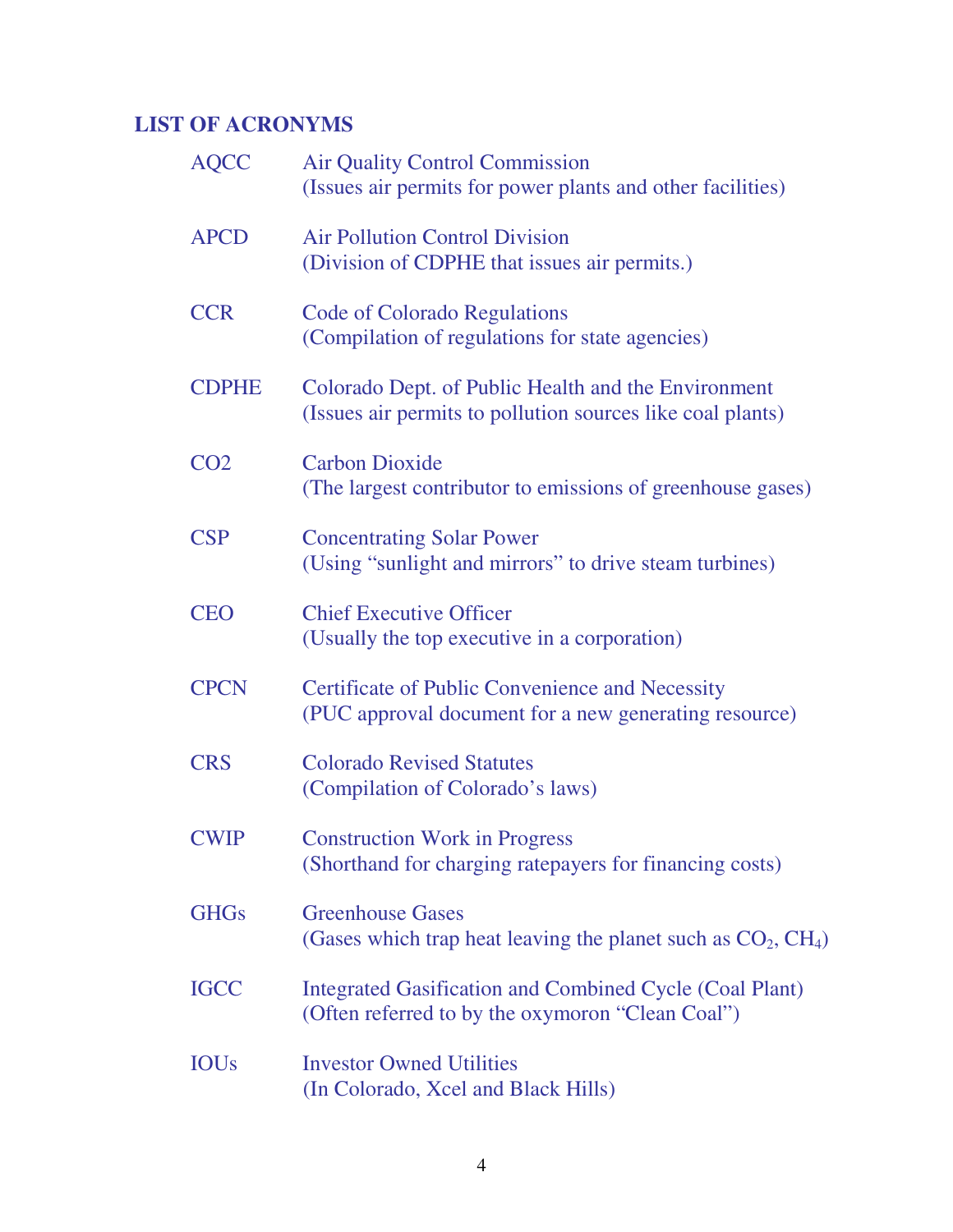| <b>IREA</b>           | <b>Intermountain Rural Electric Association</b><br>(Serves an area in a crescent south of Denver)                  |
|-----------------------|--------------------------------------------------------------------------------------------------------------------|
| <b>MACT</b>           | <b>Maximum Available Control Technology</b><br>(Level of control required for mercury and other pollutants)        |
| <b>NO<sub>x</sub></b> | <b>Nitrogen Oxides</b><br>(Pollution compounds formed by the oxidation of nitrogen)                                |
| <b>OCC</b>            | <b>Office of Consumer Counsel</b><br>(An office that helps represent consumers at the PUC)                         |
| <b>PSCo</b>           | <b>Public Service Company of Colorado</b><br>(The branch of Xcel that operates in Colorado)                        |
| <b>PSD</b>            | <b>Prevention of Significant Deterioration</b><br>(An effort to keep clean air from becoming dirty.)               |
| <b>PUC</b>            | <b>Public Utilities Commission</b><br>(A three-member appointed body in Colorado)                                  |
| <b>REA</b>            | <b>Rural Electric Association</b><br>(In theory a "cooperative" electric association)                              |
| <b>RPS</b>            | <b>Renewable Portfolio Standard</b><br>(Requiring a certain % of renewable electricity)                            |
| <b>RRR</b>            | Rehearing, Reargument or Reconsideration<br>(The name for an appeal of a PUC decision)                             |
| SO <sub>2</sub>       | <b>Sulfur Dioxide</b><br>(An air pollutant formed by the oxidation of sulfur.)                                     |
| Xcel                  | Xcel Energy--an investor owned utility<br>(Often used in this report to refer to the Colorado branch)              |
| <b>Xcel Parent</b>    | Used in this report to refer to the parent utility of "Xcel"<br>Xcel (Parent) operates utilities in several states |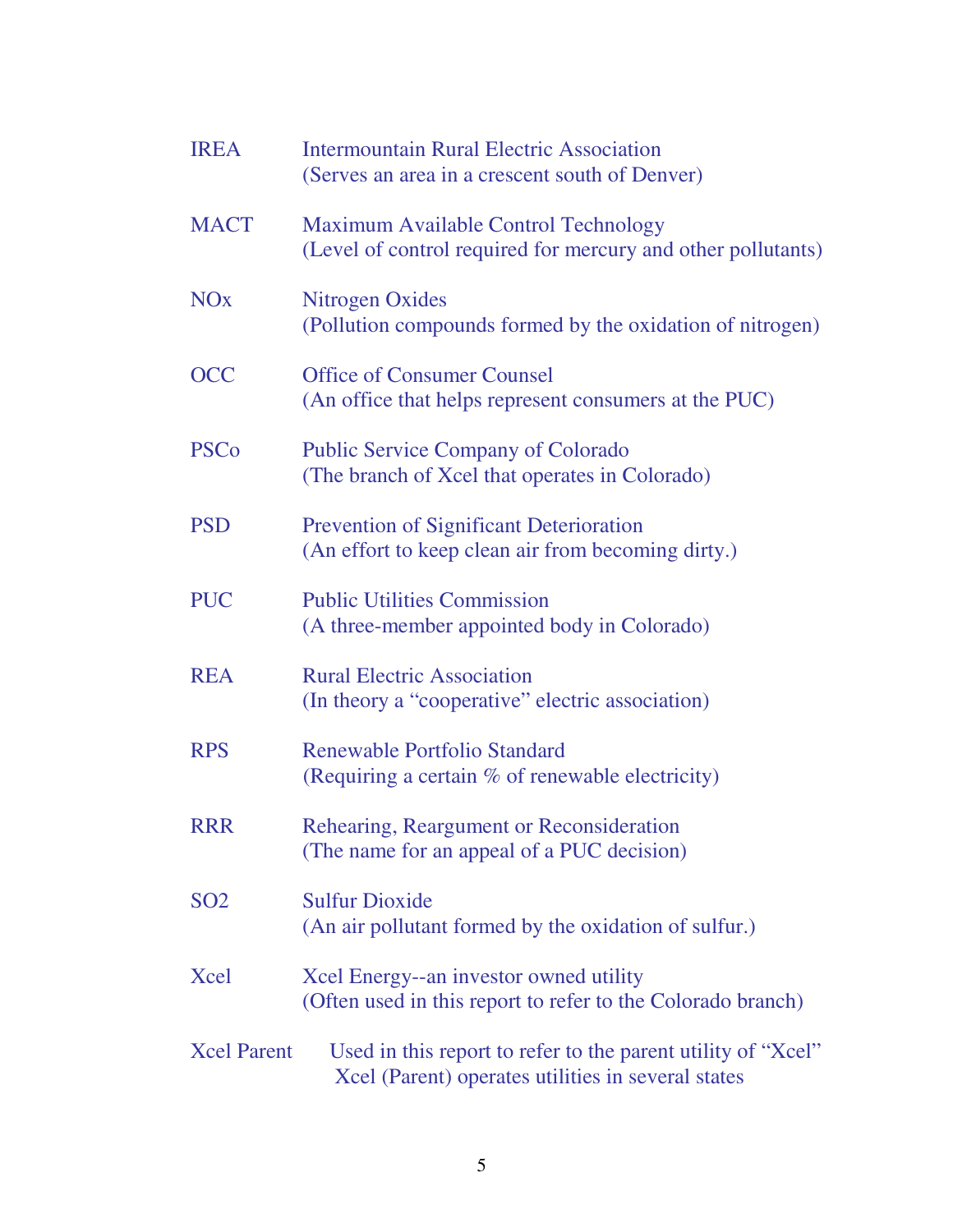#### **INTRODUCTION**

 Xcel Energy is presently completing construction of a new 750 MW coal plant in Pueblo. As detailed in this report, this coal plant was not wise when it was proposed in 2004 and has become increasingly so in the intervening years. The list of reasons why the coal plant is a mistake is long and includes:

- The coal plant is not needed to meet Xcel's load
- The coal plant will interfere with pursing lower-carbon wind and solar options
- Xcel's failure to secure a long-term supply of coal for the coal plant
- The Rapidly increasing costs of coal
- The likelihood that carbon dioxide will be regulated, greatly increasing costs.
- Operating costs that will likely exceed \$1 billion a decade
- Increased liability risks from carbon dioxide, mercury, coal ash and other environmental pollutants as this is probably one of the last conventional coal plants to be built in the United States

 Now Colorado has to decide what to do. If we proceed with the coal plant then it will cost a billion dollars a decade or more to operate the coal plant and we will lose the opportunity to invest that billion dollars on the carbon-free infrastructure that will power our state in the 2020s and beyond.

 If we acknowledge that a mistake has been made, we can pay off the construction costs of the coal plant over a 30-40 year period with about a 1-2% increase in rates and instead of sending our energy dollars north to Wyoming to pay for coal and east to Washington DC to pay for CO2 and exposing ourselves to significant liability risks, we can use the billion dollars a decade (or more) in operating costs to invest in wind, solar, efficiency and low-carbon options that will run our state in the  $21<sup>st</sup>$  century.

 The choice is ours. Will we proceed to throw good money after bad or will we recognize the mistake, take appropriate actions and leave a legacy our children will be grateful for?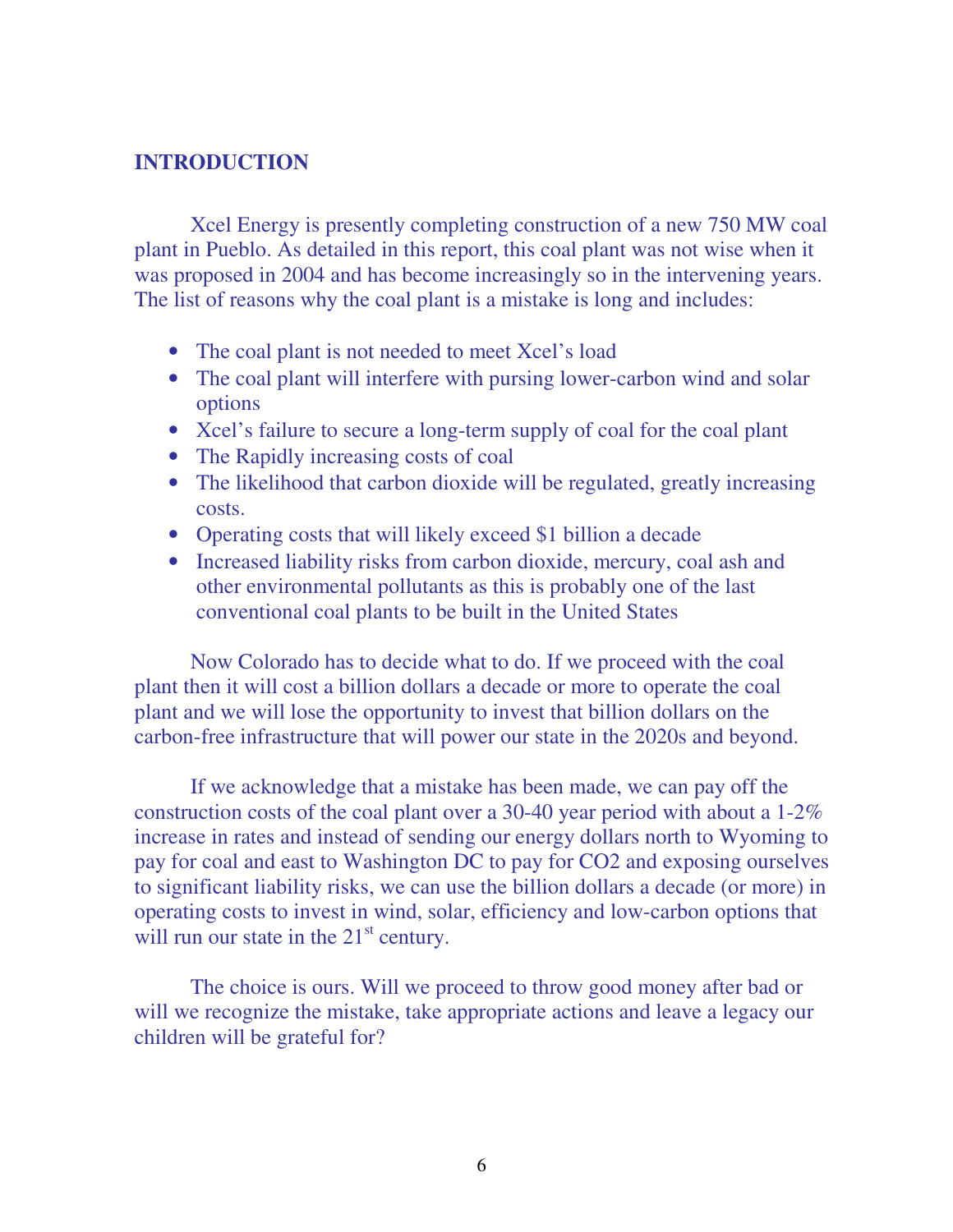#### **NOTE ON THE ROLE OF IREA AND HOLY CROSS**

The Unit 3 coal plant in Pueblo has a capacity of approximately 750 MW. Xcel intends to own 500 MW (66.6 %) of the plant. Xcel has a contract to sell 190 MW (or about 25.3 %) of the coal plant to the Intermountain Rural Electric Cooperative ("IREA") which serves a crescent-shaped service area south of Denver. Xcel has a contract to sell the remaining 60 MW (about 8%) of the plant to Holy Cross Energy which serves an area in and around Aspen, Colorado.

| <b>Utility</b>           | <b>MW Owned</b> | % Ownership |  |  |
|--------------------------|-----------------|-------------|--|--|
| Xcel                     | 500 MW          | 66.6%       |  |  |
| <b>IREA</b>              | 190MW           | 25.3%       |  |  |
| <b>Holy Cross Energy</b> | 60 MW           | 8%          |  |  |

Table 1 Ownership of the Unit 3 Coal Plant in Pueblo $<sup>1</sup>$ </sup>

Interestingly, Xcel has about 1.3 million customers in Colorado, $2$  while IREA has about  $137,000^3$  or about  $1/10$  as many. With about  $1/10$  as many customers as Xcel, IREA might have been expected to have taken 1/10 as much of the coal plant—or 50 MW. Instead IREA took a 190 MW share of the coal plant, a share that is, on a per/ratepayer basis, that was over three times larger than Xcel's. IREA took such a large share believing that it would save its ratepayers money (by avoiding paying for natural gas) and because it felt it could forestall the adoption of carbon dioxide charges on the federal level.<sup>4</sup>

 Recently, it has become clear that IREA and Holy Cross will be buying their shares of the Unit 3 coal plant but will not be paying a full proportional share for the air pollution control upgrades made at Units 1 and 2 in Pueblo that were part of the air permitting for the Unit 3 coal plant.<sup>5</sup> Rather, Xcel intends to pass the majority of those costs on to Xcel's Colorado ratepayers, while not charging IREA or Holy Cross for their full proportional share.<sup>6</sup>

<sup>1</sup> Ownership shares from Xcel Energy in Docket 08S-520E, Colorado PUC.

<sup>&</sup>lt;sup>2</sup> See for example, page 8 in the Direct Testimony of Xcel witness Scott Wilensky in Docket 08S-520E.

<sup>&</sup>lt;sup>3</sup> See http://www.intermountain-rea.com/.

<sup>4</sup> Personal communication with Stan Lewandowski, General Manager, IREA.

 $<sup>5</sup>$  As discussed further below, the air pollution upgrades at Units 1 and 2 were a key component of the strategy</sup> for obtaining an air permit for the new Unit 3 coal plant because the upgrades at Units 1 and 2 were used in a "netting" process that allowed the permit for Unit 3 to avoid key aspects of the air pollution control program referred to as PSD or Prevention of Significant Deterioration requirements for emissions of sulfur ("SO2") and nitrogen ("NOx") compounds.

<sup>&</sup>lt;sup>6</sup> See for example the response of PSCo to Discovery Request LWG 4-7 in Docket 08S-520E.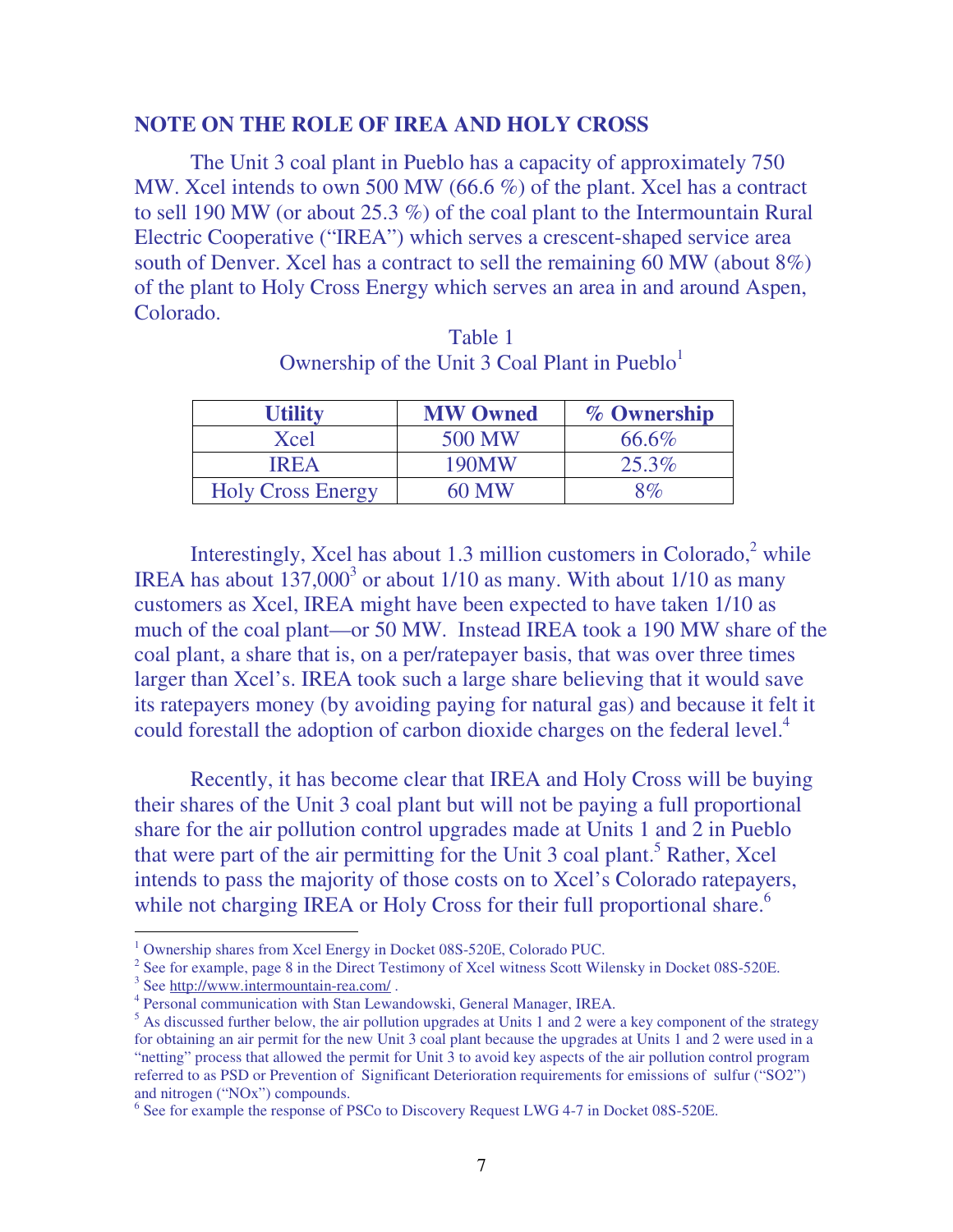#### **I. HISTORY**

 $\overline{a}$ 

Xcel's plans to build a new 750 MW coal plant in Pueblo, Colorado date to the early part of the  $21<sup>st</sup>$  century. A history of the key milestones is below.

#### **A. 2002—Xcel's Stock Crashed Due to the NRG Bankruptcy**

 The history of the new Unit 3 coal plant in Pueblo really dates to 2002 several years before Xcel gained regulatory approval for the new coal plant.

 In 2002, one of Xcel's unregulated subsidiaries, a company called NRG went bankrupt, Xcel had to pay \$752 million to free itself from NRG and, as a result, its stock price crashed.<sup>7</sup> Figure 1 is a graph of Xcel's stock price for the last ten years. 8







 Figure 1shows that in the summer of 2002 the price of Xcel stock plummeted from above \$25 a share to well below \$10 a share. By comparison, Figure 1 shows that the significant stock price drop that happened in October 2008 was minor compared to the cataclysmic drop that happened in the summer of 2002.

<sup>&</sup>lt;sup>7</sup> See Xcel's stock price at www.xcelenergy.com under "Investor Information." The information on the NRG payments is in Xcel's August 2004 SEC report.<br><sup>8</sup> The graph is from http://phy.corporate.in.pat/pl

The graph is from http://phx.corporate-ir.net/phoenix.zhtml?c=89458&p=irol-stockChart which is accessed from "Investor Information" on Xcel Energy's home page at www.xcelenergy.com .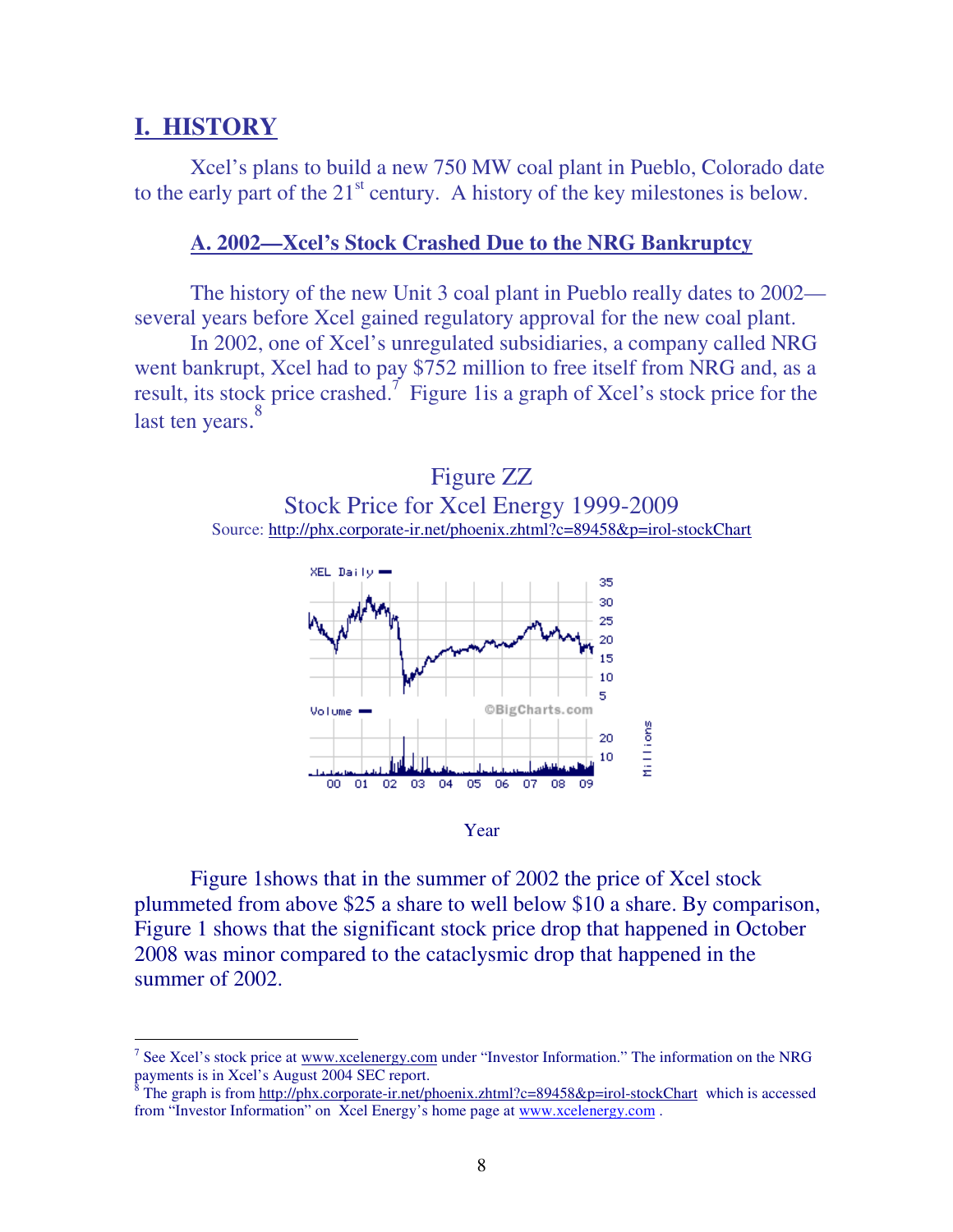Utilities make money for investors by making large capital investments and it wasn't long after the stock price crash of 2002 that Xcel began planning to build a large coal plant in Colorado<sup>9</sup>—an investment that it presumed would help increase its shareholder value. During 2003 and 2004, Xcel proceeded to spend several million dollars on engineering and permitting, $10 \text{ long}$  before the new Pueblo coal plant was approved by the Colorado Public Utilities Commission.

 In short, there is strong reason to believe that the motivation for the coal plant was not to provide Colorado with the cleanest or cheapest energy solution, but rather to make a large capital investment so that Xcel could use the return on the capital investment for its shareholders. $^{11}$ 

In short, there is strong reason to believe that the motivation for the coal plant was not to provide Colorado with the cleanest or cheapest energy solution, but rather to make a large capital investment so that Xcel could use the return on the capital investment for its shareholders and begin to recover from the stock price crash of 2002.

#### **B. 2003—Xcel Began Planning for a Coal Plant Before They Had PUC Approval**

 Planning for the Pueblo coal plant began in approximately March  $2003$ ,<sup>12</sup> little over a year before Xcel submitted the proposal for the coal plant to the Colorado PUC. Under the rules at the time, Xcel was supposed to submit

<sup>&</sup>lt;sup>9</sup> While planning to build a new coal plant in Colorado, Xcel also was undertaking the conversion of coal plants in Minnesota to natural gas plants in order to reduce air pollution in the Minneapolis-St. Paul Metro area. Known as the "Metro Emissions Reduction Project" or "MERP" these conversions also involved approximately a billion dollars of investment, but while Colorado was slated to receive a new coal plant, Minnesota was slated to have coal plants replaced with the cleaner burning natural gas. See for example the presentation prepared for the Xcel Energy Midwest Investor Meetings, May 31-June 1, 2005 available under "Investor Information" at www.xcelenergy.com .

<sup>&</sup>lt;sup>10</sup> Xcel has reported spending approximately \$3.7 million on the new Unit 3 coal plant in 2003 and 2004 before it gained approval to proceed with the plant from the Public Utilities Commission. These expenditures were provided in response to Discovery Response LWG 4-3 in Docket 08S-520E

<sup>&</sup>lt;sup>11</sup>To see how Xcel expected large capital expenditures to benefit utility stockholders, see for example the presentation prepared for the Xcel Energy Midwest Investor Meetings, May 31-June 1, 2005 available under "Investor Information" at www.xcelenergy.com .

<sup>&</sup>lt;sup>12</sup> See pages 50-58 in the transcript for November 1, 2004 hearing in Dockets 04S-214E, 04A-215E and 04A-216E at the Colorado Public Utilities Commission.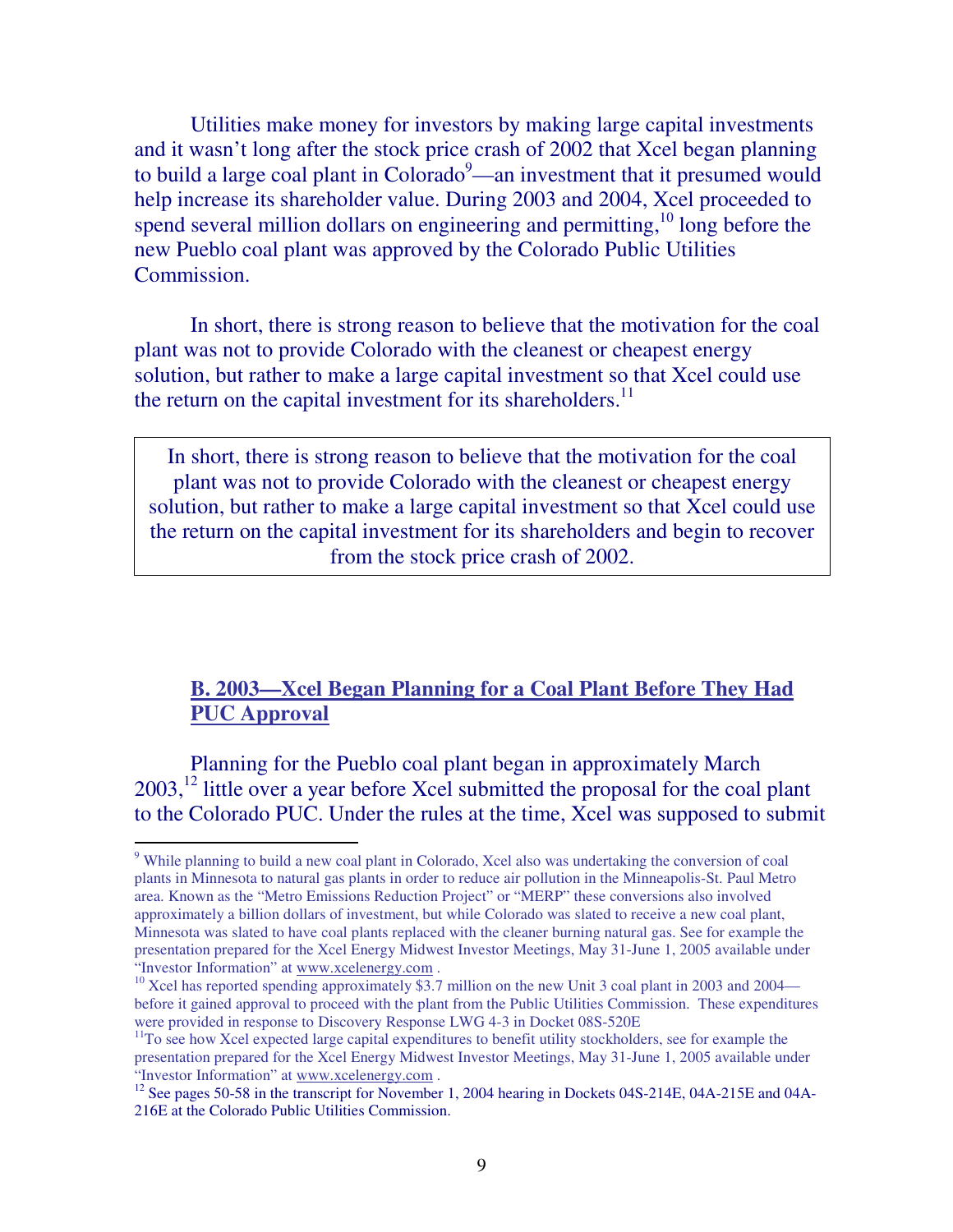a plan to the Public Utilities Commission (PUC), gain approval for that plan and put plants out to bid before undertaking construction plans.<sup>13</sup> Xcel didn't submit its "2003 Least Cost Plan" to the PUC until April 2004 over a year after it began planning for the new Pueblo coal plant—and the PUC didn't formally approve the plan and the 750 MW Unit 3 coal plant until January  $2005$ .<sup>14</sup>

**C. 2004—Xcel Submits a Plan While Asking for An Exemption to PUC Bidding Rules and Ignoring Efficiency and Solar Resources; Colorado Environmental Groups Negotiate a Settlement Agreement Clearing the Way for the New Coal Plant**

#### **Xcel's "2003 Least Cost Plan" Proposal Definitely Not "Least Cost"**

 On April 30, 2004, Xcel submitted its "2003 Least Cost Plan" to the Colorado PUC<sup>15</sup>and claimed that building a new 750 MW coal plant in Pueblo, Colorado would be a "least cost" option for ratepayers—but insisted that the plant not be put out to bid, as required by PUC "Least Cost" Planning rules $^{16}$ 

As part of the "2003 Least Cost Plan" Xcel:<sup>17</sup>

• Failed to propose any utility-managed efficiency programs<sup>18</sup>

 $\overline{a}$  $13$  The utility planning rules in place at the time were referred to as the "Least Cost Planning Rules" and could be found as part of the PUC rules at 4 Code of Colorado Regulations ("CCR") 723-3, Rules 3600 -3615 adopted by the PUC after appeal through "RRR" by Decision C02-0991.

<sup>&</sup>lt;sup>14</sup> Approval for the Unit 3 coal plant was granted by Colorado PUC Decision C05-0049.

<sup>&</sup>lt;sup>15</sup> Xcel's Colorado "2003 Least Cost Plan" was submitted to the PUC along with a request for approval for a Certificate of Public Convenience and Necessity ("CPCN") for the new Unit 3 coal plant and for a rate increase to support the construction of the new coal plant, which was euphemistically referred to as its "Regulatory Plan. The "2003 Least Cost Plan" was given Docket number 04A-214E. The request for the rate increase was given docket number 04A-215E and the request for the CPCN for the coal plant was given docket number 04A-216E. The three dockets were then consolidated by the PUC in Decision C04-0710. The 2003 "Least Cost Plan" was supposed to be submitted on October 31, 2003, but Xcel asked for a six-month delay and the PUC granted the delay in Decision C03-1224. It soon became clear that Xcel used the six month delay to get a head start on the air permitting process for the Unit 3 coal plant—beginning discussions with the Colorado Department of Public Health and the Environment in the last half of 2003—before the "2003 Least Cost Plan" was even submitted to the PUC for approval.

<sup>&</sup>lt;sup>16</sup> See Rule 3610 (b) of (4 CCR 723-3) of the the PUC "Least Cost" Planning Rules in effect in 2004, as adopted by Commission Decision C02-0991.

<sup>&</sup>lt;sup>17</sup> See Xcel's Application and Testimony in consolidated dockets 04A-214E, 04A-215E and 04A-216E

<sup>&</sup>lt;sup>18</sup> Unfortunately, back in 2004, Xcel's management didn't believe in doing efficiency so there were only very meager efficiency programs considered as part of the plan that led to the coal plant. In fact, Xcel said that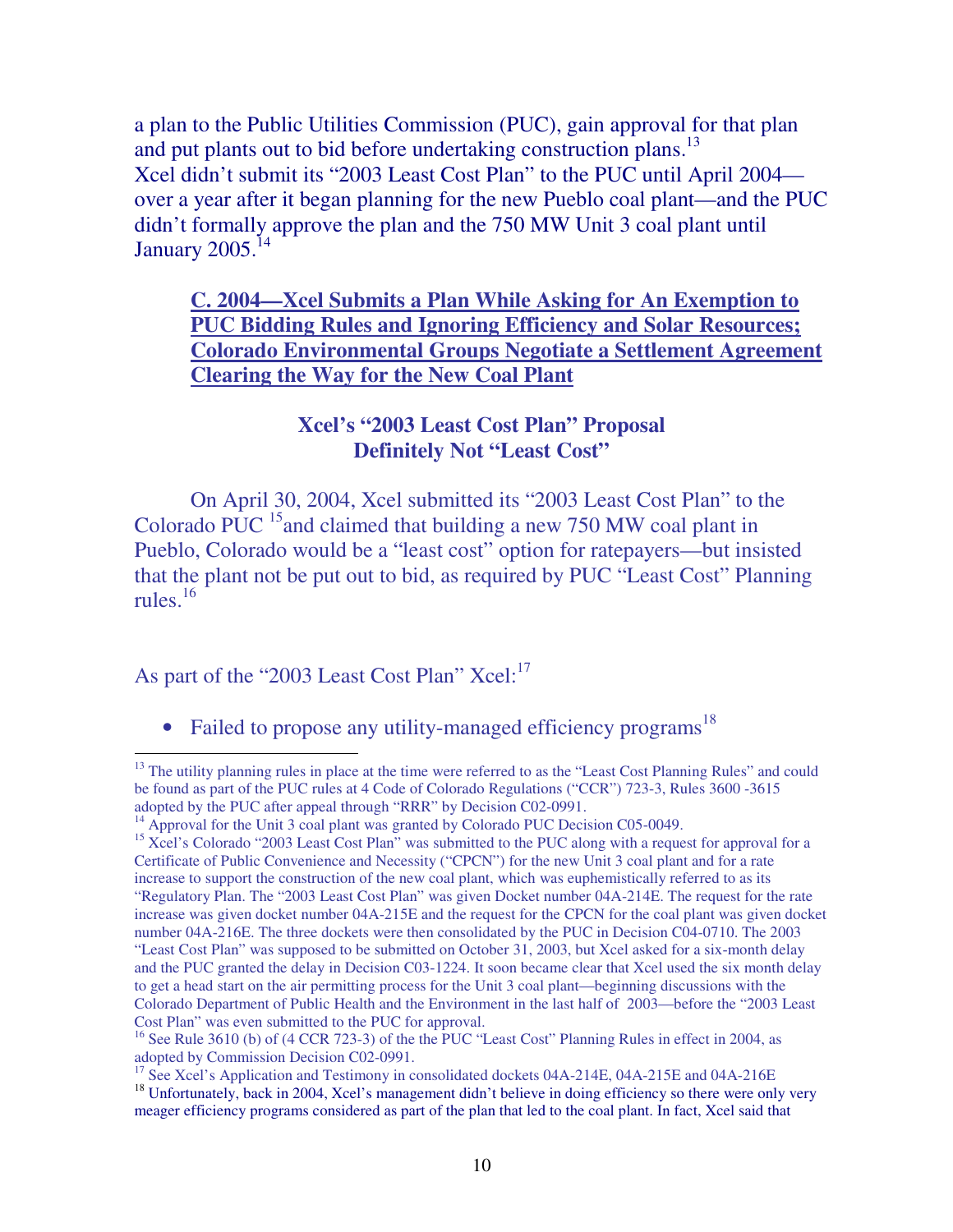- Put an arbitrary cap on the amount of wind resources<sup>19</sup>
- Failed to give any consideration whatsoever to solar resources<sup>20</sup>
- Asked for an exemption to the PUC rule that all resources bigger than 250 MW go out to bid $^{21}$
- Assumed that coal prices would only increase at  $1.5\%$  per year<sup>22</sup>
- Dictated that the modeling program could only "choose" a 750 MW coal plant in the 2009-2011 timeframe—precisely when Xcel wanted to build the plant. $^{23}$
- Presented modeling results in confusing tables that obscured the fact that the savings claimed for the Unit 3 coal plant would have been dwarfed by increased investments in energy efficiency and wind energy.<sup>24</sup>

 In addition to asking for an exemption to the requirement that all resources bigger than 250 MW go out to bid, and not considering any efficiency or solar resources and assuming that the price of coal would stay essentially flat over the 30 year modeling period, when Xcel presented modeling results they did so in Tables that were very confusing and obscured the almost non-existent savings associated with the Unit 3 coal plant.

efficiency (or "demand side management (DSM)" programs) would have been too difficult for their modeling program to handle, so instead they focused primarily on supply-side generation resources. In the plan in which the coal plant was proposed, Xcel stated, "Inclusion of DSM technologies would have very likely made the optimization problem too large to solve [for the thirty year planning period]." See page 1-78 in Volume 1 of Xcel's "2003 Resource Plan submitted in consolidated dockets 04A-214E, 04A-215E and 04A-216E

<sup>&</sup>lt;sup>19</sup> See the first modeling constraint on page 1-88 in Volume 1 of Xcel's "2003 Least Cost Plan" submitted in Dockets 04A-214E, 04A-215E and 04A-216E. This constraint only allowed four 80 MW wind facilities each year with a cumulative capacity of 2000 MW acquired over the thirty year study period.

 $20$  While members of the public submitted many comments noting that solar resources were likely to be technically and economically competitive during the 10 year acquisition period and certainly during the 30 year study period covered by the "2003 Least Cost Plan," Xcel completely failed to consider the potential for solar resources as part of the 04A-214E, 04A-215E and 04A-216E Dockets. This can be seen by examining the modeling contstraints on page 1-88 in Volume 1 of Xcel's "2003 Least Cost Plan" and examining Xcel's testimony submitted in Dockets 04A-214E, 04A-215E and 04A-216E.

<sup>&</sup>lt;sup>21</sup> See for example, page 2 of Public Service Company of Colorado's Application for Approval of the 2003 Least Cost Plan in Docket 04A-214E. The exemption to the 250 MW limit on bidding exemptions was included as paragraph 4 on page 7 of the Comprehensive Settlement Agreement that accompanied Decision C05-0049.

 $22$  See page 27, lines 13-14 as well as page 28 of Xcel witness Jim Hill's Rebuttal Testimony dated October 2004 in Dockets 04A-214E, 04A-215E and 04A-216E.

<sup>&</sup>lt;sup>23</sup> See the sixth modeling constraint on page 1-88 in Volume 1 of Xcel's "2003 Least Cost Plan" submitted in Dockets 04A-214E, 04A-215E and 04A-216E. This constraint only allowed a 750 MW coal plant such as the Unit 3 coal plant in Pueblo to be "chosen" by the model for the years 2009-2011.

<sup>&</sup>lt;sup>24</sup> See for example Table JFH-5 on page 9 of Xcel witness Jim Hill's Rebuttal Testimony dated October 2004 in Dockets 04A-214E, 04A-215E and 04A-216E.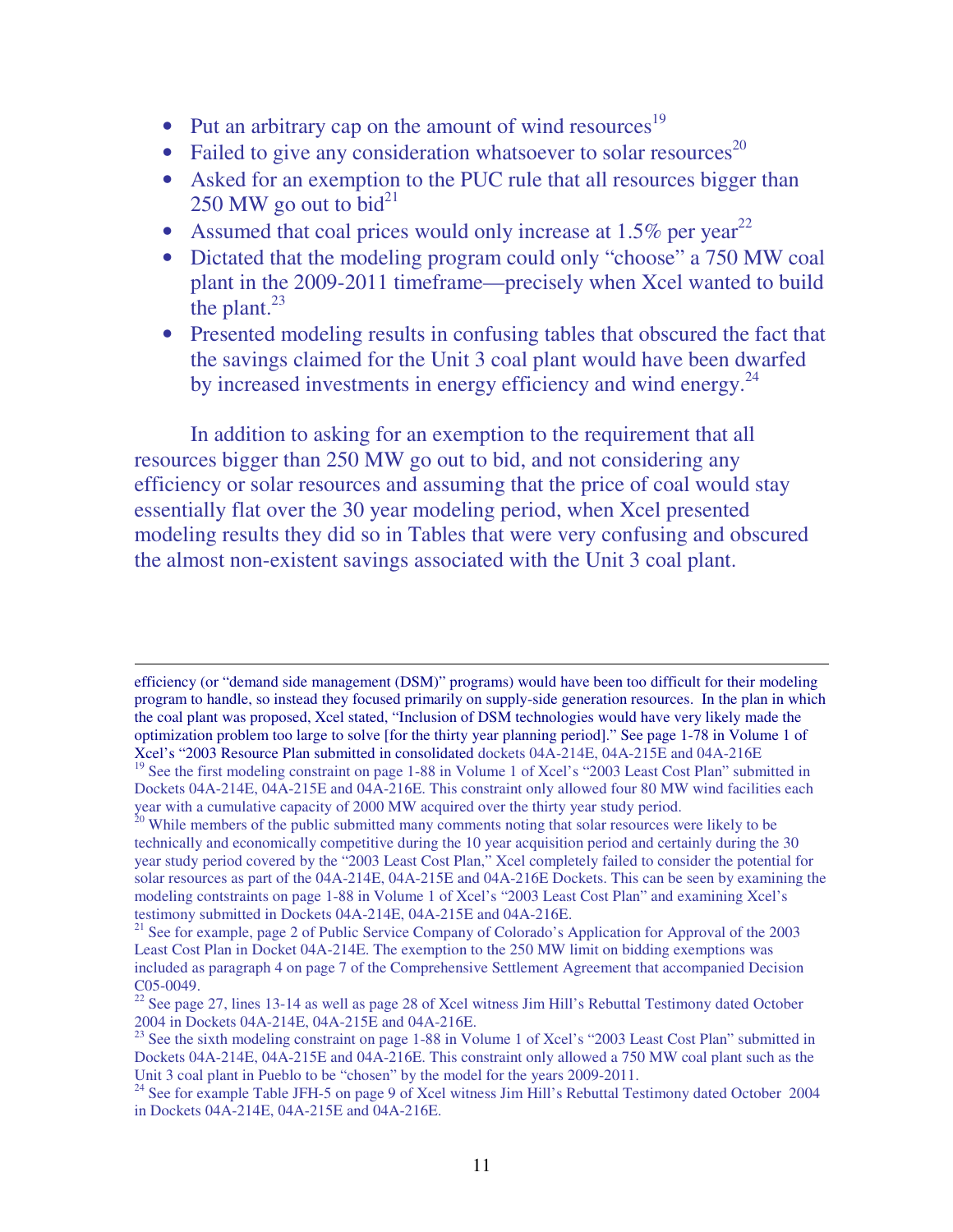Table 2 below reproduces Table JFH-5 from Xcel witness Jim Hill's October 2004 Rebuttal Testimony. This Table was presented by Xcel in support of the cost savings that would come from building the Unit 3 coal plant and is very difficult to interpret.

 Once Table 2 is deciphered, it illustrates the many fallacies underlying Xcel's effort in 2004 to justify the new Unit 3 coal plant as a "Least Cost" option, as it most clearly was not as shown by the graph in Figure ZZ.

[Rest of page left blank intentionally]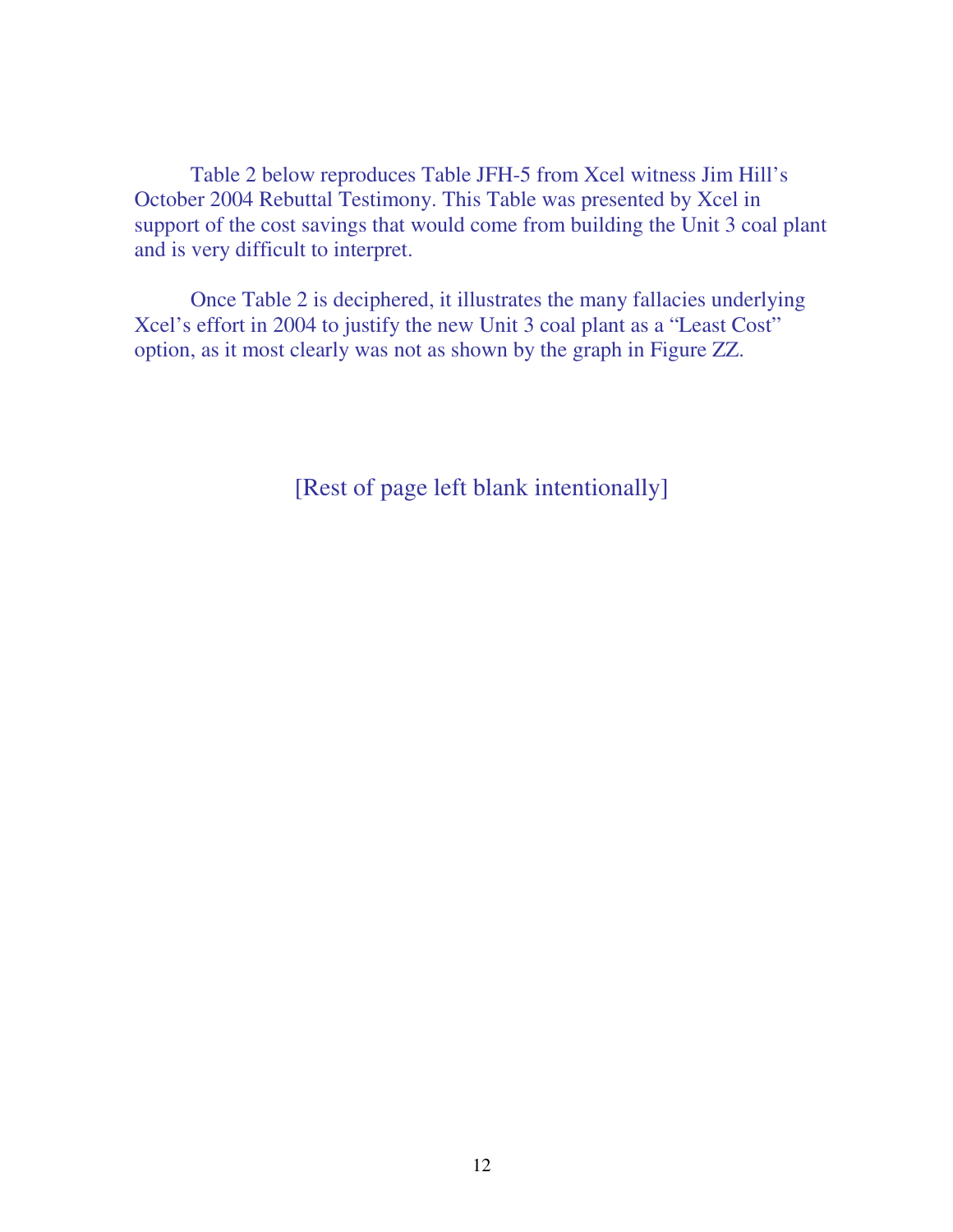#### Table 2

#### Xcel Modeling Results Designed to Demonstrate Cost Savings of the Unit 3 Coal Plant

|                                                   |                                                   |                                                  | Table 31 II-3 is chunca Cost Savings of Comancile 3 vs Two More Coal<br>2003-2034 Present Value Millions |                          |                                                             |                                                            |
|---------------------------------------------------|---------------------------------------------------|--------------------------------------------------|----------------------------------------------------------------------------------------------------------|--------------------------|-------------------------------------------------------------|------------------------------------------------------------|
| Contract<br>Extension<br>Assumption <sup>25</sup> | Comanche 3<br>in Least<br>Cost Plan <sup>26</sup> | <b>Emission Cost</b><br>Assumption <sup>27</sup> | \$4.00 $\text{Gas}^{28}$                                                                                 | \$5.00 $\text{Gas}^{29}$ | Extreme<br>DSM and<br>30% Wind<br>$$4.00$ Gas <sup>30</sup> | Extreme<br>DSM and<br>30% Wind<br>\$5.00 $\text{Gas}^{31}$ |
| <b>Extended</b>                                   | No.                                               | N/A                                              | \$20,319                                                                                                 | \$21,673                 | \$17,387                                                    | \$18,667                                                   |
| Extended                                          | No.                                               | <b>CSI</b>                                       | \$20,646                                                                                                 | \$21,990                 | \$17,707                                                    | \$18,982                                                   |
| Extended                                          | N <sub>o</sub>                                    | <b>CSI &amp; CO2 \$12</b>                        | \$21,452                                                                                                 | \$22,915                 | \$18,353                                                    | \$19,649                                                   |
|                                                   |                                                   |                                                  |                                                                                                          |                          |                                                             |                                                            |
| <b>Extended</b>                                   | Yes                                               | N/A                                              | \$19,893                                                                                                 | \$21,052                 | \$17,086                                                    | \$18,094                                                   |
| Extended                                          | Yes                                               | <b>CSI</b>                                       | \$20,184                                                                                                 | \$21,334                 | \$17,370                                                    | \$18,372                                                   |
| Extended                                          | Yes                                               | <b>CSI &amp; CO2 \$12</b>                        | \$21,219                                                                                                 | \$22,380                 | \$18,248                                                    | \$19,263                                                   |
|                                                   |                                                   |                                                  |                                                                                                          |                          |                                                             |                                                            |
| Delta Plan Costs (PV Millions)                    |                                                   | N/A                                              | $(\$426)$                                                                                                | $(\$621)$                | $(\$301)$                                                   | (\$573)                                                    |
| Delta Plan Costs (PV Millions)                    |                                                   | <b>CSI</b>                                       | $(\$462)$                                                                                                | $(\$656)$                | (\$337)                                                     | $(\$610)$                                                  |
| Delta Plan Costs (PV Millions)                    |                                                   | CSI & CO2 \$12                                   | (\$233)                                                                                                  | $($ \$535)               | (\$105)                                                     | (\$386)                                                    |

#### Source: Page 9, Table JFH-5 for \$5 Natural Gas " Rebuttal Testimony, Xcel Witness Jim Hill, Dockets 04A-214E, 04A-215E and 04A-216E at the Colorado PUC. Table JFH-5 is entitled "Cost Savings of Comanche 3 vs No More Coal"

 $\overline{a}$ <sup>25</sup> "Contract Extension Assumption" refers to the assumption about whether contracts with Independent Power Producers ("IPPs") are extended for the 30 year study period. For all cases, it was assumed that the contracts were extended.

 $^{26}$  This column specified whether the plan included the 750 MW Unit 3 coal plant in Pueblo ("Comanche 3") or not. The top three cases did not include the coal plant, the bottom three did.

<sup>&</sup>lt;sup>27</sup> "Emission Cost Assumption" refers to the assumption used about pollution control for the plans. "N/A" was confusing during the docket, but appears to refer to no additional pollution control. "CSI" referred to the effort by the administration of President George W. Bush to weaken the Clean Air Act with what was referred to as the "Clear Skies Initiative." The Clear Skies Initiative died in Committee in the United States Senate in March 2005. "CSI plus CO2 \$12" assumed the requirements of the Clear Skies Initiative plus \$12/ton for CO2. These assumptions about air pollution control tended to favor a coal plant, because they assumed that the Clear Skies Initiative would pass and pollution control requirements for coal plants would be eased from those of the Clean Air Act laws in place at the time. The reduced costs of the CSI compared to the CAA were discussed in Technical Appendix Section 1.10 in Volume 4, (pages 231-234) of Xcel's "Least Cost" Plan application in Dockets 04A-214E, 04A-215E and 04A-216E.

<sup>&</sup>lt;sup>28</sup> \$4.00 Gas refers to \$4 per MMBTU natural gas. MMBTU is a million BTUs. A BTU is the amount of heat needed to raise the temperature of 1 pound of water 1 degree Fahrenheit.

<sup>&</sup>lt;sup>29</sup> \$5.00 Gas refers to \$5 per MMBTU natural gas. MMBTU is a million BTUs. A BTU is the amount of heat needed to raise the temperature of 1 pound of water 1 degree Fahrenheit.

<sup>&</sup>lt;sup>30</sup> "Extreme DSM" refers to levels of Demand Side Management (e.g. energy efficiency and demand reduction) that were similar to what Xcel was already doing in Minnesota at the time. "30% wind" refers to giving a 30% capacity factor to wind resources instead of the 10% capacity factor assumed by Xcel. The goal of these runs was to see if increasing efficiency and wind resources could delay or eliminate the "need" for the Unit 3 coal plant—the only problem is that model had a constraint in it that effectively forced the model to select the Unit 3 coal plant—no matter how much wind or efficiency were added. See the sixth modeling constraint on page 1-88 in Volume 1 of Xcel's "2003 Least Cost Plan" submitted in Dockets 04A-214E, 04A-215E and 04A-216E. This constraint only allowed a 750 MW coal plant such as the Unit 3 coal plant in Pueblo to be "chosen" by the model for the years 2009-2011, while simultaneously forcing the model to serve a rapidly increasing load for 30 years. In essence the model was forced to "choose" the Unit 3 coal plant in precisely the time frame (2009-2011) that Xcel wanted to build the coal plant.

<sup>&</sup>lt;sup>31</sup> "Extreme DSM" refers to levels of Demand Side Management (e.g. energy efficiency and demand reduction) that were similar to what Xcel was already doing in Minnesota at the time. "30% wind" refers to giving a 30% capacity factor to wind resources instead of the 10% capacity factor assumed by Xcel.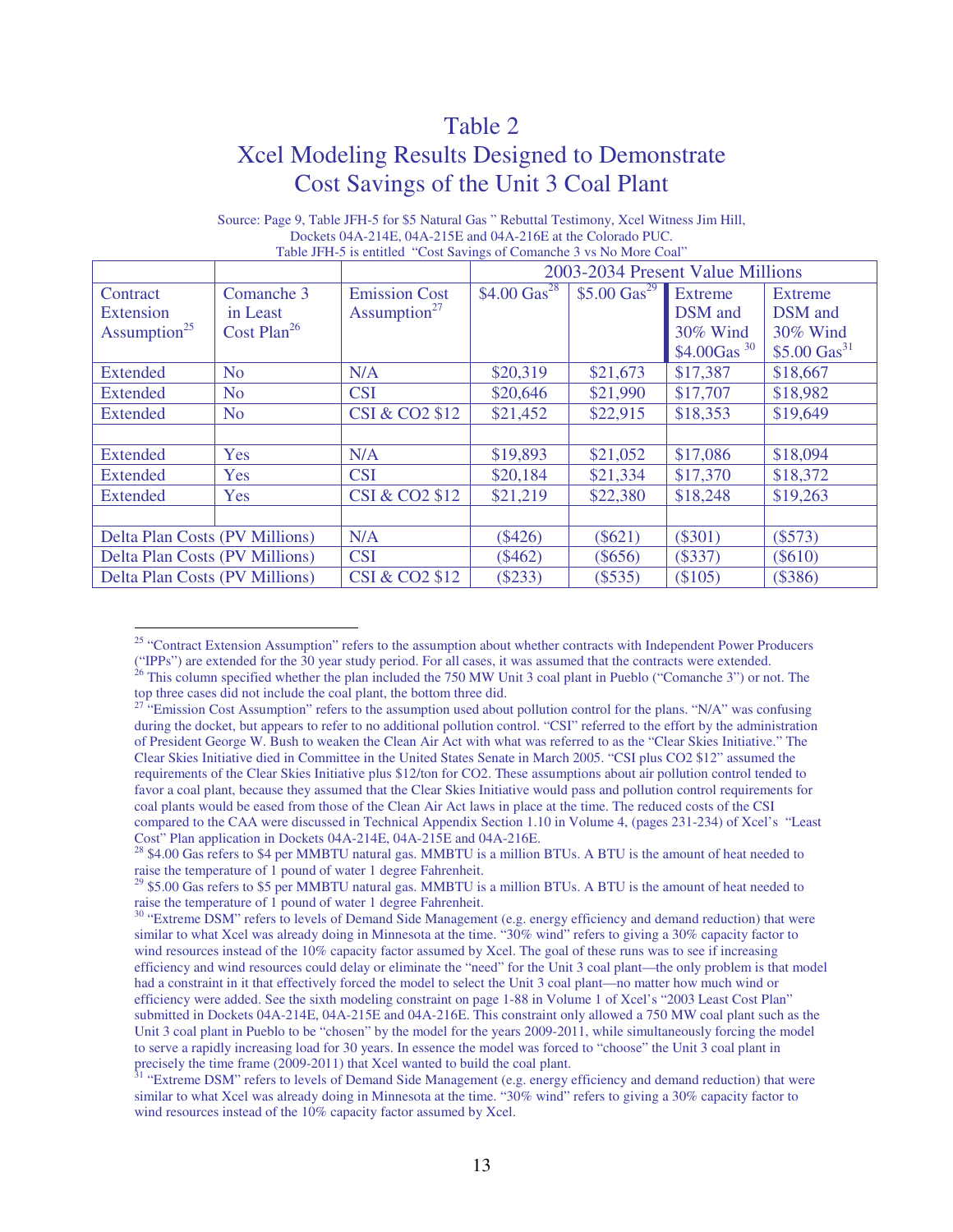The footnotes provide a detailed description of the assumptions used in Table 2, but to simplify things, here are a few points to help decipher Table 2:

- The numbers are in millions, and are most easily understood if they are translated to billions. For example, the number in the uppermost left corner ("\$20,319 millions") is most easily translated as \$20.3 billion.
- The two columns of numbers on the left side of the dark line were modeled costs for the plan without increased investments in energy efficiency ("DSM") and giving a 30% capacity credit to wind energy instead of the  $10\%$  that Xcel was typically using.<sup>32</sup> The two columns on the right side of the dark line are the modeled costs with increased investments in energy efficiency ("DSM") and wind energy.
- Note that when comparing numbers from the columns on the left side of the table to those in the corresponding columns on the right hand side, that the numbers on the right hand side are much smaller than those in the two left columns—e.g. 17.4 billion ("\$17,387 million") on the right hand side compared to \$20.3 billion ("\$20,319 million") on the left hand side for the "N/A" and "\$4.00 Gas" set of assumptions. The lower numbers on the right side of Table 2 reflect the significant savings (e.g. \$2.9 billion) that could have come from increased investments in efficiency (e.g. "DSM") and renewable energy.
- The claimed savings from the Unit 3 coal plant are in parentheses at the bottom of Table 2. Note that the savings claimed for the coal plant range from \$105 million to \$656 million. Note that these savings are less than \$1 billion, while increased investments in efficiency and renewable energy could have saved ratepayers \$2 to \$3 billion. All of this can be seen easily from the graph in Figure 2.

Table 2 shows that Xcel's own modeling demonstrated in 2004 that billions of dollars could have been saved ratepayers from increased investments in energy efficiency ("DSM") and wind energy, but Xcel's Table was so confusing that almost no one understood the information that was being presented.

 $32$  The 10% capacity credit used by Xcel was discussed on page 1-95 of Volume 1 in Xcel's 2003 "Least Cost" Plan filed in the 04A-214E, 04A-215E and 04A-216E Dockets.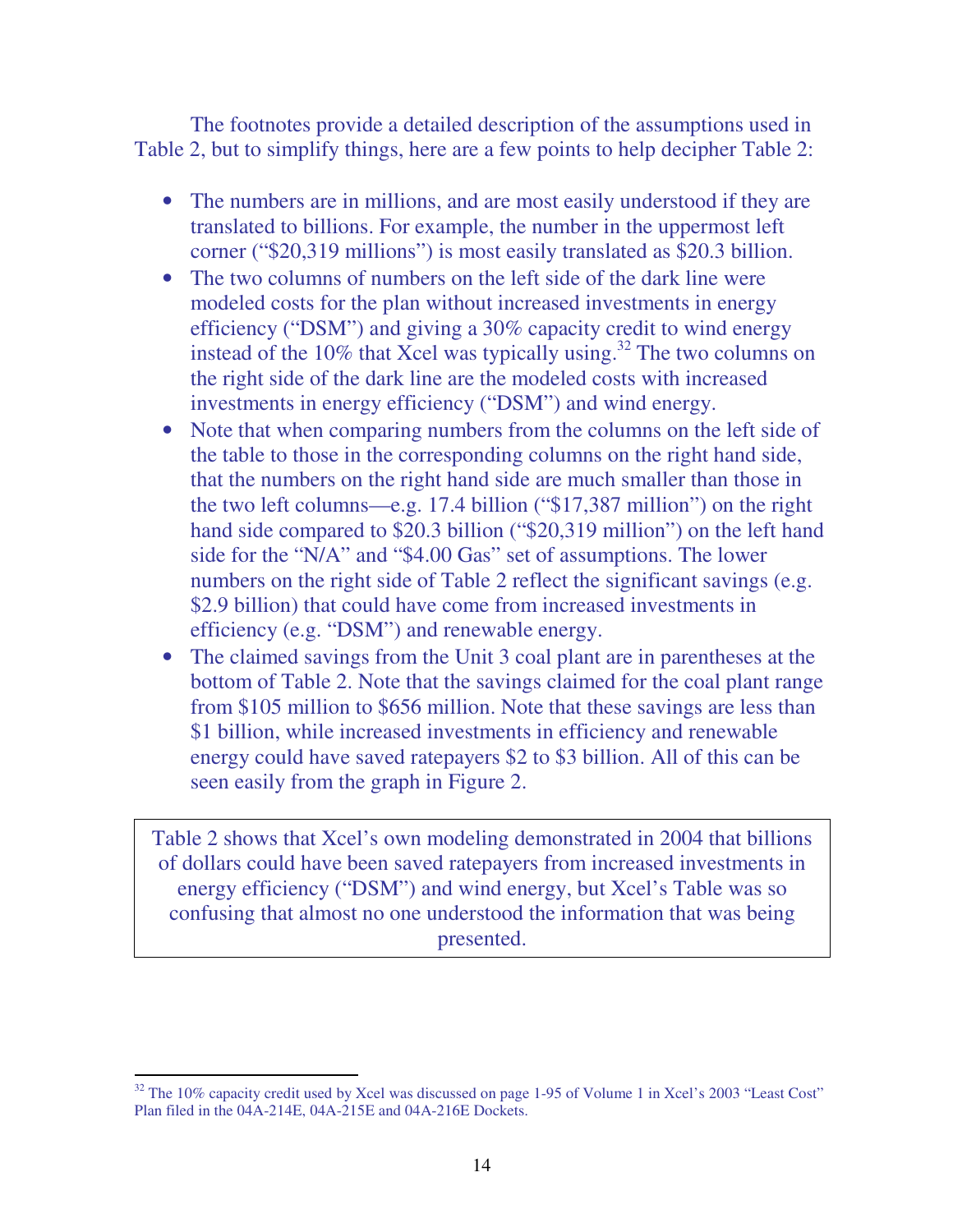

**Data Table JFH-5 Rebuttal Testimony Xcel Witness Jim Hill Oct 2004 Dockets 04A-214E, 04A-215E and 04A-216 E Colorado PUC**



"CSI" Refers to the Now Failed Clear Skies Initiative of President George W. Bush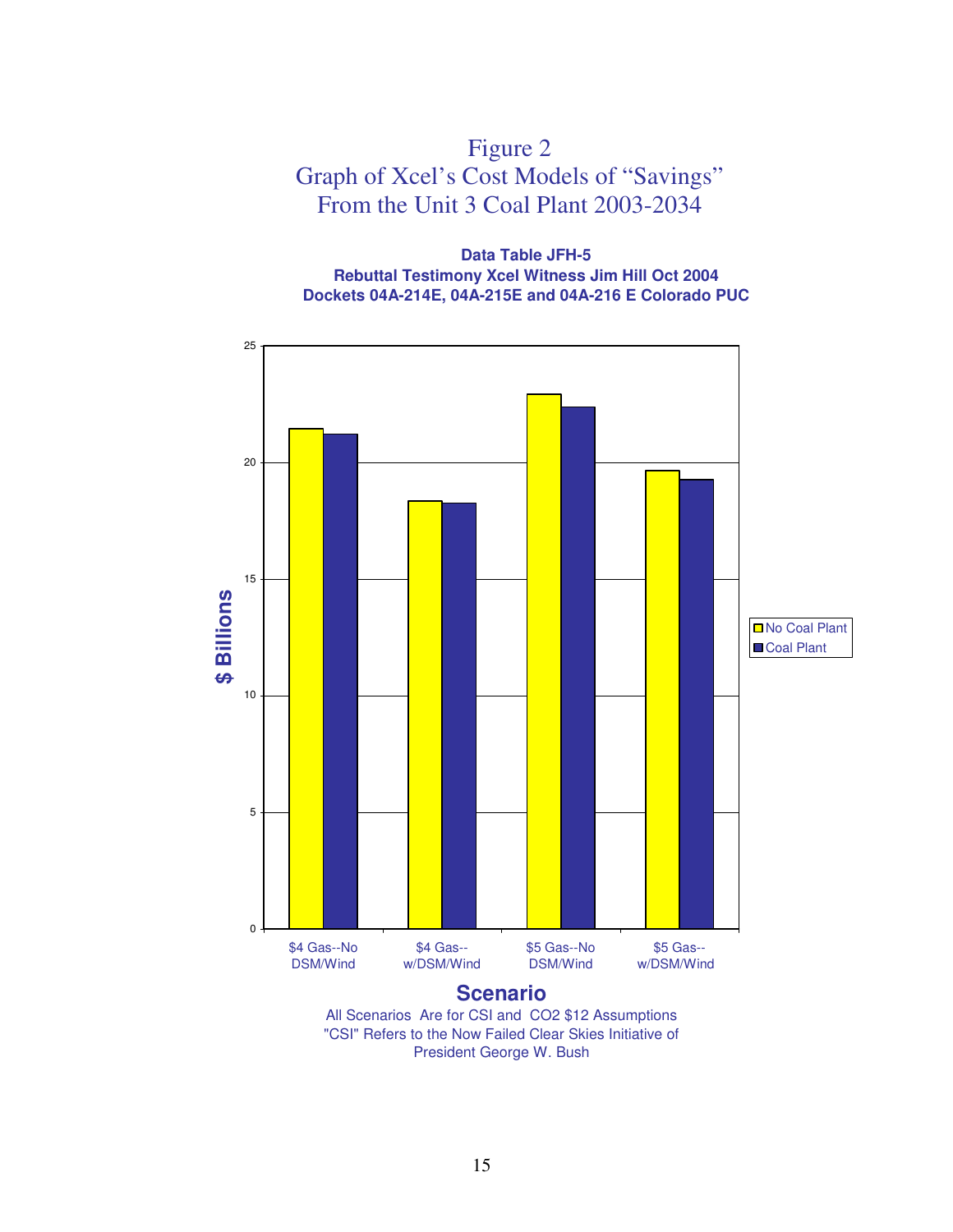In the graph in Figure 2, the yellow (or light) bars are the costs Xcel modeled for the 30 years of the plan if the Unit 3 coal plant was not built. The blue (or dark) bars are the modeled 30 year costs if the Unit 3 coal plant was built. When the figures are graphed, it is obvious that the \$100 to \$600 million in savings that were supposed to accrue from the Unit 3 coal plant were an insignificant amount of the total costs of the "Least Cost" plan—and these razor thin savings depended on a host of pro-coal assumptions—including that the price of coal would stay flat (or decline in real terms) over the 30 years of the plan, $33$  which it clearly has not.

 The graph in Figure 2 also shows clearly that the model runs that assumed increased DSM (i.e. energy efficiency) and a 30% capacity credit for wind resources could have saved ratepayers billions of dollars. (See the "w/DSM/Wind" bars in Figure 2).

In short, if Xcel had really wanted to produce a "Least Cost" plan they would have invested much more strongly in energy efficiency and renewable energy. Their own models showed that these investments could have saved ratepayers billions of dollars. Xcel, however, was determined to build a coal plant and did not want to invest in efficiency and additional renewable energy and the PUC Commissioners at the time didn't make them**,** but rather made it clear they would approve the new coal plant.

Table 2 is very difficult to decipher and it was buried in literally thousands of pages of testimony at the PUC and the PUC Commissioners<sup>34</sup> never saw the data graphed as they are in Figure 2. As a result, there was essentially no discussion about the very small savings claimed for the proposed coal plant and of the billions of dollars of savings that could come from increased investments in energy efficiency ("DSM") and increased reliance on wind energy.

 $33$  Xcel assumed that the cost of coal would increase at 1.5% for the next 30 years, see page 27, lines 13-14, Jim Hill's Rebuttal Testimony, October 2004, Docket 04A-214E, 04A-215E and 04A-216E. Xcel's coal costs began increasing in 2006 when its long term contracts began expiring and have been increasing about 10-20% a year since then.

<sup>&</sup>lt;sup>34</sup> The PUC Commissioners that voted to approve the Unit 3 coal plant were Chairman Greg Sopkin, Commissioner Polly Page and Commissioner Carl Miller. The decision is found in Colorado PUC Decision C05-0049. Chairman Sopkin supported the coal plant, but dissented to C05-0049 due to the concessions that were made to the environmental groups as a result of the Settlement Agreements attached to C05-0049.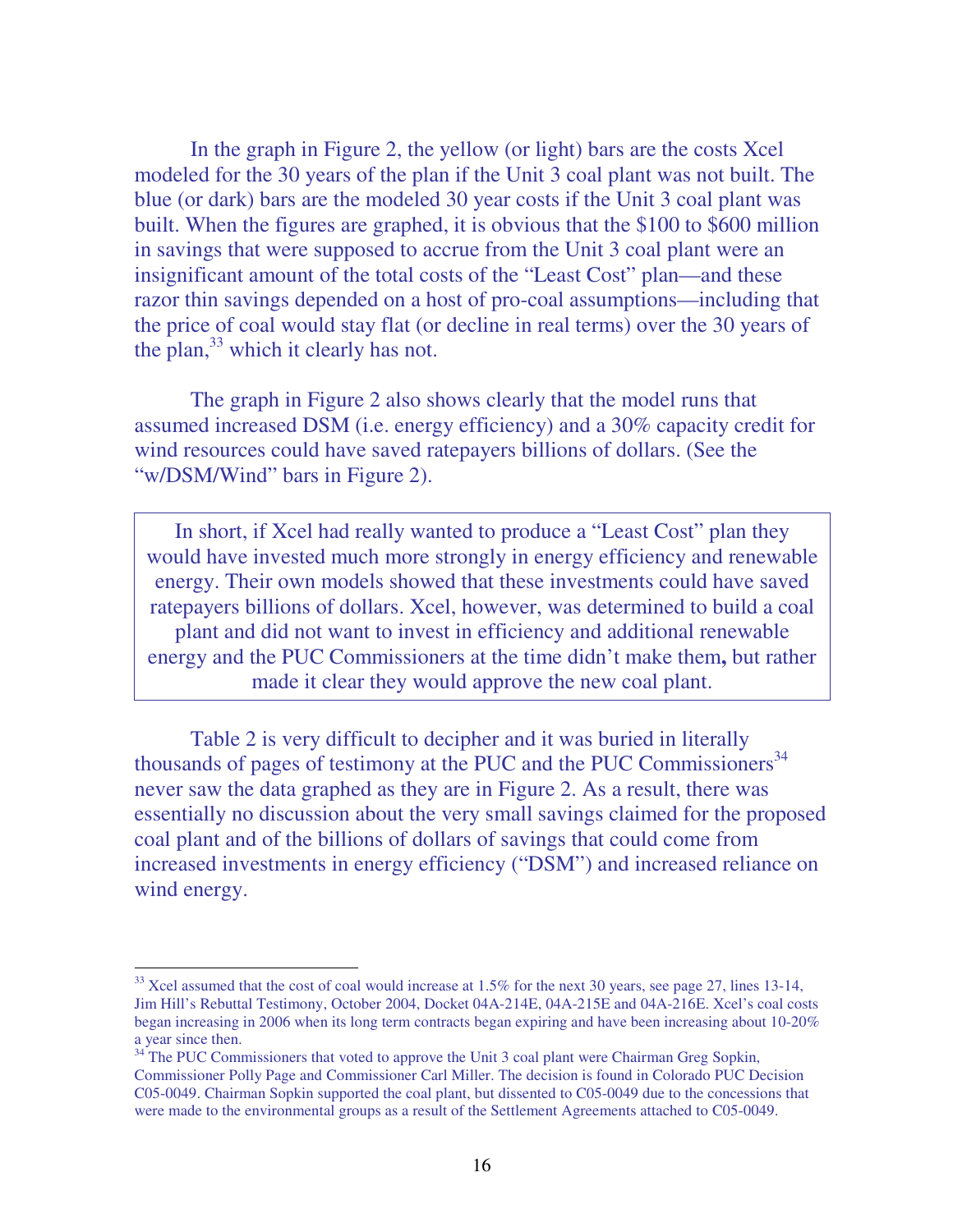Instead of discussing data such as that shown in Table 2 and Figure 2, Colorado's PUC Commissioners in 2004 signaled that they were very likely to vote for the coal plant-regardless of any environmental or legal arguments that might have been made. It was out of this obvious intention of the PUC Commissioners to approve the coal plant that the 2004 Settlement Agreement with Colorado's environmental groups discussed below arose.

Table 2 and Figure 2 demonstrate that when Xcel was forced to model increased efficiency, they found that it was indeed cheaper—a lot cheaper than building supply side resources like a coal plant—and that the savings claimed for the coal plant were so small as to be insignificant. Unfortunately, the results were presented in such a confusing fashion that no one realized how small the coal plant savings were on a relative basis or that billions of dollars of savings could have been achieved by increased efficiency efforts and increased reliance on wind resources.

#### **Colorado's Large Environmental Groups Sign a Settlement Agreement Clearing the Way for the Unit 3 Coal Plant**

 During the summer of 2004 many of Colorado's large environmental and clean energy groups waged an effort to pass what was referred to as "Amendment 37"—a Renewable Portfolio Standard ("RPS") calling for 10% renewable energy for the state's investor owned utilities ("IOUs") by 2015. The ballot measure passed in November 2004 and Colorado became the first state to enact a Renewable Portfolio Standard by ballot.<sup>35</sup>

 At the same time that the leaders of Colorado's environmental community were working to enact Amendment 37, Xcel, under their former Chief Executive Officer ("CEO") Wayne Brunetti, was working to defeat the RPS and to gain approval for the new Unit 3 coal plant in Pueblo. Then President George W. Bush had made it clear that his administration intended to weaken environmental laws and regulations governing coal plants, and many utilities rushed to put in coal plant applications.<sup>36</sup> Xcel's then CEO Wayne Brunetti, joined that rush, proposing the new 750 MW coal plant in Pueblo that Xcel refers to as "Comanche 3."

<sup>&</sup>lt;sup>35</sup> See for example http://www.renewableenergyworld.com/rea/news/article/2004/11/colorado-voters-passrenewable-energy-standard-17736

<sup>&</sup>lt;sup>36</sup> See for example, "New Coal Plants Bury Kyoto," by Mark Clayton, Christian Science Monitor, December 23, 2004 available from http://www.csmonitor.com/2004/1223/p01s04-sten.html .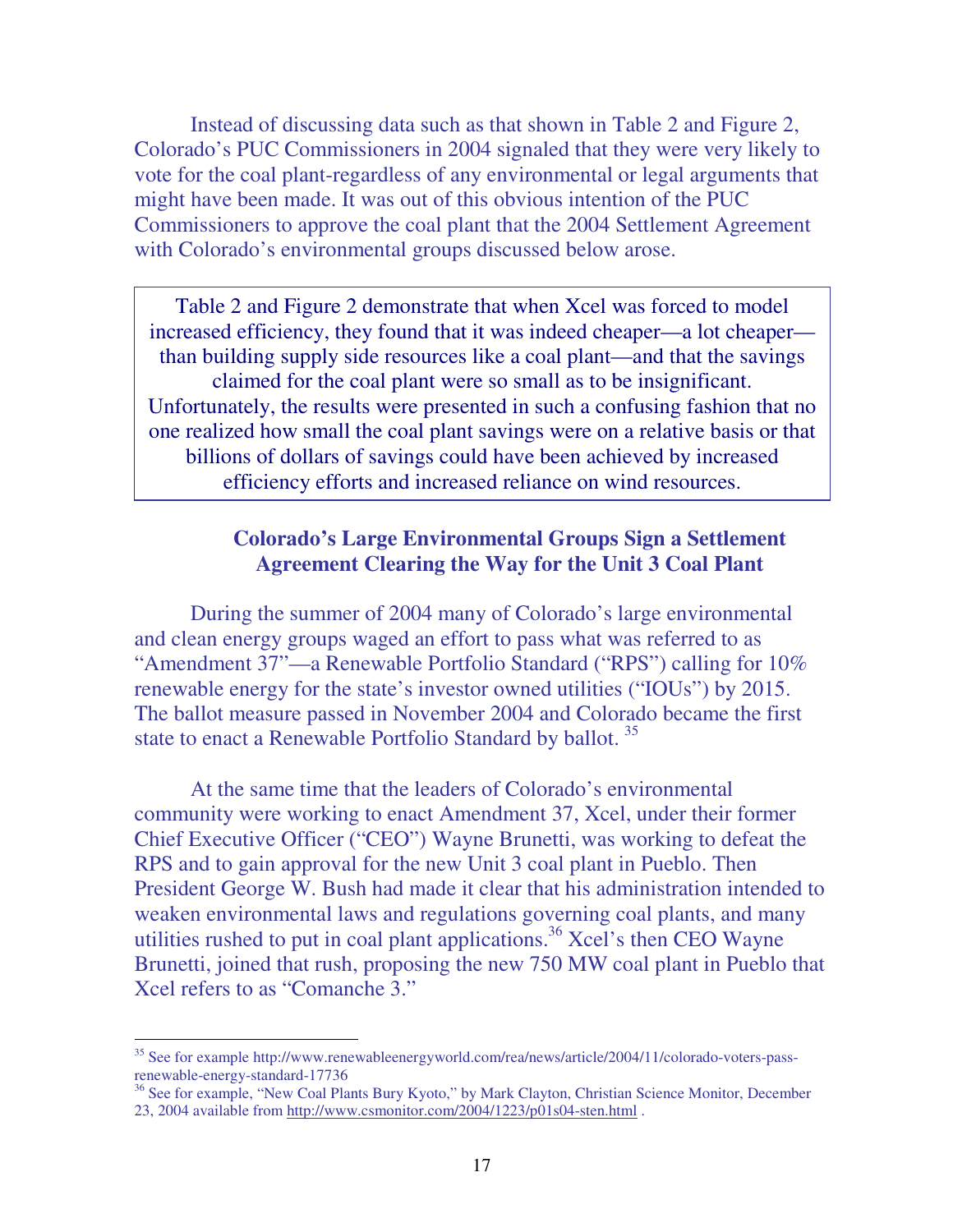A new coal plant needs approval from a number of governmental entities, but the most important are approvals in Colorado that need to come from the Public Utilities Commission ("PUC") and the Air Quality Control Commission ("AQCC"). The PUC would issue an approval to build the new power plant called a Certificate of Public Convenience and Necessity ("CPCN") and the AQCC would need to issue one or more air permits governing the amount of pollution that would come from the coal plant and associated facilities such as coal crushers.

It was clear to observers in 2004 that both the PUC and the AQCC were dominated by appointees of Colorado's fossil-fuel friendly Governor, Bill Owens, and that these appointees were favorably disposed to Xcel's plan to build a new coal plant. As a result, many of Colorado's top environmental groups believed the coal plant was a "done deal"—even before hearings began in front of the PUC or the  $AQCC$ <sup>37</sup> Consequently, leaders of Colorado's top environmental groups began thinking about negotiating a settlement agreement on the coal plant which would give them "something" in exchange for agreeing to the coal plant--instead of the "nothing" they expected to get from the PUC and the AQCC when they approved the coal plant.

Negotiations on two different settlement agreements were conducted in the fall of 2004 and the settlements became public in November 2004. One settlement included environmental and community parties that were not necessarily part of the PUC proceeding but which had a potential interest in the outcome.<sup>38</sup> The other settlement agreement was the Comprehensive Settlement involving many of the parties at the Public Utilities Commission.<sup>39</sup>

 The two Settlement Agreements provided that Xcel would increase its efforts in energy efficiency and renewable energy and would undertake some environmental and sustainability projects in Pueblo. In exchange for these efforts, the groups signing the settlement agreements agreed that they would

<sup>&</sup>lt;sup>37</sup> While it was clear that Xcel would be violating many Colorado laws and regulations in its effort to move the Unit 3 coal plant forward, the environmental groups did not seem to think that going to court was an option.

<sup>&</sup>lt;sup>38</sup> Groups that signed the Concerned Environmental and Community Parties ("CECP") Settlement Agreement with Public Service Company of Colorado (Xcel's Colorado subsidiary) included: Western Resource Advocates, Sierra Club, Environmental Defense, Environment Colorado, Better Pueblo, Diocese of Pueblo, Southwest Energy Efficiency Project, Colorado Renewable Energy Society and Smart Growth Advocates. The CECP Settlement Agreement is Attachment A to the Comprehensive Settlement Agreement which is attached to PUC Decision C05-0049.

 $39$  The Comprehensive Settlement Agreement is attached to PUC Decision C05-0049 and was signed by many of the parties to the formal negotiations at the PUC in the consolidated dockets 04A-214E, 04A-215E, and 04A-216E.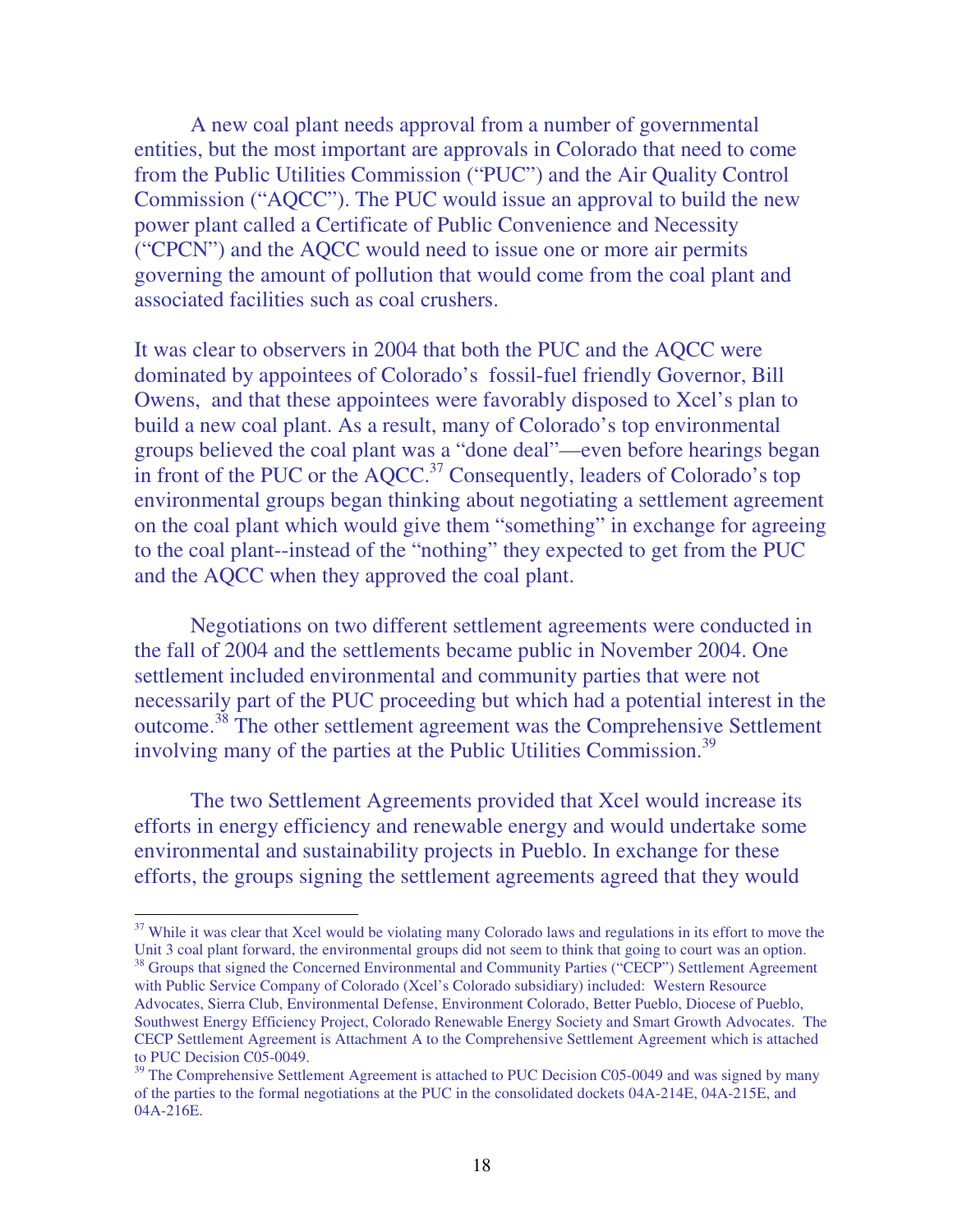not challenge the air permit or to do anything else to interfere with the opening of the Unit 3 coal plant. The Comprehensive Settlement Agreement was attached to the decision on Xcel's "2003 Least Cost" Plan and was approved in its entirety.<sup>40, 41</sup>

In 2004, both the PUC and the AQCC were dominated by appointees of Colorado's fossil-fuel friendly Governor, Bill Owens. As a result, many of Colorado's top environmental groups believed the coal plant was a "done deal" and they decided to negotiate two settlement agreements with Xcel. In exchange for the environmental groups agreeing to not oppose the new coal plant, Xcel agreed to undertake increased efficiency and wind efforts and to work with the Pueblo community on a variety of environmental and sustainability projects. The key provisions of the settlement agreements were approved by the Colorado PUC in January 2005 in Decision C05-0049.

 When news of the Settlement Agreement became public, Colorado citizens that were opposed to the settlement agreements came together to discuss what might be done. Out of that effort, a new group which ultimately became "Clean Energy Action" began.<sup>42</sup> Since the time of the Settlement Agreements, Clean Energy Action has led the campaign against the new Unit 3 coal plant due, among other things, to concern about the increases in emissions of carbon dioxide, mercury and other pollutants and the unwise use of Colorado's precious water resources. These issues are discussed further in Part ZZ below.

#### **D. 2005—Xcel's Air Permit is Challenged: Xcel Begins Construction Nonetheless**

 The application for the air permit for the Unit 3 coal plant was submitted to the Colorado Department of Public Health and the Environment ("CDPHE") on August 6, 2004—before the PUC had approved the coal plant. The air permit needed for the new Unit 3 coal plant included permits for several other

<sup>&</sup>lt;sup>40</sup> Xcel's "2003 Least Cost Plan," including the granting of the Certificate of Public Convenience and Necessity ("CPCN") was approved by the Colorado PUC in Decision C05-0049 with an effective date of January 21, 2005.

<sup>&</sup>lt;sup>41</sup> For a summary of the Comprehensive Settlement from Xcel's point of view see http://www.dora.state.co.us/PUC/presentations/InformationMeetings/Tours/11-19- 07NOA\_ComancheSettlementFrankPragerPresentation.pdf

 $42$  See www.cleanenergyaction.org.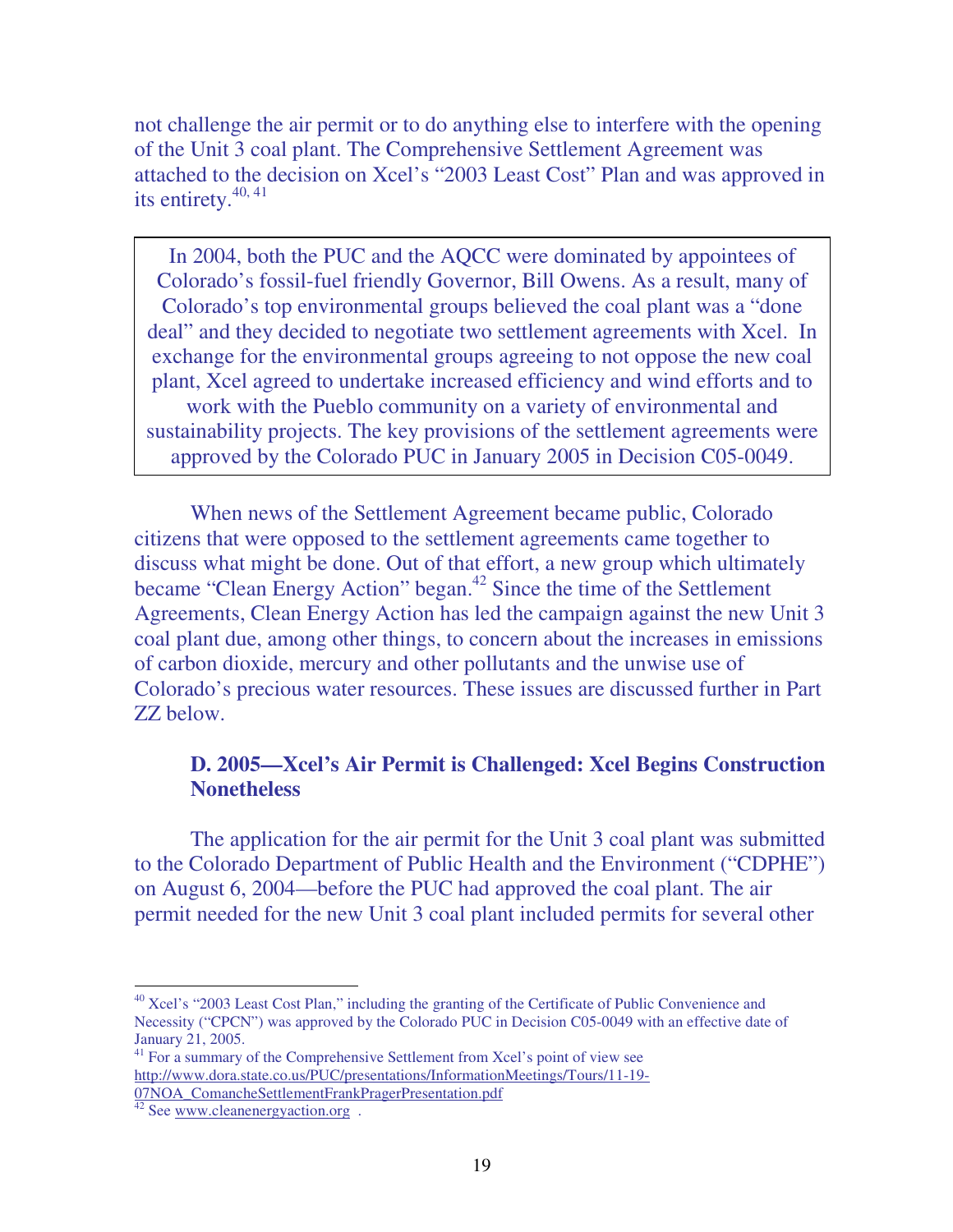parts of the coal plant and a package of 10 air permits was analyzed and issued on July 5, 2005. $^{43}$ 

 Citizens groups had a number of concerns about the air permits for the new Unit 3 coal plant and a lawsuit challenging the air permits was filed in Pueblo District Court in August 2005. Among other things, the air permit lawsuit noted that Xcel had used emissions from Units 1 and 2 to "net out" of key analyses (including those related to visibility impairments in sensitive areas such as National Parks) and that key regulations related to such "netting" activities were not followed.<sup>44</sup> Importantly, the emissions from Units 1 and 2 were under a Notice of Violation ("NOV")and should not have been used in a netting transaction without modifying the "State Implementation Plan" or "SIP" for complying with the federal Clean Air  $Act<sup>45</sup>$ —but no such SIP revision was ever done.

 $\overline{a}$ 

- d) Obtain a State Implementation Plan ("SIP") Revision (CDPHE Regulation 3, Part A. V.F. 13.f.)
- Conducted a thorough investigation of all the possibilities for reducing air pollutant emission as called for by the definition of Best Available Control Technology ("BACT") (CDPHE Regulation 3, Part D. II.A.8.)
- Conducted a thorough analyses of impacts on visibility in Class I areas such as Rocky Mountain National Park ("RMNP") and the Great Sand Dunes Wilderness Area. (CDPHE Regulation 3, Part D. XIV. C. 1. and XIV.E.)

<sup>45</sup> State Implementation Plan revisions for netting transactions involving emissions that were under a Notice of Violation ("NOV") were required by (CDPHE Regulation 3, Part A. V.F. 13.f.)

<sup>&</sup>lt;sup>43</sup> At the time of writing, the air permits allowing construction of the new Unit 3 coal plant could not be located on the website of the Colorado Departement of Public Health and the Environment ("CDPHE") Air Pollution Control Division ("APCD"). Copies can be obtained by contacting the APCD at 303-692-3100

<sup>&</sup>lt;sup>44</sup> There were several grounds for the challenge to the air permit but the key arguments were related to Xcel's effort to use the emissions from Units 1 and 2 that were under a Notice of Violation (NOV) issued by the United States Environmental Protection Agency ("EPA") in June 2002 to "net" out of key air pollution regulations related to emissions of sulfur dioxide and nitrogen oxides. The NOV issued by the EPA was for upgrading Units 1 and 2 without upgrading the pollution controls for SO2 and NOx at the same time. The violations cited in the NOV are referred to as New Source Review ("NSR") violations. The arguments used in the air permit lawsuit can be summarized as follows:

<sup>•</sup> Failure of the CDPHE to investigate the NOV from the EPA despite clear direction to do so in Colorado statutes (Colorado Revised Statutes ("CRS") § 25-7-115)

<sup>•</sup> Failure to follow the requirements of Part A of Regulation 3 of the CDPHE regarding netting transactions. The CDPHE should have done the following things:

a) Ensure that the reductions at Units 1 and 2 had already occurred and been verified. (CDPHE Regulation 3, Part A. V. D. 2.)

b) Ensure that the reductions at Units 1 and 2 were not just reductions down to compliance levels (CDPHE Regulation 3, Part A.V.E. 1.a.)

c) Ensure that there would not be an "increased concentration, at the point of maximum impact, of hazardous air pollutants." (CDPHE Regulation 3, Part A.V.F.2.)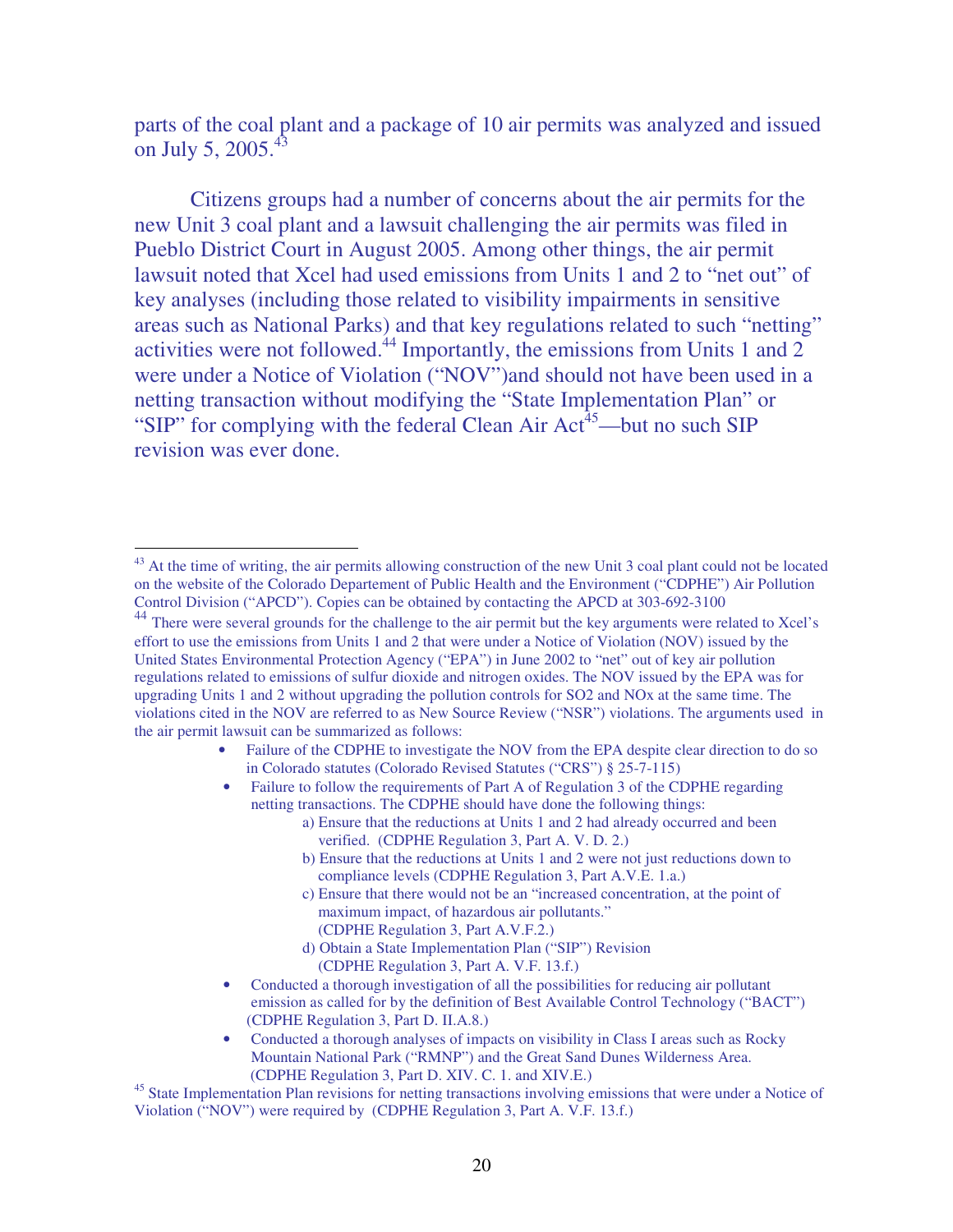Unfortunately, the State Court system upheld the CDPHE permitting process, but did so without analyzing the air permit regulations for which violations were alleged. Rather the State Courts just said that CDPHE had the discretion to interpret its regulations as it saw fit.<sup>46</sup> The appellate court decision was issued in July 2008<sup>47</sup> and the Supreme Court did not agree to review the appellate decision and no other legal avenue appeared feasible.

 In December 2005, while the air permit was still being considered by the Pueblo District Court, Xcel began construction on the Unit 3 coal plant. This added extra pressure to the court system, because if they had invalidated the air permit, then Xcel would have had to stop construction until it had a valid air permit.

Unfortunately, the State Court system upheld the air permit for the new coal plant but did so without analyzing the actual language of the air permit regulations for which violations were alleged. Rather the State Courts said that CDPHE had the discretion to interpret its regulations as it saw fit. Xcel began construction on the new Unit 3 coal plant in 2005—two and a half years before the lawsuits on the air permit were settled.

#### **E. 2006—Xcel Acknowledges It Hasn't Analyzed the Coal Supply**  for the New Plant

 In 2006, Xcel came to the PUC to begin recovering Construction Work in Progress ("CWIP") funding for the Unit 3 coal plant. CWIP funding<sup>48</sup> allows a utility to begin recovering the financing charges for a new power plant before the plant becomes operational and is, in PUC parlance, "used and useful." Normally, power plants have to be "used and useful" before ratepayers are

<sup>&</sup>lt;sup>46</sup> The decision by the State Appellate Court was particularly disappointing. During oral argument two judges asked many excellent questions and appeared to understand the legal arguments being made. The decision, however, was written by the third judge who had asked essentially no questions during the oral argument and the decision did not even understand the basic structure of the case and which party had filed the key "Motion for Partial Summary Judgment."

<sup>47</sup> *Citizens for Clean Air and Water in Pueblo v. Colorado Department of Health and the Environment* Colorado Appellate Court (2008)

<sup>&</sup>lt;sup>48</sup> Technically "CWIP financing" is actually "CWIP without an Allowance for Funds Used During Construction ("AFUDC") offset" funding—an accounting mechanism that allows a utility to begin recovering the financing charges during the construction of a power plant instead of waiting until the power plant is producing power and is "used and useful"—which is the usual standard applied before ratepayers are charged for power plant construction.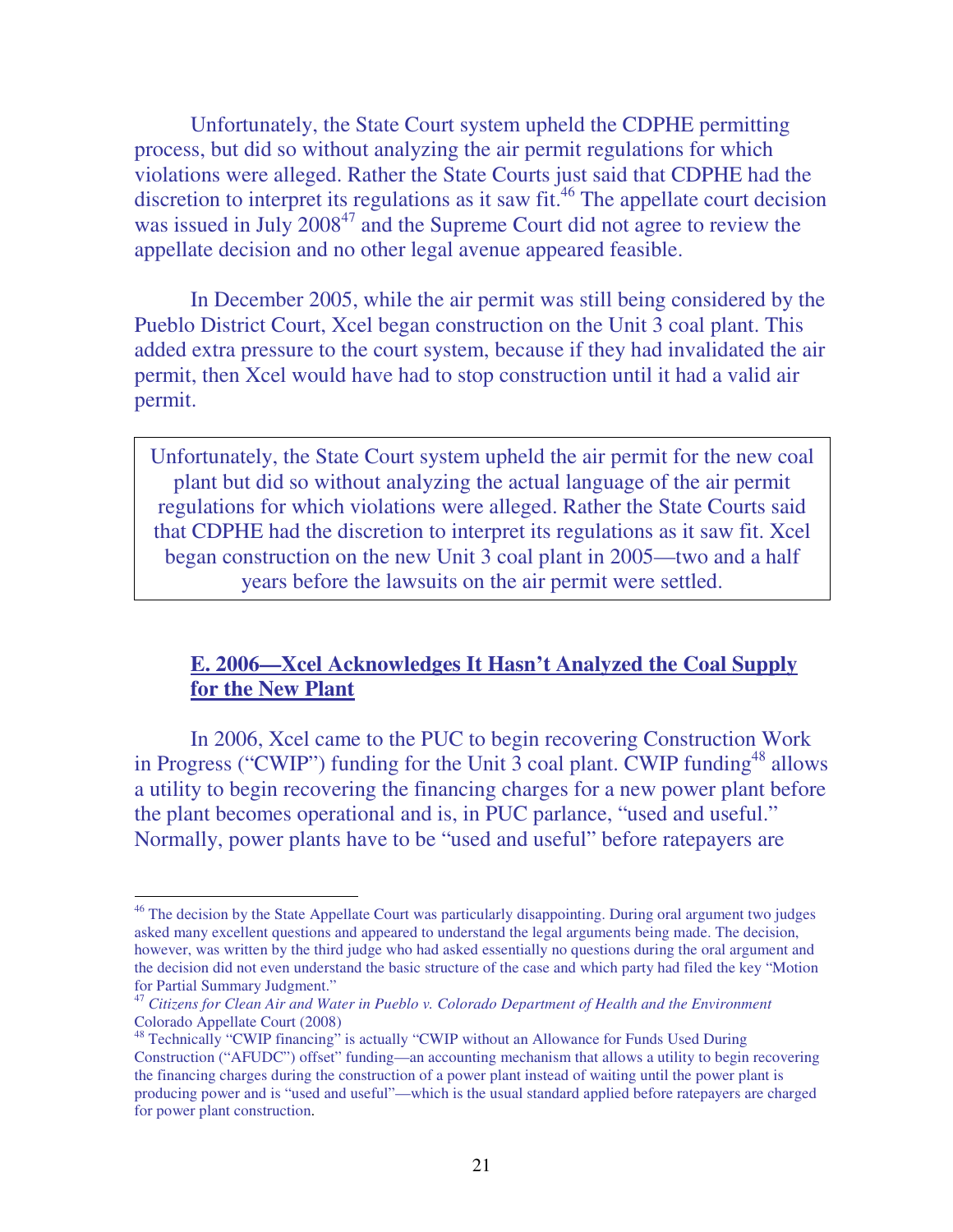charged for them.<sup>49</sup> The collection of CWIP financing costs is a deviation from the standard "used and useful" practice and was part of the Settlement Agreement approved in Decision C05-0049 approving the Unit 3 coal plant. <sup>50</sup>

 The rate increase to institute the CWIP financing was considered as part of Docket 06S-234EG at the Colorado PUC.<sup>51</sup> Interestingly, as part of the  $06$ S-234EG Docket, the Commission was presented with information showing that:

 a) Xcel had had significant problems keeping its coal plants supplied with coal in 2005 and  $2006$ ;<sup>52</sup> and

 b) Xcel had not done anything to analyze long term coal supplies for the new Unit 3 coal plant.<sup>53</sup>

 Much to the surprise of observers to the 06S-234EG Docket, when asked about coal supply constraints during 2005 and 2006, Xcel acknowledged that all of its Colorado coal plants had faced coal supply constraints and that this had cost ratepayers almost \$50 million in replacement fuel costs.<sup>54</sup>

 Even more shocking to observers of the 06S-234EG Docket, when asked what analyses the Company had conducted of coal supply constraints for its Colorado coal plants, Xcel acknowledged that "No such analyses have been conducted."<sup>55</sup>

<sup>&</sup>lt;sup>49</sup> There have only been a few times in Colorado's history when ratepayers paid financing costs for power plants before they were operational, and then there were extreme circumstances (e.g. very high interest rates). No examples are known from Colorado in which ratepayers were asked to pay all of the financing costs for a new power plant. For a discussion of the practice of charging ratepayers for power plants before they are operational in Colorado, see the testimonies of Ron Binz (Colorado Energy Consumers), Jim Greenwood (OCC) and Karlton Kunzie (PUC Staff) in the combined Dockets 04A-214E, 04A-215E and 04A-216E at the Colorado PUC.

<sup>50</sup> Approval of CWIP financing for the Unit 3 coal plant was discussed on pages 37-39 of Decision C05-0049. <sup>51</sup> The 06S-234EG rate increase docket included a number of changes in rates, including incorporating the

costs of coal into the fuel cost rider known as the Electric Commodity Adjustment (:"ECA") and the adoption of an incentive to burn more coal known as the "Baseload Energy Benefit" or "BLEB." The final decision in the 06S-234EG Docket was Commission Decision C06-1379.

<sup>&</sup>lt;sup>52</sup> See the Direct Testimony of Xcel witness Scott Imbler (pages 8 and 9) and Exhibit 117 (Testimony of Xcel President for Energy Supply David Wilks before the US Senate Committee on Energy and Natural Resources, May 25, 2006) and Exhibit 118 (Discovery Request RUC 2-10 regarding coal supply constraints) in Docket 06S-234EG at the Colorado PUC.

<sup>53</sup> See Exhibit 118, RUC 2-10 (g) in docket 08S-234EG for the acknowledgment by Xcel that it had not conducted any analysis of its long term coal supply for the Unit 3 coal plant.

<sup>54</sup> See Exhibit 118, RUC 2-10 in docket 06S-234EG for information on coal supply constraints in Xcel's Colorado territory in 2005-2006.

 $55$  See Exhibit 118, RUC 2-10 (g) for Xcel's acknowledgement that it had not conducted any analyses of coal supply constraints for the proposed lifetime of the Unit 3 coal plant in Pueblo.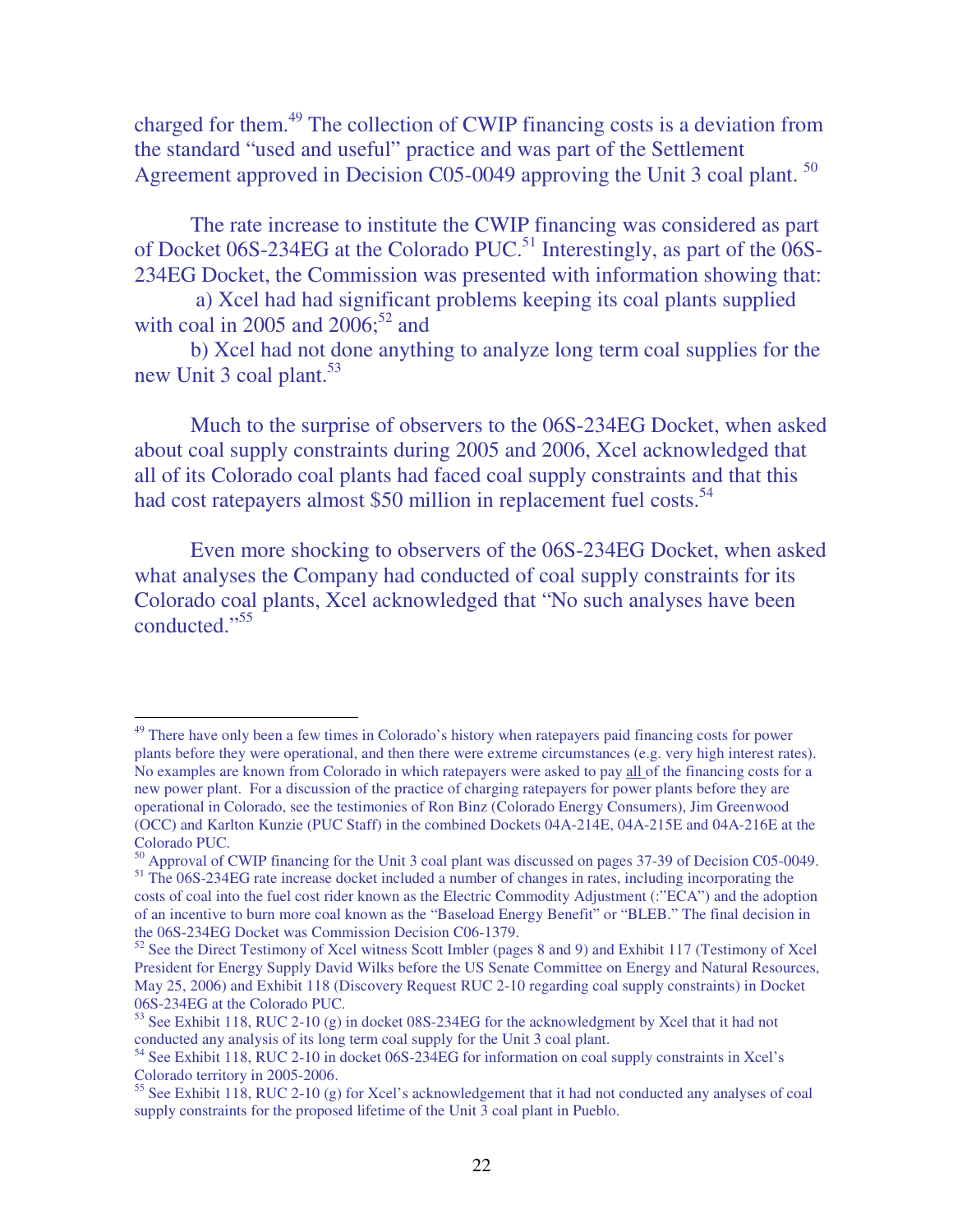In 2006, Xcel ratepayers were shocked to find that Xcel had not conducted any analyses of its long term coal supply for its Colorado coal plants despite the fact that it was planning on spending about \$1 billion building a new coal plant which it expected to operate for 50 years.

 Dan Friedlander, a citizen intervernor in the PUC 06S-234EG Xcel rate increase docket challenged the rate increase in court<sup>56</sup> for failure to assure that the coal plant could function as a coal plant before beginning to charge ratepayers CWIP charges. Once again the court decided in favor of the PUC without addressing the substantive issues raised in the case.

#### **F. 2007—Xcel Begins to Turn Its Back on Coal, But Not Unit 3; It Becomes Clear that the Coal Plant Will Be Excess Capacity and Xcel Proposes to Retire Other Aging Coal Plants**

 The year 2007 marked several important turning points in Colorado for Xcel with respect to generation resources. These included:

- Xcel analyzed a "clean coal" power plant (also known as IGCC or Integrated Gasification and Combined Cycle) and decided not to pursue such a plant until at least  $2016$ .<sup>57</sup>
- Xcel successfully opposed the addition of another coal plant onto its system for  $2013.^{58}$
- Xcel proposed moving ahead with up to 200 MW of Concentrating Solar Power with thermal storage.<sup>59</sup>

 The combination of these decisions marked a historic turning point for Xcel in Colorado away from coal for large new centralized power generation and towards the use of Concentrating Solar Power technologies

<sup>56</sup> See *Friedlander v. Public Utilities Commission,* Case 2007CV104 in Boulder District Court.

<sup>&</sup>lt;sup>57</sup> In early 2007, Nancy La Placa and Leslie Glustrom brought a complaint at the Colorado PUC which put Xcel on notice that further investments in an IGCC (coal gasification) plant would be challenged as imprudent. See Docket 07F-088E. Several months later, Xcel announced that it would not proceed with a coal gasification

plant. See http://www.denverpost.com/business/ci\_7334257. In late 2007, Xcel submitted its 2007 Resource Plan, with the IGCC plant postponed until at least 2016. See pages 1-38, 1-41, 1-48, and 1-52 in Volume 1 of PSCo's 2007 Colorado Resource Plan in Docket 07A-447E showing that Xcel had postponed consideration of an IGCC plant until at least 2016.

<sup>&</sup>lt;sup>58</sup> The issue of the "2013 coal plant" was discussed in Docket 05A-543E and continued and resolved in the combined Dockets 07A-107E and 07A-196E with the final decision in the latter two dockets being issued in C07-0758.

<sup>59</sup> See for example pages 1-38, 1-41 and 1-50 in Volume 1 of PSCo's 2007 Colorado Resource Plan in Docket 07A-447E.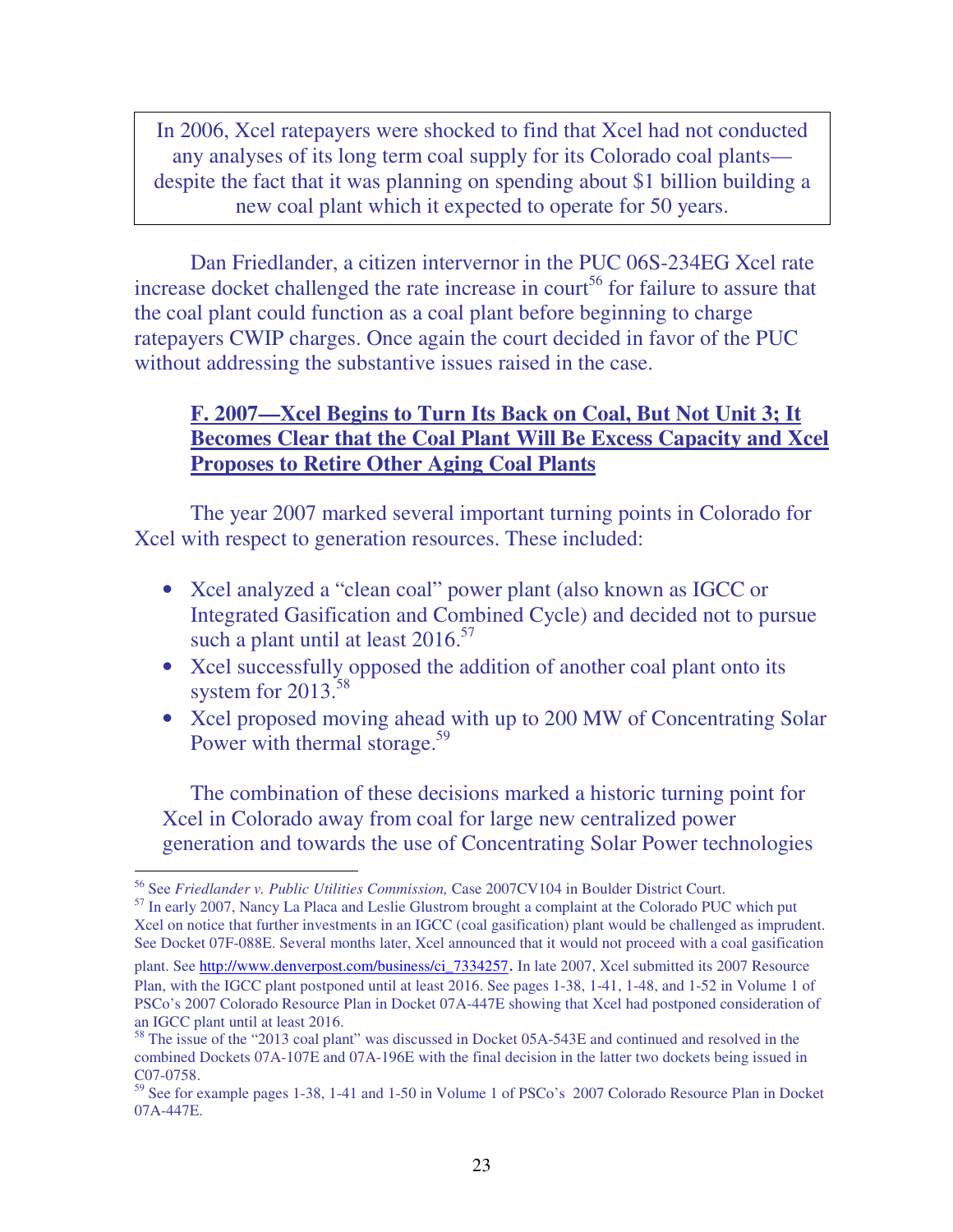that sunlight and mirrors in a variety of configurations to produce steam to turn a steam turbine and produce electricity. $^{60}$  Importantly, CSP technologies are thermal technologies which allow for the storage of heat (usually in large molten salt tanks) and the stored heat can be used to produce electricity even when the sun isn't shining. This characteristic of being at least "semi-dispatchable"<sup>61</sup> is critical for utilities that must provide electricity on demand. Alternatively a CSP plant can be hybridized with natural gas to carry it through times when the sun isn't shining and the plant is needed. $62$ 

In 2007, Xcel made an historic shift away from heavy reliance on coal by opposing a new coal plant on its system, deciding not to pursue an IGCC "coal gasification" (sometimes erroneously called "clean coal") plant and proposing to move ahead with up to 200 MW of Concentrating Solar Power in Colorado.

 One of the interesting developments of 2007, was that revised demand projections indicated that the coal plant would no longer be needed to meet Xcel's Colorado load in 2010 because Xcel would have 532 MW of excess capacity in 2010 on top of its  $16\%$  reserve margin.<sup>63</sup> In other words, if Xcel didn't bring its 500 MW share of the Unit 3 coal plant on line in 2010, the revised demand analysis showed that Xcel would be able to meet its load and on top of that would have a 16% reserve margin. In short, the new Unit 3 coal plant would not be needed to meet the needs of Xcel's ratepayers; rather the coal plant was "excess capacity."

 During 2007 Xcel began to realize that it would have excess capacity when it was planning on bringing the new Unit 3 coal plant on line. During

<sup>&</sup>lt;sup>60</sup> For an overview of Concentrating Solar Power technologies try www.ausra.com. For more technical information try www.nrel.gov/csp/troughnet. As of 2009 there were several thousand MW of Concentrating Solar Power projects being pursued by Southwestern utilities—depending on the availability of financing during the economic downturn.

<sup>&</sup>lt;sup>61</sup> See for example, page 1-50 in Volume 1 of Xcel's 2007 Colorado Resource Plan in Docket 07A-447E for a short description of the ability of

 $62$  Natural gas plants are not always run 24/7, so the CSP plant is not necessarily needed around the clock either. Rather, it is often most needed during the summer peak when there is a good probability that the sun will be shining and a few hours of thermal storage can greatly increase the usefulness of the plant.

<sup>&</sup>lt;sup>63</sup> The 532 MW of excess capacity in 2010 was portrayed in Exhibit 19 in Docket 07A-107E and was provided by Xcel in response to Discovery Request LWG 1-3 in that 07A-107E Docket. A copy of the Discovery Request showing the 532 MW of excess capacity in 2010 was included as Attachment 111 to the Answer Testimony of Leslie Glustrom in Docket 08S-520E.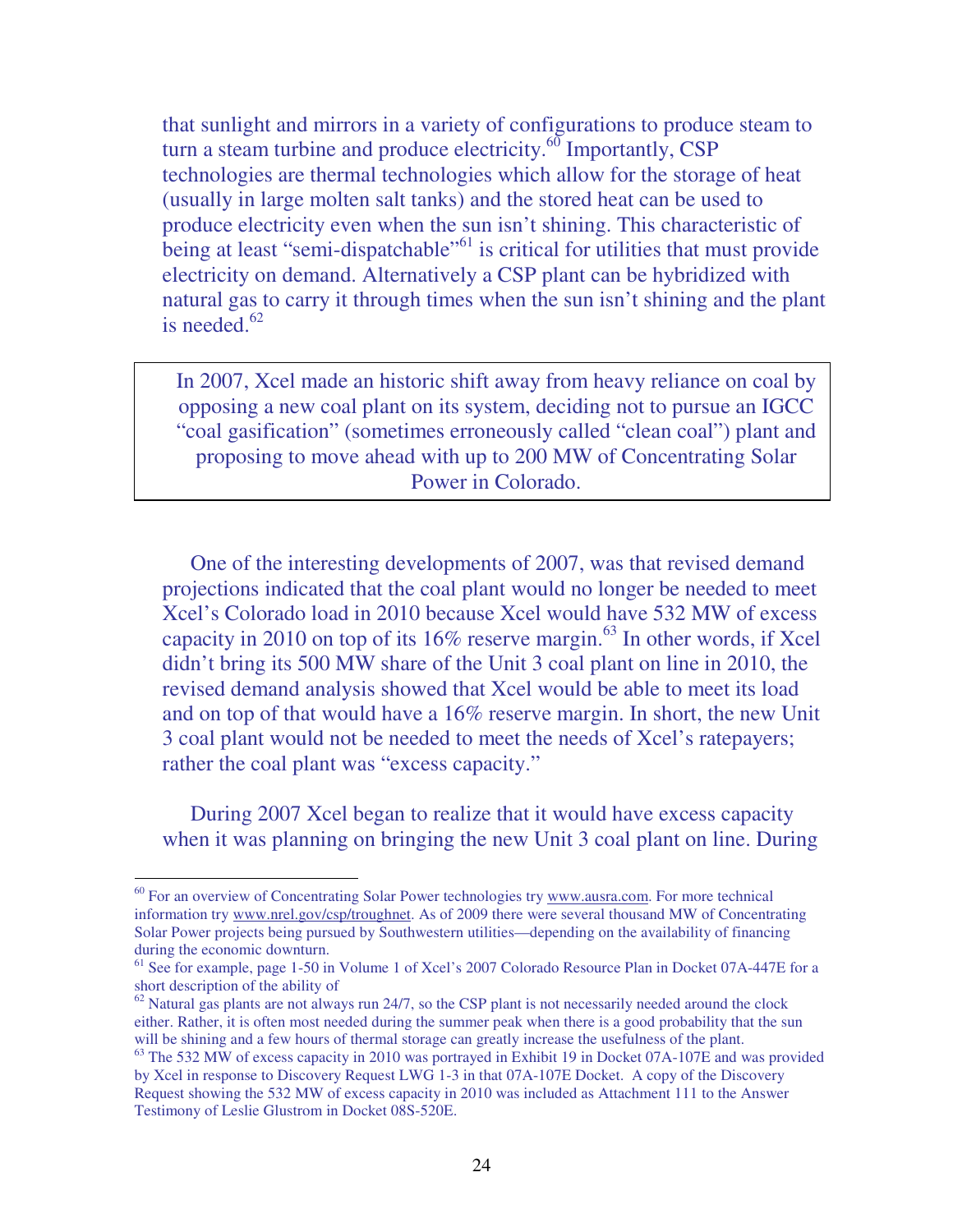that year Xcel rearranged 191 MW of gas contracts, which had the effect of reducing the excess capacity in  $2010^{64}$  and also proposed to begin retiring coal plants in the  $2010$  to  $2014$  time frame.<sup>65</sup>

 At the time the coal plant retirement proposal was discussed in the local media, Xcel CEO Dick Kelly was quoted as saying, "That is why we built Comanche 3 so we can shut down the more inefficient ones."<sup>66</sup> There does not appear to be any reference to building Comanche 3 so that Xcel could retire existing coal plants in the records of the PUC prior to this point and it appears that Xcel was proposing to retire some old coal plants<sup>67</sup> in large part to make room on its otherwise crowded system for the new Unit 3 coal plant.

 The proposal to retire coal plants received wide spread attention as an effort to reduce emissions of  $CO2<sup>68</sup>$  but the announced coal plant retirements cannot offset the new CO2 emissions from the Unit 3 coal plant. The Unit 3 coal plant is a 750 MW coal plant (with 500 MW for Xcel ratepayers) but Xcel only announced retirement plans for 229 MW of old coal plants—plants that should have been retired anyways. Consequently, the retirement of the 73 MW Cameo and 156 MW Arapahoe coal plants will

<sup>&</sup>lt;sup>64</sup> In Docket 07-107E and 07A-196E, Xcel arranged for two gas contracts totaling 191 MW to be rearranged with Tri-State Generation and Transmission so that Xcel would transfer these two contracts (Limon, 63 MW and Brighton, 128 MW) to TSGT for 2010-2012, and then would take the capacity back starting in 2013. See e.g. ¶'s 2, 9, 10, and 49 in Decision C07-0758. For reasons that aren't clear, Xcel transferred the Limon contracts for the four years from 2009-2012 and the Brighton contracts for three years from 2010-2012, as can be seen from the updated Loads and Resources Table filed by Xcel on December 11, 2008. A copy of this Loads and Resources Table is included as Attachment 113 to the Answer Testimony of Leslie Glustrom in the 08S-520E Docket.

<sup>&</sup>lt;sup>65</sup>The coal plant retirements were proposed as part of the 07A-447E Docket. Examining the Loads and Resources Table filed by Xcel on December 11, 2008 shows that Xcel proposed retiring, the 73 MW Cameo 1&2 coal plants in 2011, and the 156 MW Arapahoe 3 & 4 coal plants in 2014. The Loads and Resources Table also shows plans for retiring the 39 MW Zuni 1 natural gas/oil plant in 2010 and the 68 MW Zuni 2 natural gas/oil plant in 2013. A copy of this Loads and Resources Table is included as Attachment 113 to the Answer Testimony of Leslie Glustrom in the 08S-520E Docket. The actual schedule for the retirement of the Cameo and Arapahoe coal plants is expected to be determined late in 2009 as part of what is referred to as "Phase 2" of the 2007 Resource Plan in Docket 07A-447E.

<sup>66</sup> See the November 2, 2007 Denver Business Journal Story, "Xcel Ponders Closing Some Power Plants," by Cathy Proctor available at http://denver.bizjournals.com/denver/stories/2007/11/05/story1.html

<sup>&</sup>lt;sup>67</sup> According to Discovery Request LWG 3-6 in Docket 07A-447E, Cameo 1&2 were commissioned in 1957 and 1960 respectively while Arapahoe 3 &4 were commissioned in 1951 and 1955 respectively. Information on Xcel's coal plants in Colorado is also available from the Xcel Energy website at

http://www.xcelenergy.com/Company/About\_Energy\_and\_Rates/Power%20Generation/Pages/ColoradoPlants. aspx . According to the website, the Zuni 1 (39MW) and 2 (68 MW) plants were commissioned in 1900 and use either natural gas or oil as fuel. The Zuni units also produced steam for downtown Denver buildings.

<sup>&</sup>lt;sup>68</sup> For discussions of Xcel's plans to retire coal plants as a way to reduce emissions of carbon dioxide, see for example http://www.washingtonpost.com/wp-dyn/content/article/2008/08/17/AR2008081702193\_3.html or http://solveclimate.com/blog/20080825/welcome-future-xcel-energy-shuts-down-coal-plants-solar-and-wind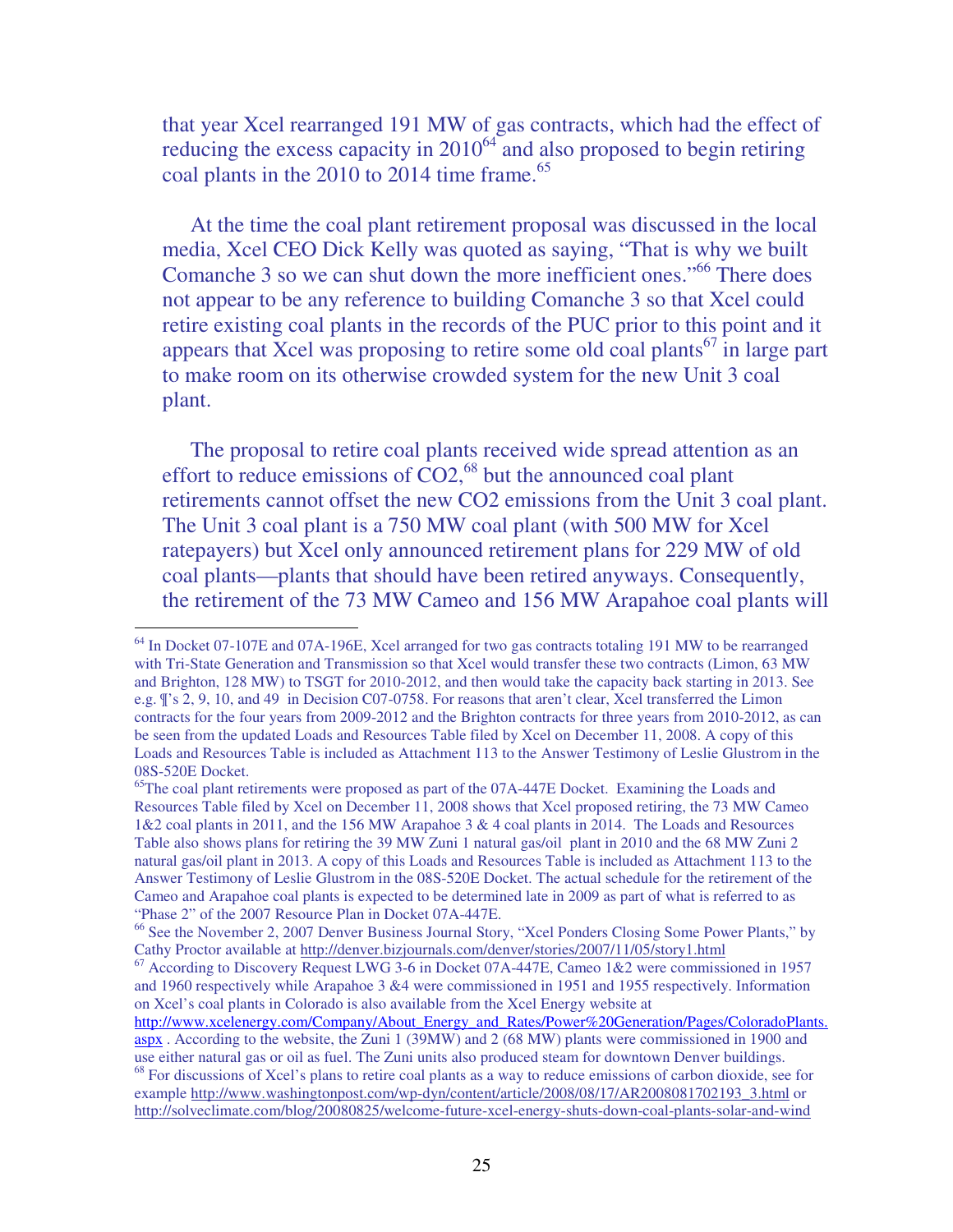not offset the new emissions from the 750 MW Unit 3 coal plant if it is brought on line. Moreover, Xcel has now asked for a 60 year life span for the new Unit 3 coal plant<sup>69</sup> and clearly, retiring 229 MW of old coal plants that were ready for retirement anyways did not offset a new 60 year commitment to CO2 emissions from a 750 MW coal plant.

In 2007, Xcel realized that it would have significant amounts of excess capacity if it brought on the new Unit 3 coal plant and soon proposed retiring some older coal units. While often portrayed as an effort to reduce emissions of carbon dioxide, the proposed coal plant retirements did not offset the increased carbon dioxide emissions from the new Unit 3 coal plant, but did help create more room on Xcel's system for the new Unit 3 coal plant by masking the fact that Xcel was overbuilding its system and asking ratepayers to pay for it.

#### **G. 2008—Xcel Moves Forward with Concentrating Solar Power; Reorganizes Another Gas Contract; Once Again Acknowledges That it Hasn't Analyzed Its Long Term Coal Supplies; Files the Rate Increase to Cover the Costs of the New Coal Plant**

 In 2008, there were many developments in Xcel's plans for its Colorado system—particularly as it related to Xcel's plans for bringing on the new Unit 3 coal plant and possible alternatives. These included:

- In June 2008, Xcel proposed moving forward with up to 600 MW of Concentrating Solar Power with thermal storage;<sup>70</sup>
- Once again, Xcel acknowledged that it had not conducted any analyses of its long-term coal supplies; $^{71}$

 $\overline{a}$ <sup>69</sup> See the Direct Testimony of Xcel witness Lisa Perkett in Docket 08S-520E, page 16. line 8.

<sup>&</sup>lt;sup>70</sup> See the June 2008 Rebuttal Testimony of Xcel witness Greg Ford, pages 9-16 in Docket 07A-447E for a description of Xcel's proposal to move forward with up to 600 MW of Concentrating Solar Power with thermal storage.

 $71$  For Xcel's acknowledgement that it had not conducted any analyses of constraints in future coal supply from the Powder River Basin (e.g. Wyoming) see Attachment 48 (PSCo Response to Discovery Request LWG 5-11) to the Answer Testimony of Leslie Glustrom Docket 07A-447E. For Xcel's acknowledgement that it had not conducted any analysis of future limitations on the supply of coal from Colorado mines, see Attachment 49 (PSCo Response to Discovery Request LWG 5-12) to the Answer Testimony of Leslie Glustrom in Docket 07A-447E. In each case, when PSCo was asked what analyses it had conducted on future constraints in coal supply, the answer was "No such analysis conducted by PSCo exists."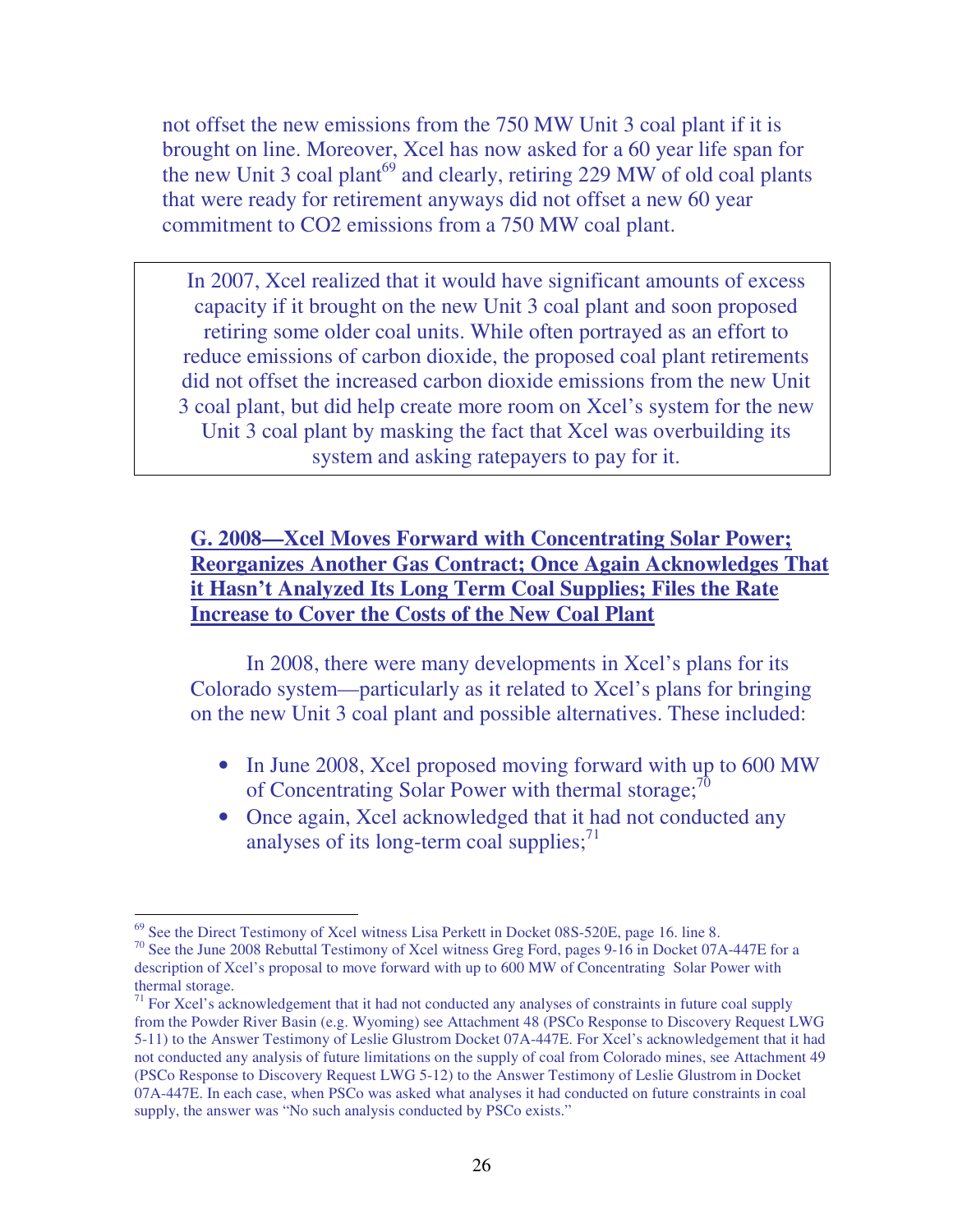- Once again, Xcel rearranged plans related to a new natural gas facility to reduce the excess capacity on its system for the 2010 time frame when it planned to bring the new Unit 3 coal plant on line. This rearrangement reduced the excess capacity in 2010 by approximately 140 MW.<sup>72</sup>
- Xcel's plans for moving ahead with up to 600 MW of Concentrating Solar Power, up to 800 MW of new wind resources, the use of a \$20/ton planning charge with a 7% escalation factor for carbon dioxide ("CO2") emissions and the retirement of the Arapahoe and Cameo coal plants was approved in Decision C08- 0929 issued on September 19, 2008 as part of the 07A-447E Docket. This decision also allowed Xcel to assume that the cost of coal would rise about 2.33% per year.
- In October 2008 Xcel filed its Annual Progress Report for its 2007 Colorado Resource Plan noting that it had asked for 150 MW of wind and received almost 2400 MW of acceptable bids for new wind projects. For photovoltaic ("PV") solar, Xcel asked for 25 MW of bid and received 400 MW of acceptable bids.<sup>73</sup> In both cases, Xcel received bids for 16 times as much wind and solar capacity as it asked for. Since Xcel took less than 200 MW of the

 $72$  The rearrangement of plans for the new natural gas facility scheduled to come on line in 2009 was determined in the 07A-469E Docket which was generally referred to as the "Fort St. Vrain" Docket. Xcel learned late in 2007 that the proposed 500 MW Squirrel Creek combined cycle gas turbine project which was expected to come on line for 2009 was experiencing financing issues and probable delays. As a result, Xcel decided to replace the Independent Power Producer ("IPP") 500 MW Squirrel Creek project with 260 MW of company owned gas turbines at the Fort St. Vrain site near Greeley. This rearrangement had the effect of reducing capacity on Xcel's system in 2010 by about 140 MW. The rearrangement was approved in Decision C08-0369 and Application for RRR was denied in Decision C08-0522. One of the very contentious issues in the 07a-469E Docket was the potential to reduce summer peak demand (and possibly eliminate the need to build new natural gas turbines) by undertaking a vigorous demand response program such as those conducted by firms such as EnerNOC or ConsumerPowerline. Xcel opposed all of these efforts in a series of intensely fought motions, but the Commission ordered that Xcel also move ahead with a Demand Response program as part of Decision C08-0369. (See e.g. ¶'s 48-52 and ¶'s 59-67 of Decision C08-0369.) If not for the rearrangement of the 500 MW Squirrel Creek contract and its replacement with the 260 MW Fort St. Vrain project, there would have been an additional 140 MW of capacity on Xcel's system in 2009.

<sup>&</sup>lt;sup>73</sup> See the October 31, 2008 Annual Progress Report for the 2007 Colorado Resource Plan submitted as part of Docket 07A-447E. The summary of wind and solar bids received is on pages 3 and 4. The story of the solar and wind bids exceeding expectations was published on November 4, 2008 in the (now defunct) Rocky Mountain News in a story by Gargi Chakrabarty entitled, "Wind, solar bids surpass expectations: Developers give Xcel plans for 2,800 megawatts." Possibly available at

http://www.rockymountainnews.com/news/2008/nov/04/wind-solar-bids-surpass-expectations/# .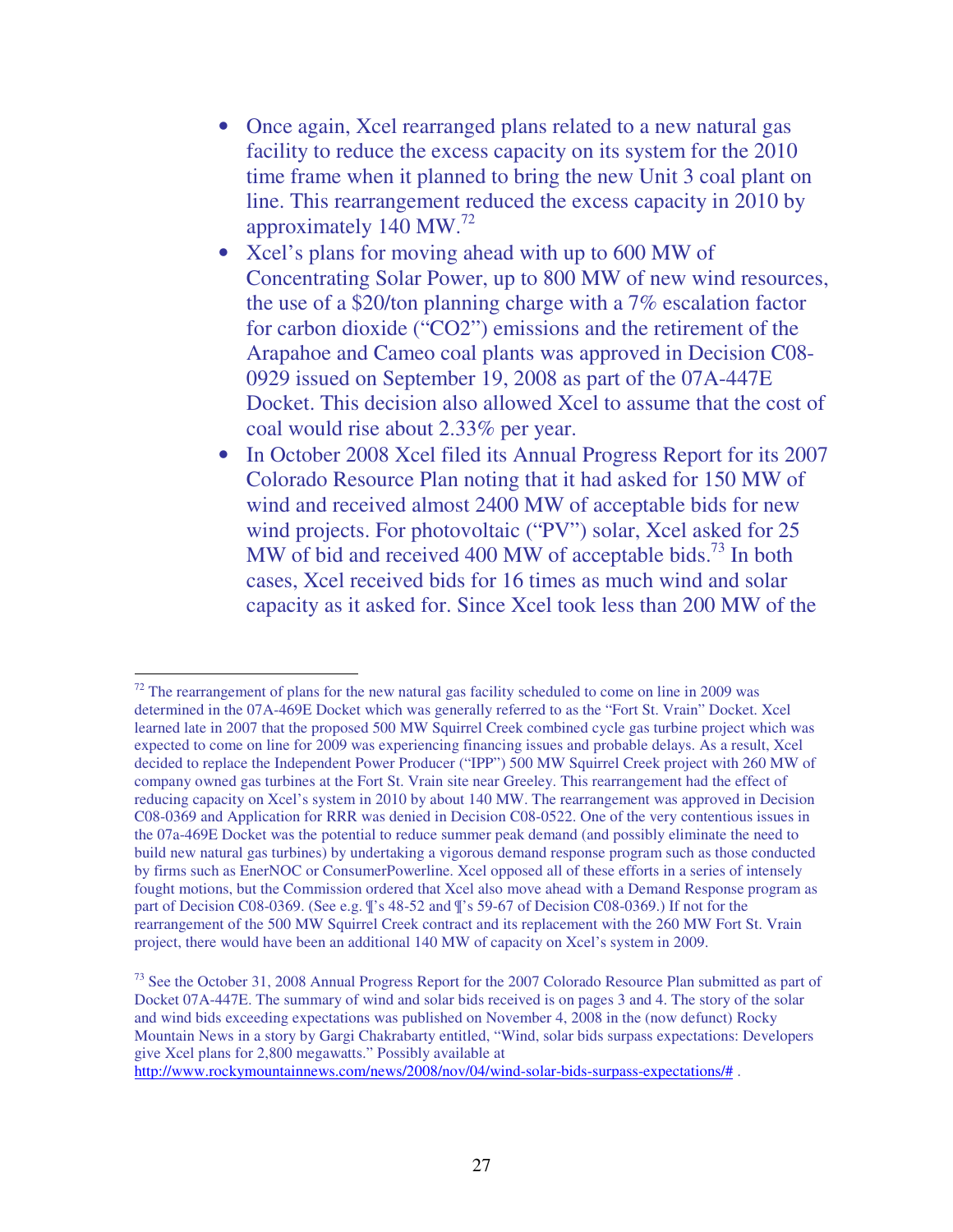over 2400 MW of bids received, over 2000 MW of wind and solar projects sit waiting to be developed in Colorado.

• On November 14, 2008, Xcel filed a request for a \$174.4 million rate increase which became Docket 08S-520E. One of the drivers of the requested rate increase was Xcel's intention to bring the new Unit 3 coal plant on line in 2009.<sup>74</sup>

Key developments in 2008 included:

- Xcel committing to move ahead with up to 600 MW of Concentrating Solar Power with thermal storage
- Xcel acknowledging again that it hadn't analyzed constraints on future coal supplies.
- A PUC decision to add a \$20/ton CO2 adder to resource selection decisions—favoring carbon-free resources.
- Xcel receiving bids for 16 times as much wind and solar capacity as it asked for in 2008—leaving over 2000 MW of clean energy projects waiting to be built in Colorado.
- Xcel filing a rate increase request for an additional \$174 million for 2009 in part due to Xcel's plans to bring on the new Unit 3 coal plant in 2009—even though it isn't needed to meet Xcel's load in 2009.

**H. 2009—Xcel Once Again Realizes The Coal Plant Will Be Excess Capacity—and It's Appetite for Renewable Energy Will Be Reduced; Coal Supply Report Released; Rate Increase for Unit 3 Contested**

In 2009, developments as of April include:

• In February 2009 the report entitled "Coal: Cheap and Abundant—Or Is It? Why Americans Should Stop Assuming that the US has a 200 Year Supply of Coal," was released by Clean Energy Action member Leslie Glustrom.<sup>75</sup> The report underscores the fact that the major coal mines in the United States have less than a 20 year life span and how future coal mine expansions will face serious geologic, economic, legal and transportation constraints.

 $\overline{a}$  $74$  For a summary of the drivers of the 08S-520E rate increase see the Direct Testimony of Xcel witness Scott Wilensky, Docket 08S-520E, pages 12-14.

 $75$  The report is available at www.cleanenergy action.org or from the author.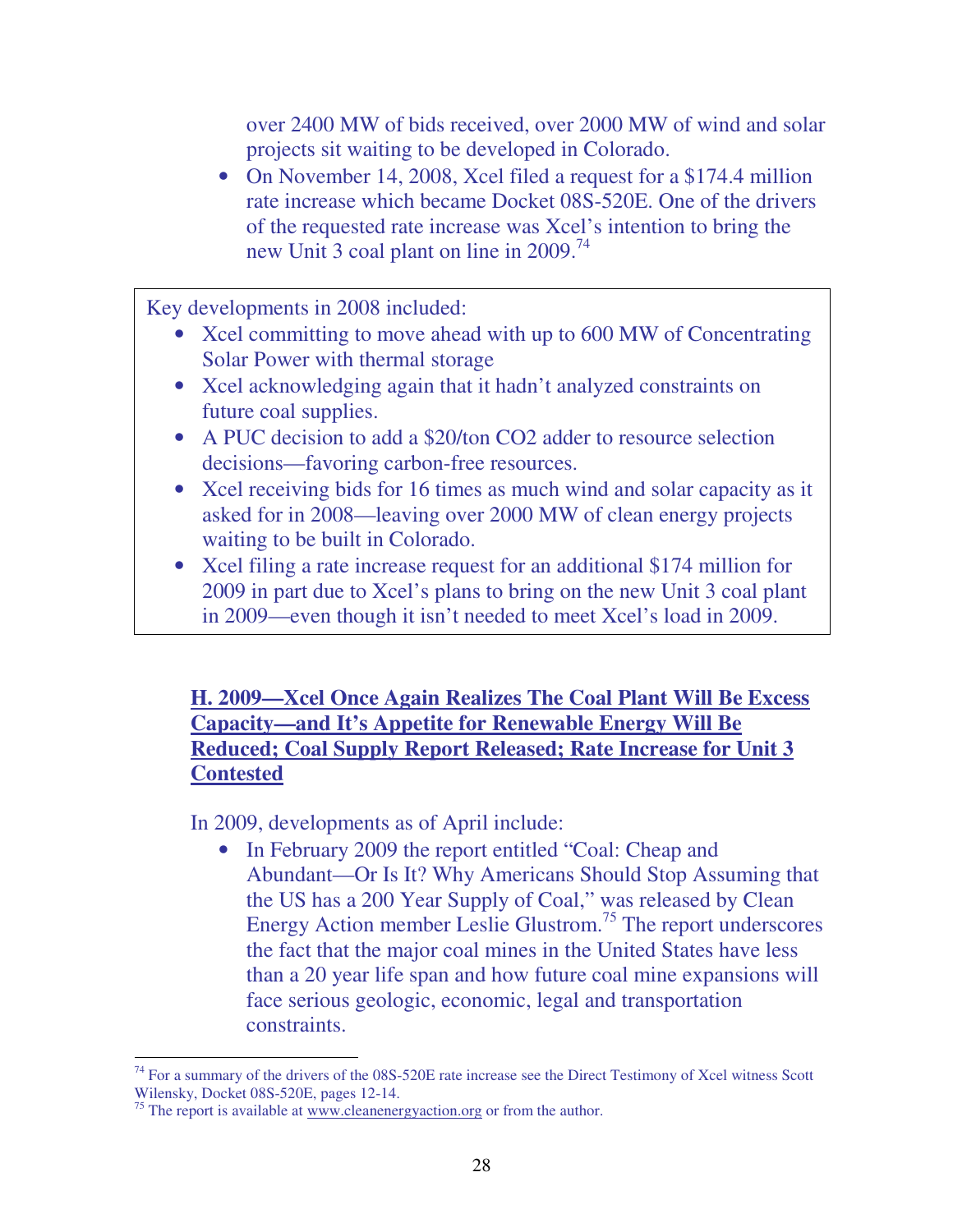- On March 19, 2009 Xcel filed an updated estimate of demand which included a Loads and Resources Table that shows that, once again, Xcel will have 500 MW of excess capacity in 2010 for its system (on top of the 16% reserve margin) and the Unit 3 coal plant is not needed to meet the demand from Xcel customers.<sup>76</sup> In addition, Xcel put the PUC on notice that it might not be accepting as many wind and solar bids as it had intended to due to decreased demand on the system.
- The prudence of the Unit 3 coal plant is challenged in accordance with Rule 3613 (d) of the PUC rules as part of the 08S-520E rate case docket. Final decisions will not be reached until mid 2009.
- Xcel is notified on March 13, 2009 that the air permit for the Unit 3 coal plant needed to be updated to reflect case-by-case Maximum Available Control Technology (MACT) for mercury control. $77$

 $76$  The March 19, 2009 Loads and Resources Table was submitted as part of a compliance filing in the 07A-447E Docket. The filing shows 122 MW of excess capacity in 2009—before the Unit 3 coal plant is brought on line and 511 MW of excess capacity assuming Xcel brings on its 500 MW share of the coal plant.

<sup>77</sup> The need for a case-by-case Maximum Available Control Technology ("MACT") permit for the Unit 3 coal plant was communicated to Xcel by the Colorado Department of Public Health and the Environment in a letter dated March 13, 2009 to Gary Magno, Environmental Principal, Xcel Energy.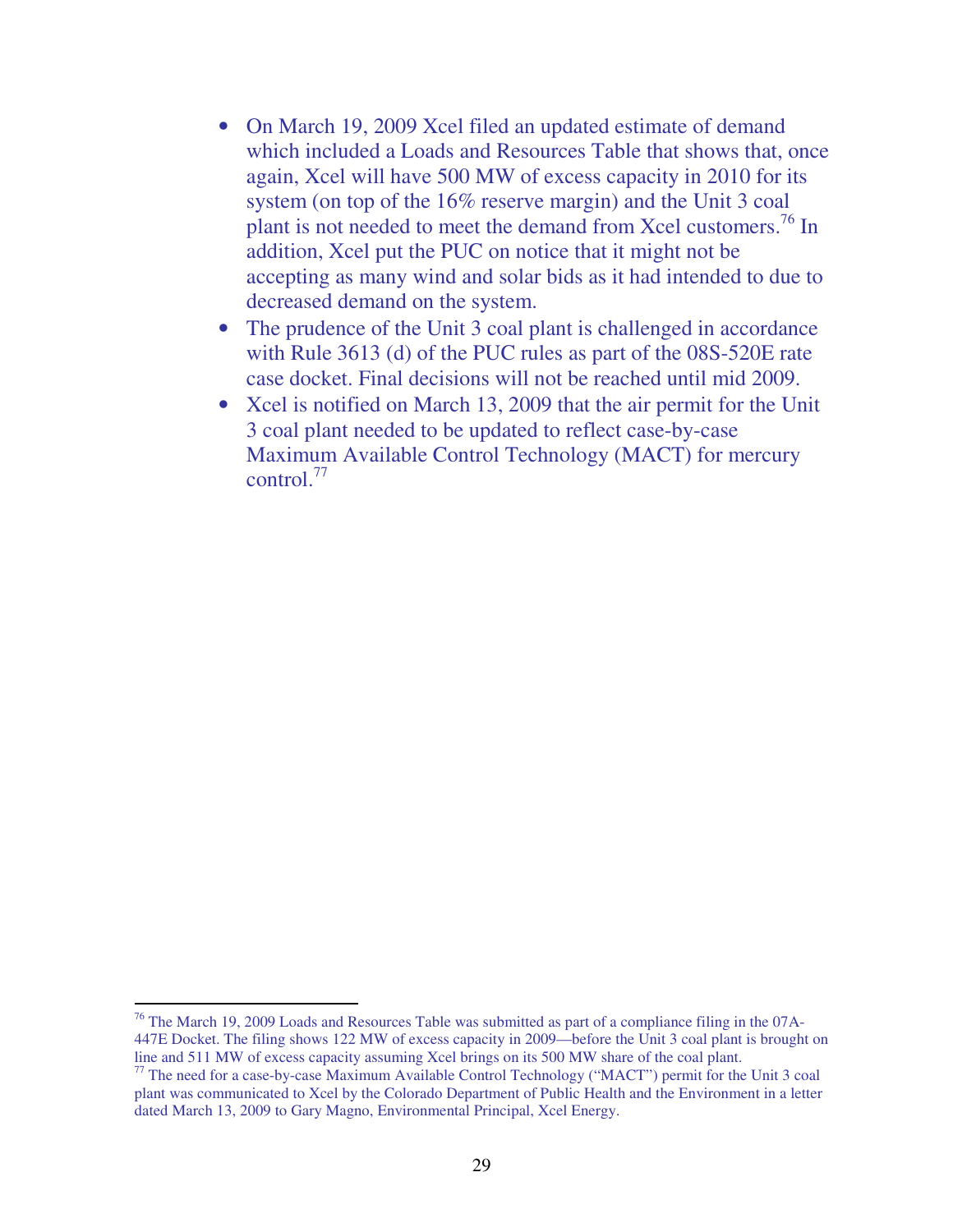### **Table 3 Capacity of Xcel's System 2009-2015**

Based on PSCo Loads and Resources February 2009 Demand Update Submitted to Colorado PUC March 19, 2009 in Docket 07A-447E Xcel's wholesale obligations can also affect resource need.

**Numbers in ( )'s are excess capacity.** 

| Year                          | 2009       | 2010          | 2011          | 2012          | 2013          | 2014           | 2015        |
|-------------------------------|------------|---------------|---------------|---------------|---------------|----------------|-------------|
| <b>Xcel Need (Long) w/o</b>   | (122)      | (11)          | 203           | 73            | 747           | 1572           | 1660        |
| <b>Coal Plant (MW)</b>        |            |               |               |               |               |                |             |
| <b>Xcel Need (Long) w/</b>    | (622)      | (511)         | (297)         | (427)         | 247           | 1072           | 1160        |
| Coal Plant (500 MW)           |            |               |               |               |               |                |             |
| <b>Gas Plants Potentially</b> | $0$ MW     | <b>103 MW</b> | <b>103 MW</b> | <b>103 MW</b> | <b>881 MW</b> | <b>1378 MW</b> | 1378        |
| <b>Available</b>              |            |               |               |               |               |                |             |
| <b>Xcel Need (Long) w/</b>    | (122)      | (124)         | 100           | (30)          | (31)          | 194            | 282         |
| <b>Gas Plants and w/o</b>     |            |               |               |               |               |                |             |
| <b>Unit 3 Coal Plant</b>      |            |               |               |               |               |                |             |
| (MW)                          |            |               |               |               |               |                |             |
| <b>Can Xcel Meet The</b>      | <b>YES</b> | <b>YES</b>    | Probably      | <b>YES</b>    | <b>YES</b>    | Probably       | Probably    |
| <b>Load of Its Ratepayers</b> |            |               | <b>OK</b>     |               |               | <b>OK</b>      | OK          |
| without the Unit 3 Coal       |            |               | (100 MW)      |               |               | (194 MW)       | (282 MW)    |
| <b>Plant? (Assuming Gas)</b>  |            |               | shortfall     |               |               | shortfall      | shortfall   |
| <b>Plant Contracts Are</b>    |            |               | for $16\%$    |               |               | for $16\%$     | for $16\%$  |
| <b>Extended.)</b>             |            |               | reserve       |               |               | reserve        | reserve     |
|                               |            |               | margin;       |               |               | $margin$ —     | $margin$ —  |
|                               |            |               | not a         |               |               | but lots of    | but lots of |
|                               |            |               | large         |               |               | time to        | time to     |
|                               |            |               | amount.       |               |               | prepare.)      | prepare.)   |

 In addition to the excess capacity and the existing natural gas plants shown in Table 3, Xcel has received many more bids for wind and solar developments than it has used. In 2008, Xcel received 16 times as many wind and solar bids as it requested, as shown in Figure 3 below. These are bids that are ready for development and which could be added to Xcel's system in 1-2 years—helping to address any potential shortfall in capacity on Xcel's system. Xcel also received new bids on April 10, 2009 for wind, natural gas and concentrating solar power plants. While the number and type of bids received on April 10, 2009 will not be publicly known for several more months, it is likely that there will be additional bids available for development from this April 2009 round of bidding—on top of the over 2000 MW of wind and solar bids already awaiting development.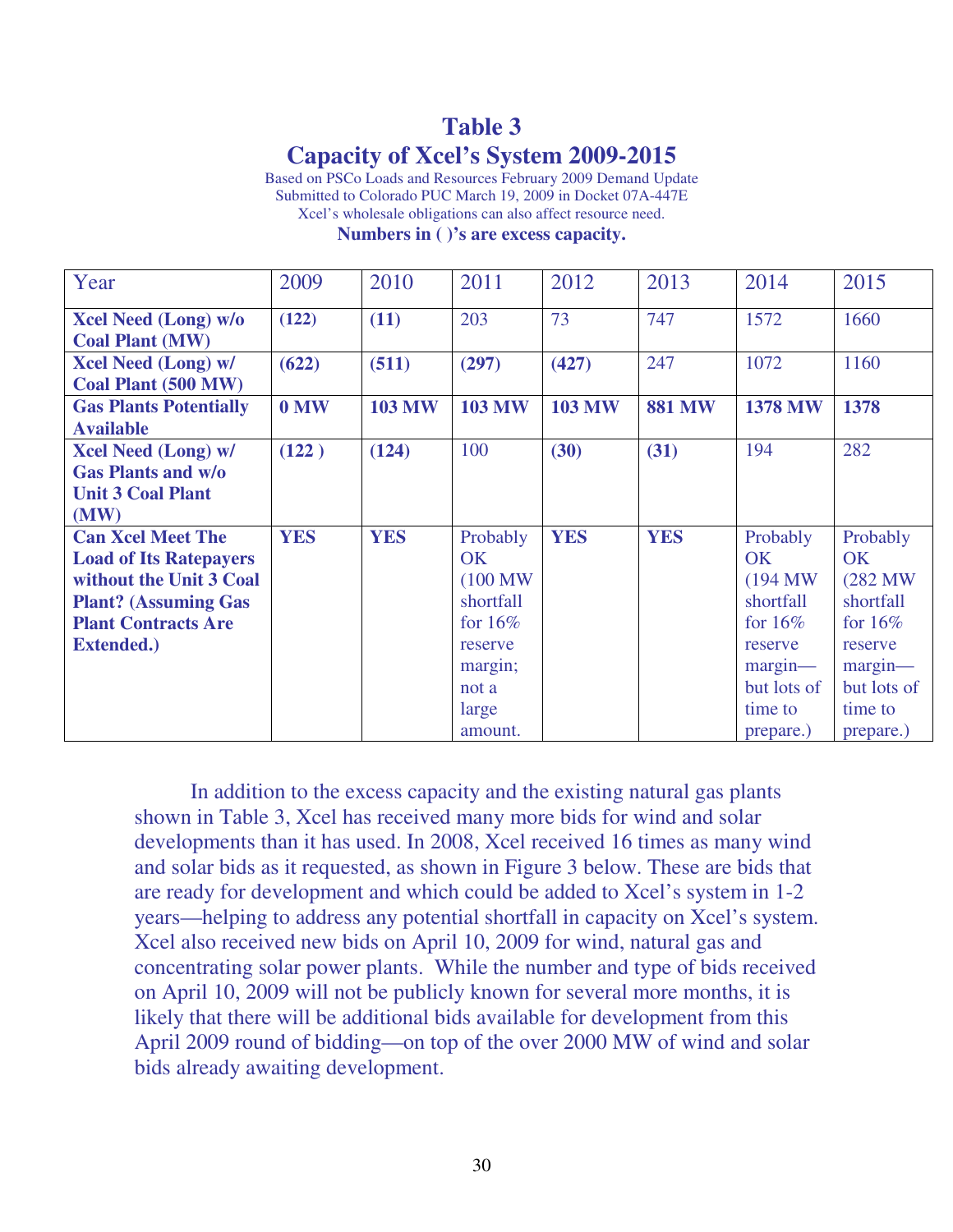**Figure 3** 

#### **Xcel Receives 16 Times as Many Wind and Solar Bids As it Requests in 2008**



 Figure 3 makes it clear that there are over 2000 MW of wind and solar projects waiting to be developed in Colorado. These can play an important role in filling any future need for generation resource—as could any extra bids received on April 10, 2009 by Xcel. While wind and solar projects can be more variable than coal plants and have different generation profiles, there is a growing recognition that the ability to integrate these generation resources is improving and that what is really needed are "load-following"<sup>78</sup> resources along with the improved metering and grid management techniques that will allow the generation profiles of carbon-free generation resources to be matched to the needs of the grid.

 $78$  "Load following" resources naturally follow the daily load pattern—with greater use during the daylight hours than at night. Base load resources like coal plants operate around the clock—whether the electricity is needed or not. As concerns about climate change, pollution and fuel supply constraints intensify, there is a growing discussion about the need for "load following" resources rather than resources that operate at night whether the electricity is needed or not.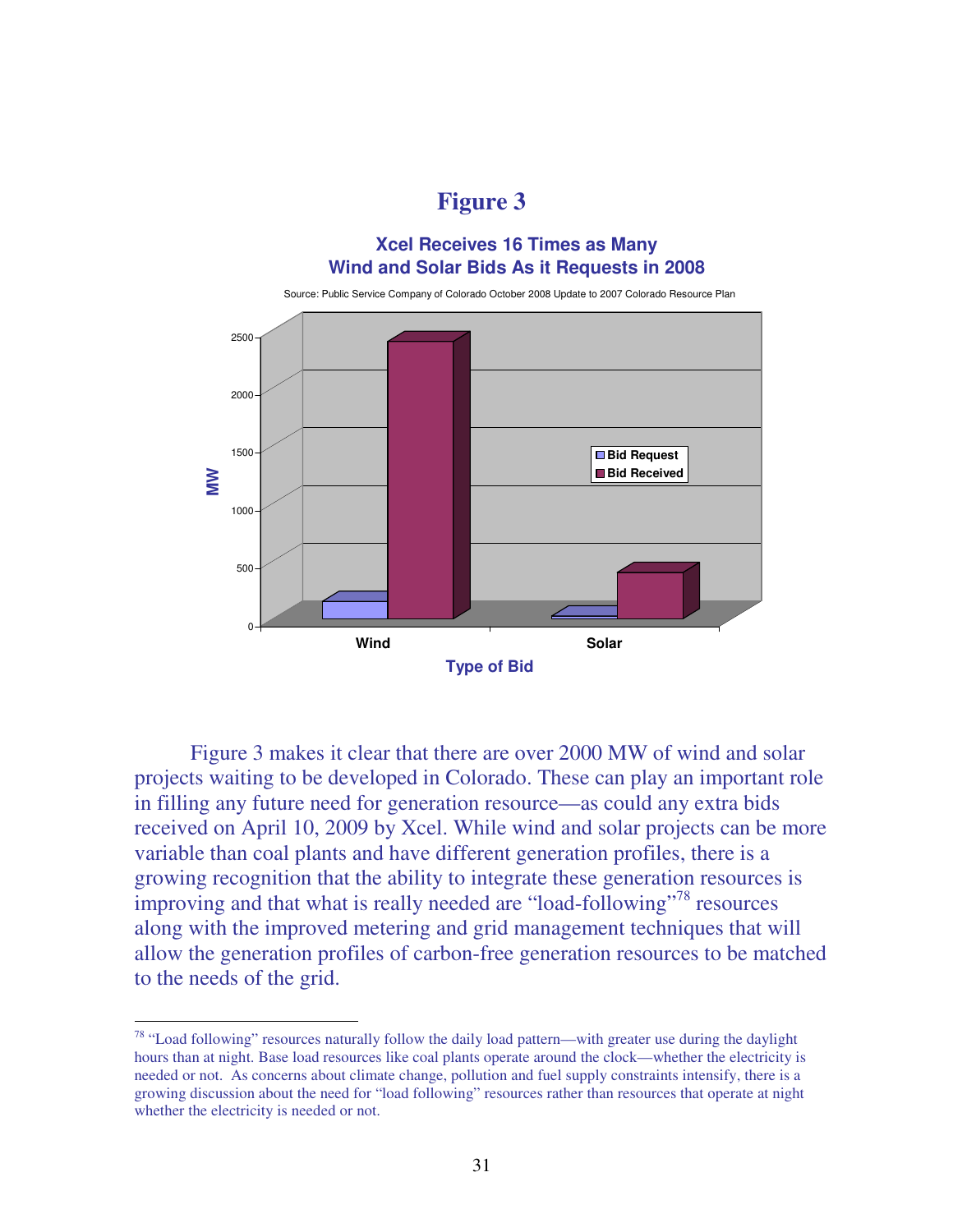#### **II. THE BILLION DOLLAR MISTAKE**

The list of reasons why the new Unit 3 coal plant is a mistake is long. Below is a list of some of the major reasons Colorado should turn back now before our \$1 billion mistake becomes a \$2 billion mistake or more.

#### **A. Xcel's Motivation Was to Make a Large Capital Expenditure— Not to Serve Colorado With the Cheapest or the Cleanest Energy Sources**

 As outlined in Part I above, Xcel's motivation in building the Unit 3 coal plant was apparently to make a large capital expenditure in order to increase its earnings and regain lost value for its stock —not to bring Colorado the cheapest or cleanest way of producing electricity. Xcel's own modeling showed that increased investments in efficiency and renewable energy would have saved ratepayers billions of dollars. (See Figure ZZ above.)

#### **B. The New Unit 3 Coal Plant Isn't Needed to Meet Colorado's Energy Needs**

Xcel has significant amounts of excess capacity on its system and many natural gas plants with contracts that can be renewed. In addition, there are over 2000 MW of wind and solar contracts waiting to be developed. There is certainly no need to bring the Unit 3 coal plant on line to "keep the lights on" for Xcel's customers.

#### **C. Xcel Failed to Secure a Long Term Coal Supply and Is Highly Unlikely to Be Able to Do So**

Unbeknownst to many people, all the major coal mines in the United States have only about a 20 year life span and future coal mine expansions are likely to face serious geologic, economic, legal and transportation constraints.<sup>79</sup> Xcel has proposed that the Unit 3 coal plant be given a 60 year life, and yet will be lucky to demonstrate a secure 20 year coal supply for the plant. To date, Xcel has not provided any public analysis of its long term coal supplies or indicated how it intends to supply the coal plant with coal for the requested 60 year life of the plant.

 $79$  A detailed analysis of United States coal supplies can be found in the report, "Coal: Cheap and Abundant— Or Is It? Why Americans Should Stop Assuming that the U.S. has a 200 Year Supply of Coal." The report was issued in February 2009 and is available for free download at www.cleanenergyaction.org.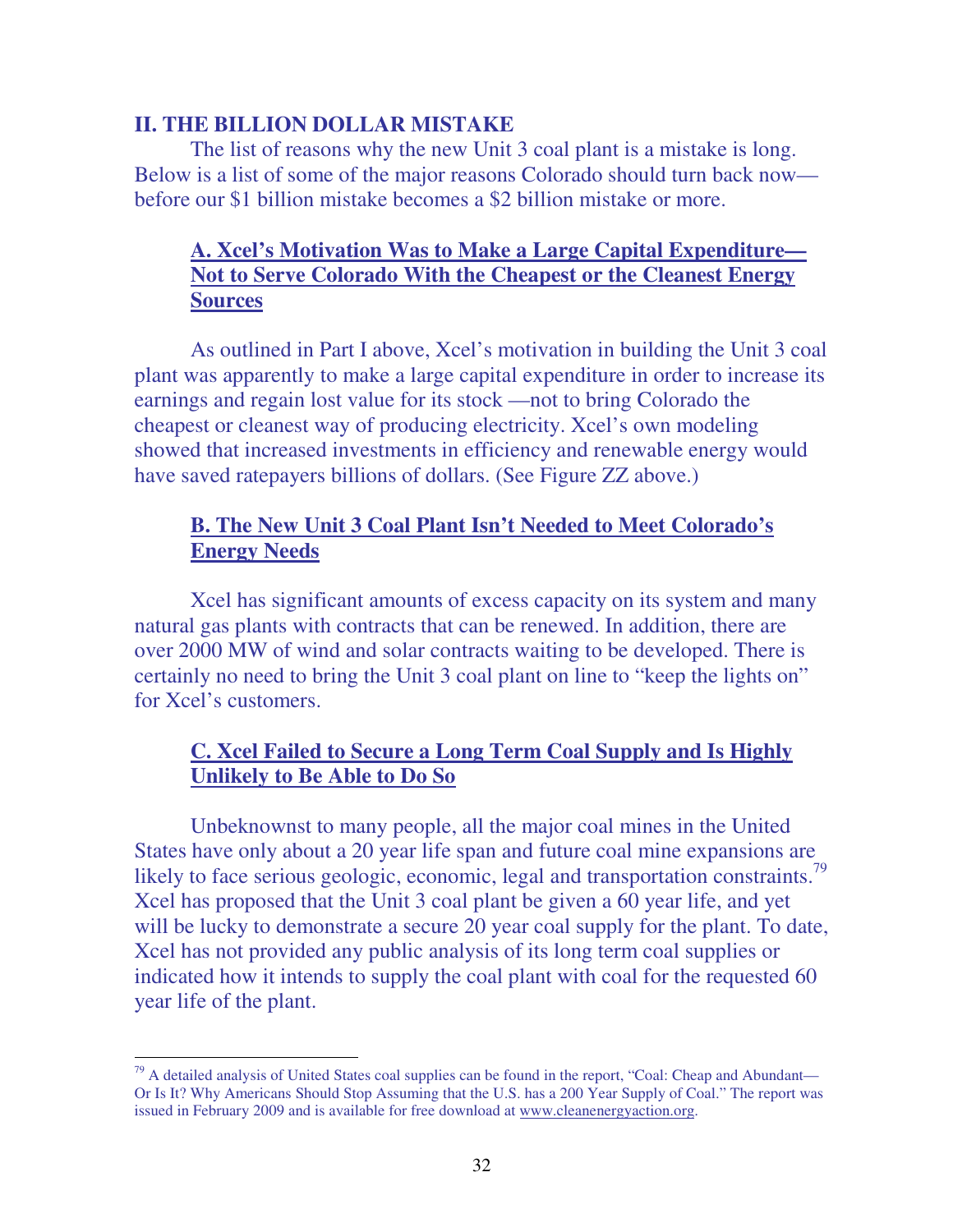#### **D. The New Coal Plant Will Cost Approximately a Billion Dollars a Decade to Operate; Most of These Energy Dollars Will Leave Colorado**

Xcel has estimated that its coal costs for the plant will be \$50 million or more per year, with operating and maintenance costs of \$16 million per year or more. <sup>80</sup>As these costs mount, it can be expected that the coal plant will cost about a billion dollars a decade to operate. In recent years, Xcel's coal costs have begun to increase by  $10\%$  or more per year.<sup>81</sup> If regulation of carbon dioxide moves forward, the Unit 3 coal plant is expected to emit over 4 million tons of CO2 per year and if carbon dioxide emissions are priced at \$20 per ton, this could add about \$80 million per year or \$800 million per decade to the operating costs for the coal plant. Most of these costs will be sent out of state with the costs for coal being sent north to Wyoming and the costs for carbon dioxide regulation likely to go to the federal government. In contrast, spending \$1 billion a decade on wind, solar, efficiency and other Colorado generating resources will keep more of Colorado's energy dollars in the state.

#### **E. The Coal Plant Will Contribute Over 4 Million Tons of CO2 Per Year to the Atmosphere; Carbon is "Forever"**

The exact amount of carbon dioxide emitted by Unit 3 is not clear, but it is likely to emit substantially more than 4 million tons of  $CO2$  per year.<sup>82</sup> Four million tons per year equates to over 20 million pounds of CO2 emitted per day.

<sup>&</sup>lt;sup>80</sup> Information on coal costs and operating and maintenance costs for the Unit 3 coal plant received from Xcel in Discovery as part of the 08S-520E Docket. See the testimony and statements of Leslie Glustrom in the 08S-520E Docket for more information.

<sup>&</sup>lt;sup>81</sup> See the Supplemental and Cross Answer Testimony of Leslie Glustrom in Docket 07A-447E as well as the Motion of Leslie Glustrom to Reconsider Coal Costs in the 07A-447E Docket.

<sup>&</sup>lt;sup>82</sup> See page A-8 in the October 2007 Final Colorado Greenhouse Gas Inventory available at http://www.coloradoclimate.org/ewebeditpro/items/O14F13894.pdf. The Unit 3 coal plant is calculated to emit about 4.38 million metric tons of CO2 per year. This equates to about 4.8 million (U.S.) tons. Also, the Greenhouse Gas Inventory only assumed the coal plant would operate 80% of the time. A well functioning coal plant is likely to operate more than that and so would emit more CO2.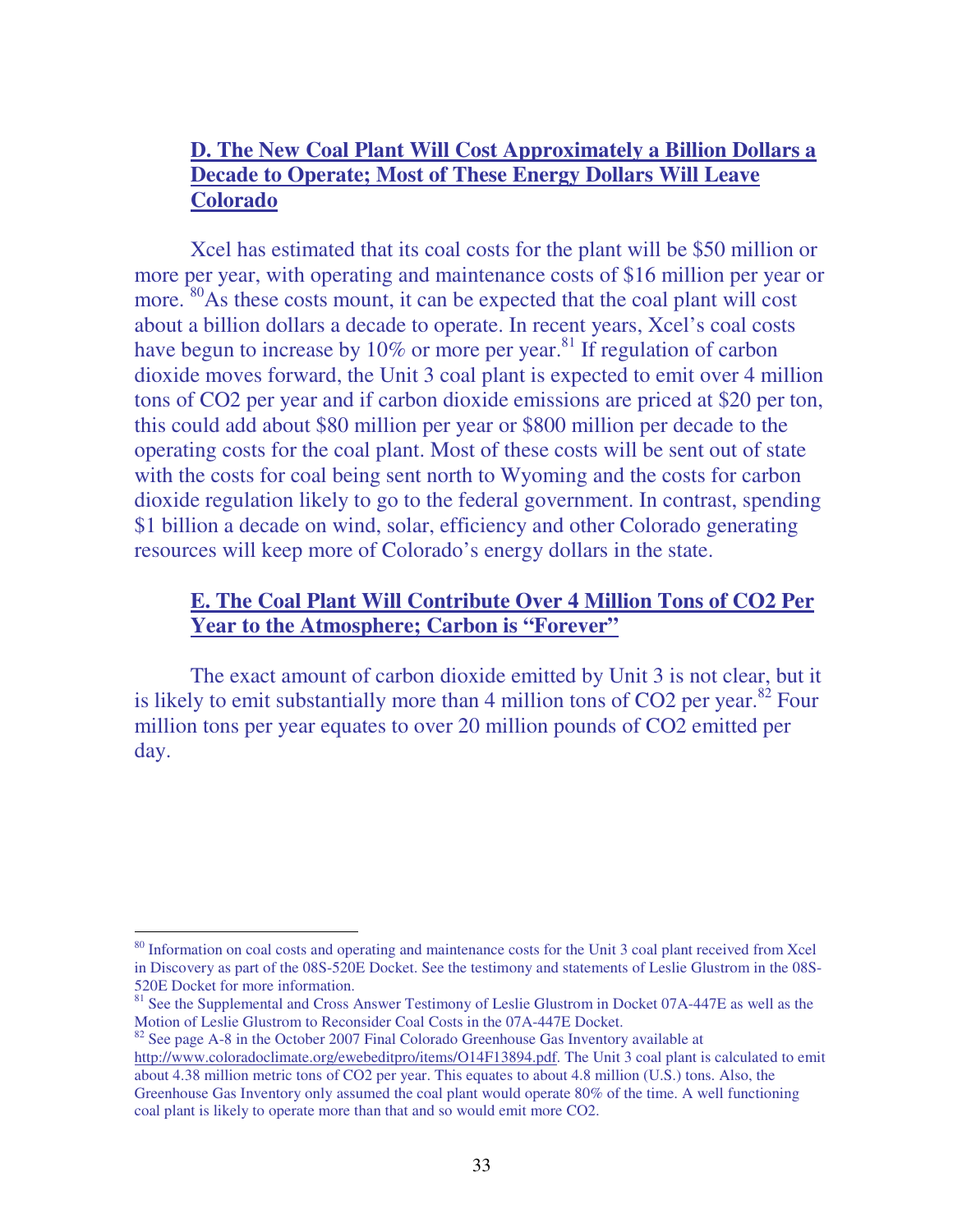According to the U.S. Environmental Protection Agency's Greenhouse Gas Equivalencies Calculator,  $83/4$  million tons of CO2 per day equates to the CO2 emitted (or absorbed) by:

#### **664,604 passenger vehicles 503,292 households (electricity use) 93,044,585 tree seedlings planted and grown for 10 years**

Carbon dioxide is the molecule that forms the basis of life, and consequently it is remarkably stable. Recent modeling studies indicate that much of the CO2 that is emitted will stay in the atmosphere for thousands of years and approximately  $25\%$  is likely to stay for over 5000 years.<sup>84</sup> As a consequence, we can expect that at least part of the carbon dioxide emitted now by the Unit 3 coal plant (or other carbon producing source) is likely to contribute to the warming of the planet for several thousand years.

#### **F. The Unit 3 Coal Plant Will Require Large Amounts of Water— The Warming and Drying of Colorado Will Make It Increasingly Hard to Secure—and Justify—This Water**

Coal plants require large amounts of water that is used to cool the steam that turns the turbines of the power plant. The new Unit 3 coal plant will have a hybrid air-water cooling system that will reduce water use—but which will still require about 5500 acre-feet of cooling water a year taken from the Arkansas River Basin.<sup>85</sup> This equates to the consumption of over 4 million gallons of water a day in order to operate the coal plant.

As seen in Figure 4 below, the amount of water used by the coal plant dwarfs the use by the top 10 water users in Pueblo. The warming of the planet is expected to dry out the interior of continents at mid-latitude<sup>86</sup> (e.g. Colorado) and as Colorado warms and drys it is likely to become increasingly difficult to obtain these large quantities of water—particularly if the coal plant is competing with other residential and industrial uses.

<sup>83</sup> See the EPA Greenhouse Gas Equivalence Calculator at http://www.epa.gov/solar/energyresources/calculator.html

<sup>84</sup> See "Long term fate of anthropogenic carbon," by Montenegro et al., *Geophysical Research Letters,* L19707 (October 10, 2007).

 $85$  Information on water use from the Pueblo Board of Water Works

<sup>&</sup>lt;sup>86</sup> See the reports of the Intergovernmental Panel on Climate Change available at www.igcc.ch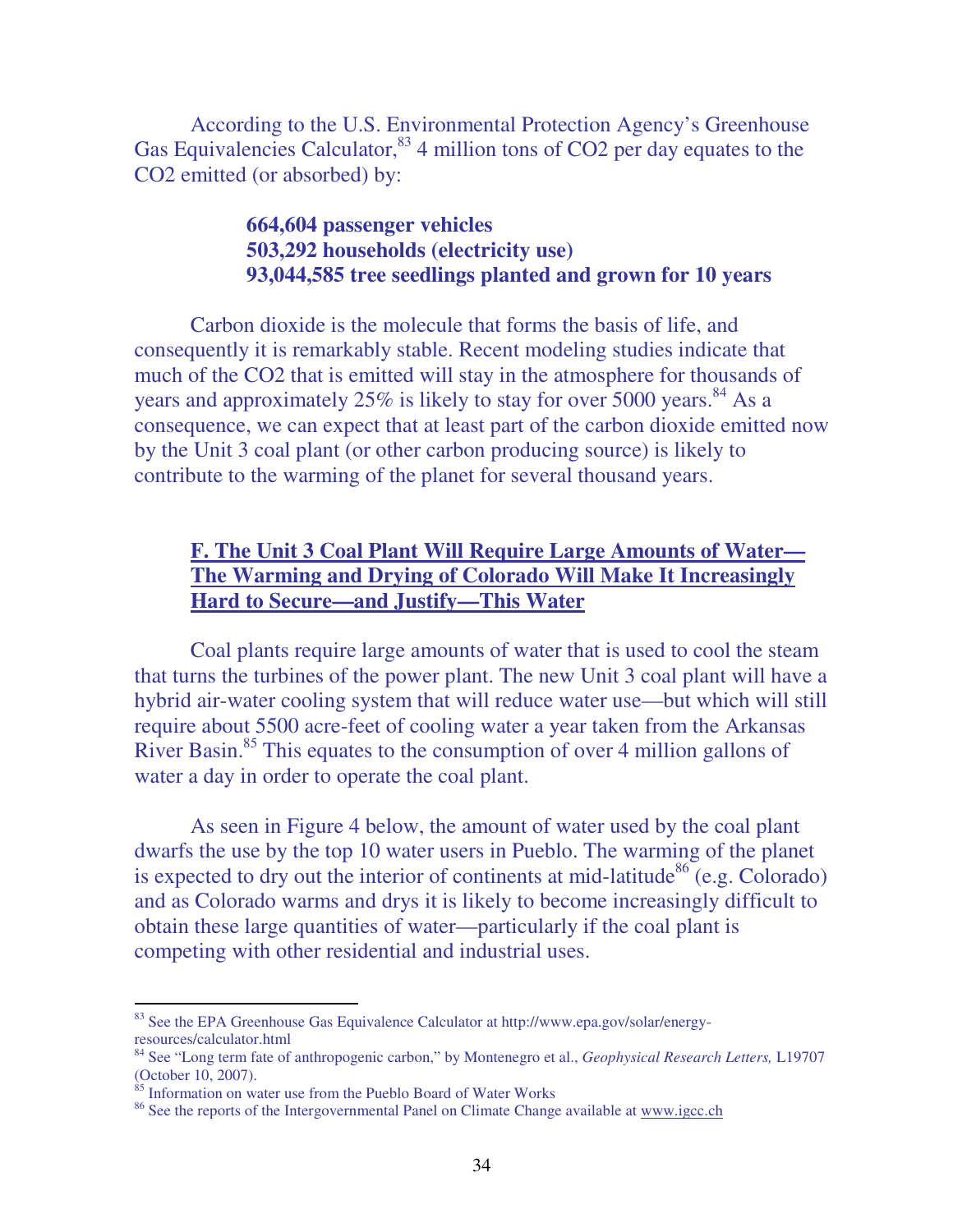#### Figure 4 Water Use by the Pueblo Coal Plants Compared to the Top 10 Water Users in the State (Information from the Annual Report of the Pueblo Board of Water Works)

**Water Use by the Coal Plants Compared to Pueblo's Top Ten Users of Treated Water**



#### **G. The Unit 3 Coal Plant Will Emit Large Amounts of Hazardous and Other Pollutants; Legal and Financial Liability Associated With These Pollutants is Likely to Increase in the Coming Years**

The Unit 3 coal plant—as with all coal plants—will emit large quantities of hazardous pollutants such as mercury, lead, arsenic, selenium and benzene.<sup>87</sup> Figure 5 shows the potential emissions of hazardous pollutants from the new Unit 3 coal plant as analyzed by the Colorado Department of Public Health and the Environment. For example, the Unit 3 coal plant will have the potential to emit approximately 130 pounds of mercury a year—or 2 pounds of mercury a week.

<sup>&</sup>lt;sup>87</sup> See the Colorado Department of Public Health and the Environment Final Analysis of the Air Permit for the Comanche 3 Station, July 2005.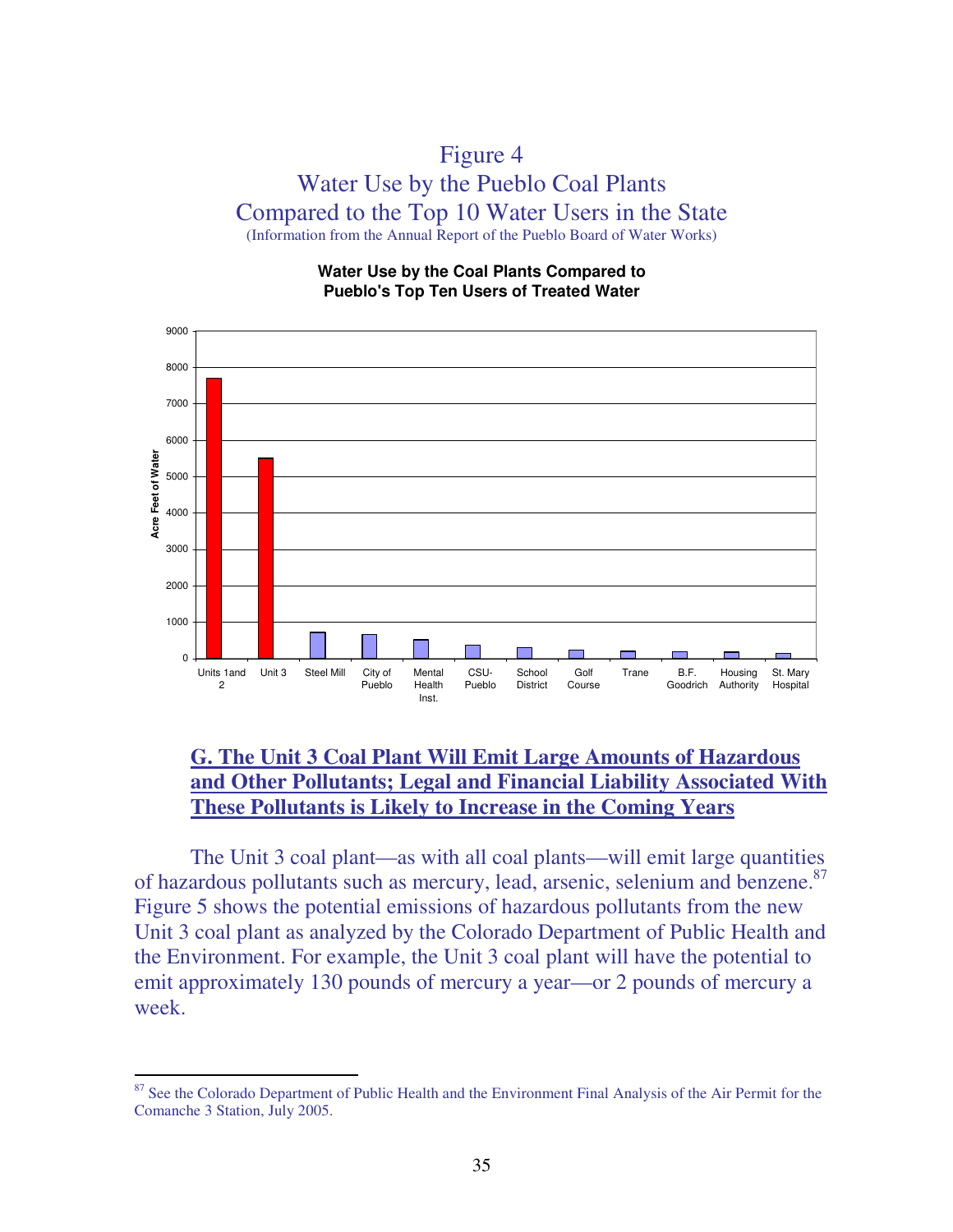Figure 5 Potential Emission of Hazardous Pollutants from the Unit 3 Coal Plant (Data from Colorado Department of Public Health and Environment

Analysis of the Unit 3 Air Permit, July 2005



**(Note that Hydrogen Fluoride, Hydrogen Chloride and Sulfuric Acid Mist are "Off-Scale" with 31,775 pounds/year 41,572 pounds/year and 273,033 pounds/year emitted respectively )** 

 As further scientific information is gathered on these pollutants, it can be expected that increased regulation and potential financial and legal liability will increase for sources such as the new Unit 3 coal plant that are emitting these pollutants.

 In addition to hazardous pollutants, the new Unit 3 coal plant will have the potential to emit large quantities of other regulated pollutants including SO2, NOx, particulate matter, volatile organic compounds and carbon monoxide, as shown in Table 4 below.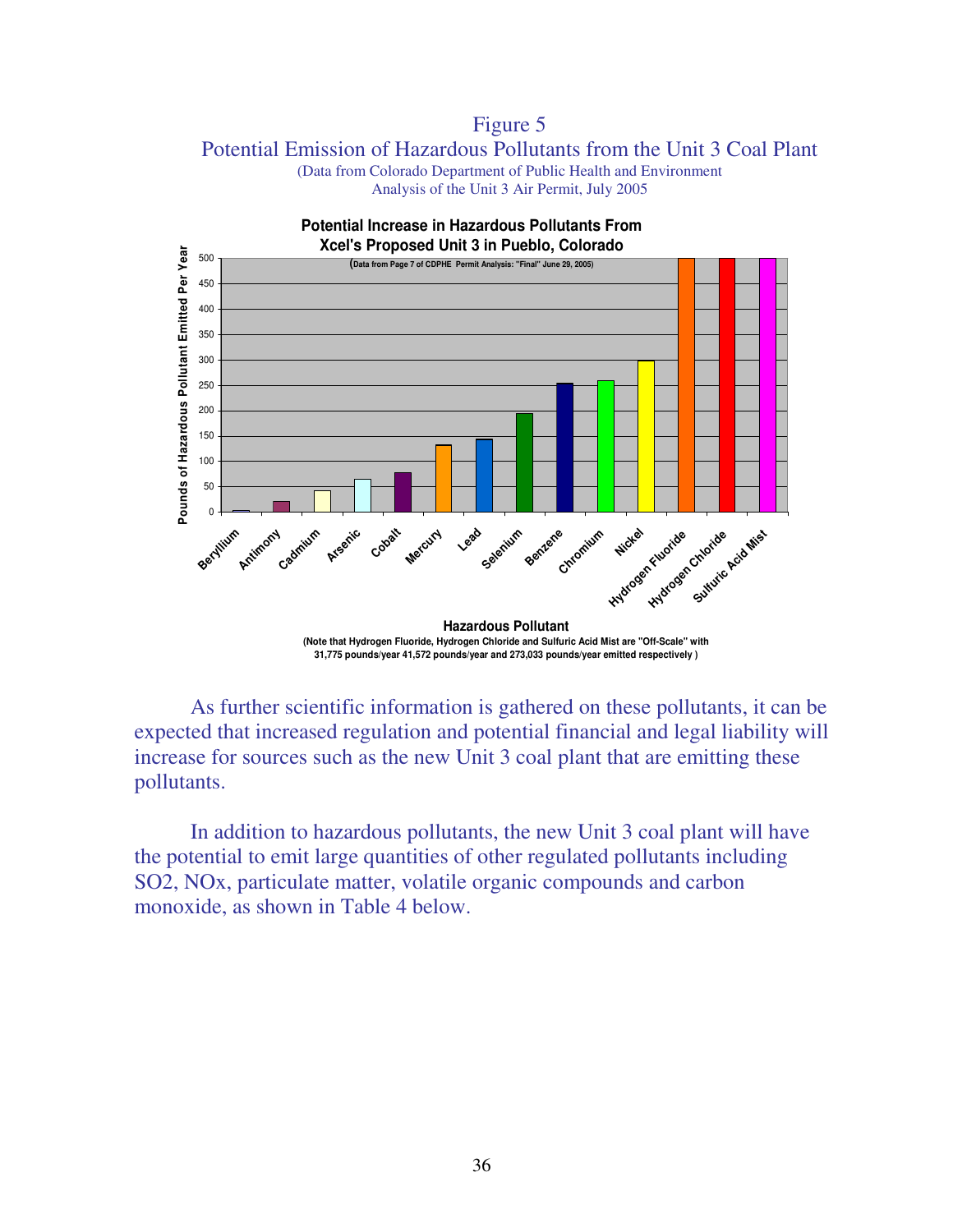#### **Table 4**

#### **Unit 3 Potential Emissions of Air Pollutants From CDPHE Analysis of Air Permit, July 2005**

| <b>Pollutant</b>          | <b>Unit 3 Potential Emissions</b><br><b>Per Year</b> |  |  |
|---------------------------|------------------------------------------------------|--|--|
| <b>SO2</b>                | 3250 Tons/Yr                                         |  |  |
| <b>NOx</b>                | 2600 Tons/Yr                                         |  |  |
| <b>PM-10 Particulates</b> | 650 Tons/Yr                                          |  |  |
| <b>Volatile Organic</b>   | 114 Tons/Yr                                          |  |  |
| <b>Compounds</b>          |                                                      |  |  |
| <b>Carbon Monoxide</b>    | 4225 Tons/Yr                                         |  |  |

#### **H. The Unit 3 Coal Plant Will Produce Large Amounts of Coal Combustion Waste (e.g. Ash) Which Is Likely to Carry Financial and Legal Liability Concerns**

A number of dramatic spills of coal ash have occurred in recent years. For example, in the week before Christmas 2008 a coal ash containment pond in Tennessee broke flooding areas with coal ash sludge and potentially contaminating water supplies.<sup>88</sup> The federal government is expected to move forward on the regulation of coal ash<sup>89</sup> and these regulations could increase operating costs (as well as legal liability risks) for the Unit 3 coal plant.

#### **I. Coal Plants Make it Harder to Incorporate Wind and Solar Energy and Can Reduce a Utility's Appetite for Clean Energy**

Coal plants do not ramp up and down as quickly as natural gas plants, so they do not complement wind and solar resources as well as gas plants. When Xcel recently studied the incorporation of more wind on its system in Colorado

<sup>88</sup> See "Coal Ash Spill Revives Issues of Its Hazards," New York Times, December 24, 2008 available at http://www.nytimes.com/2008/12/25/us/25sludge.html.

<sup>&</sup>lt;sup>89</sup> See "Administration Plans New Regulation on Coal Ash Ponds," New York Times, March 9, 2009 available at http://www.nytimes.com/2009/03/08/us/politics/08ash.html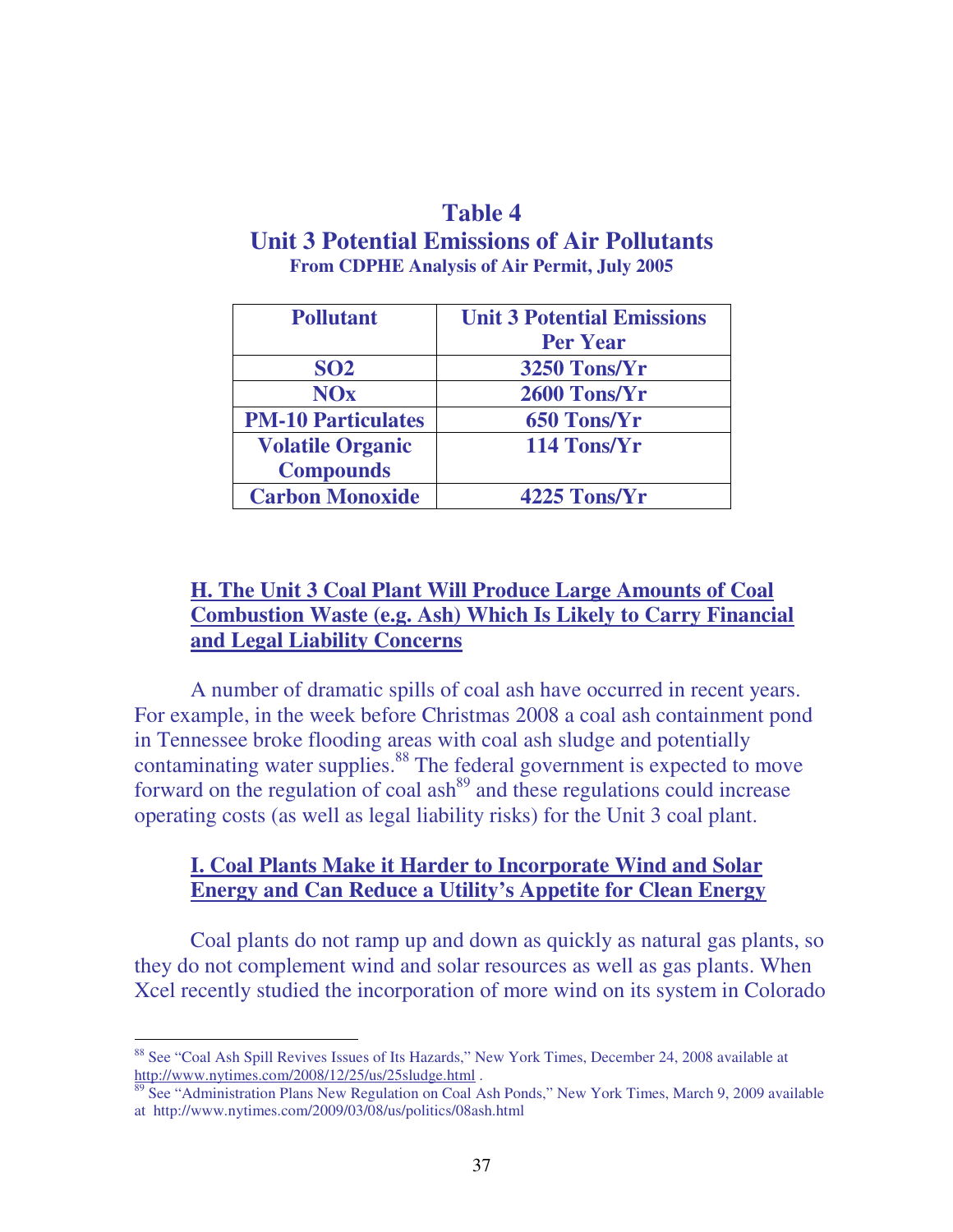it realized that it was already having to consider the cycling of coal plants to accommodate the growing amount of wind on its system.<sup>90</sup> If the Unit 3 coal plant is brought on line it will probably make it more difficult to accommodate more wind and solar energy on Xcel's Colorado system. In addition, just as eating chocolate cheesecake before dinner can spoil your appetite for more healthy foods, moving forward with the Unit 3 coal plant is likely to dampen Xcel's appetite for more wind and solar on its Colorado system.

#### **III. COLORADO'S CHOICES--WHAT DO WE DO NOW?**

#### **A. The Story of the Peanut Corporation of America—A Warning Worth Heeding….**

In late 2008, the Peanut Corporation of America apparently knowningly shipped salmonella contaminated peanut butter to a number of outlets. The salmonella sickened hundreds of people and is thought to have led to the death of several people. As the story unfolded, the peanut butter cream was recalled and the Peanut Corporation of America filed for Chapter 7 bankruptcy.<sup>91</sup>

Undoubtedly the Peanut Corporation of America management did not want to take the short term loss that would go with holding the peanut butter cream back since it had already paid for the peanuts and the processing. It is clear in hindsight, though, that the company would have been better off to recognize the mistake and take appropriate action—including managing the short-term loss—instead of moving forward down a road that has led the company into bankruptcy.

The Unit 3 coal plant is supposed to have a 60 year life span, yet it will be extremely difficult to keep the coal plant operating as a coal plant for that period of time and operating costs are likely to mount dramatically. It appears that it would behoove both Xcel and those regulating the company to acknowledge the mistake that has been made and to give serious consideration to paying off the coal plant without operating it, $92$  while freeing Xcel and Colorado to move forward into the post-fossil fuel world. The alternative is to

<sup>&</sup>lt;sup>90</sup> See "Wind Integration Study for Public Service of Colorado: Addendum—Detailed Analysis of 20% Wind Penetration," by EnerNex for Xcel Energy, December 1, 2008. See the "Appendix B—Discussion of Coal Unit Impacts," for a discussion of the probable need to begin cycling coal plants as more wind is added to Xcel's Colorado system.

<sup>&</sup>lt;sup>91</sup> See "Salmonella-hit peanut company files for bankruptcy," Reuters, February 13, 2009 available at http://www.reuters.com/article/topNews/idUSTRE51C67C20090213

<sup>&</sup>lt;sup>92</sup> Preliminary information from Discovery Responses from Xcel in Docket 08S-520E indicate that the coal plant could probably be paid off with a 1-2% increase in rates for the next 30 or so years.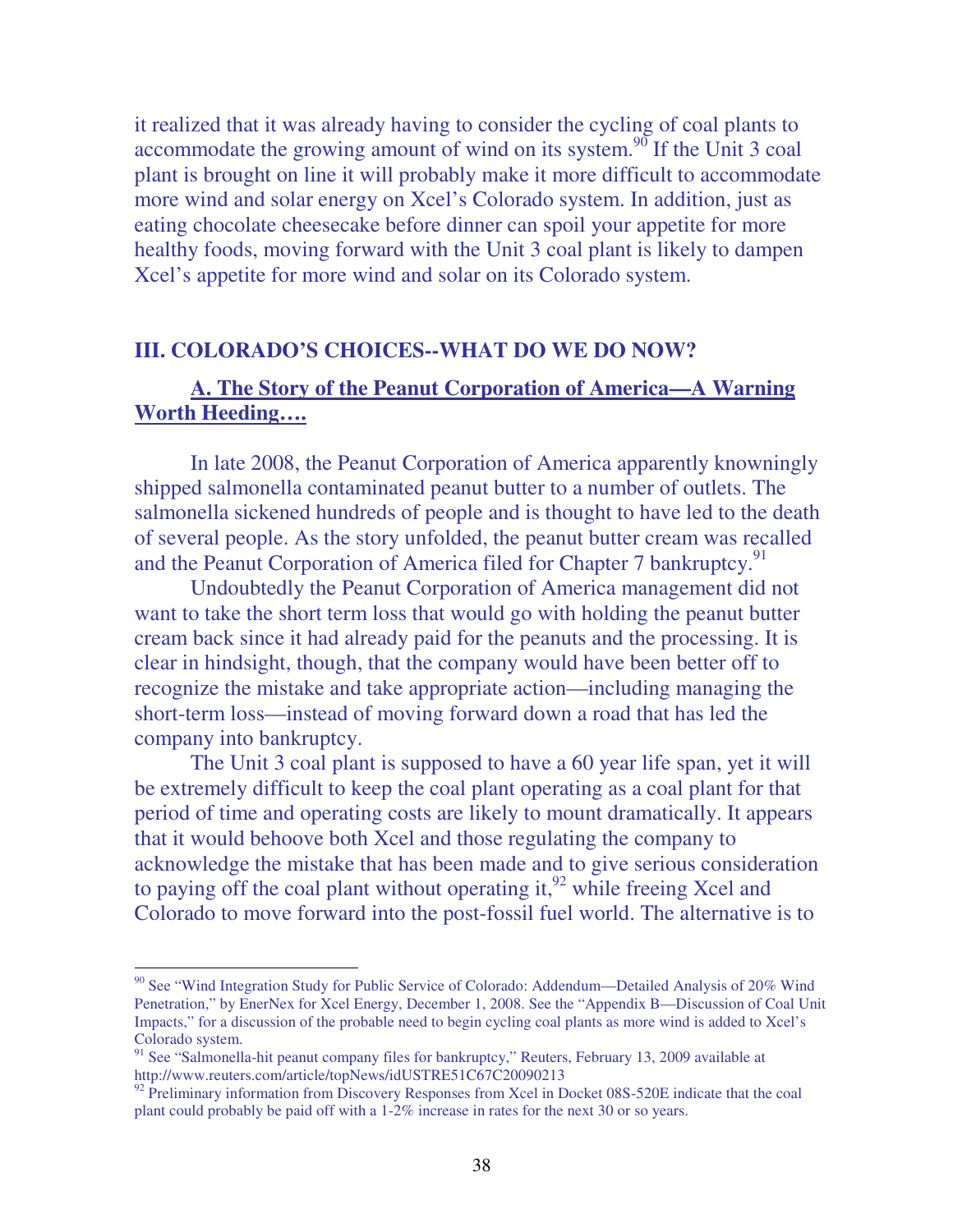drain billions of dollars of operating costs out of Colorado for an asset that is highly unlikely to function for its intended life.

#### **B. Choice #1—Do Nothing and Proceed with the Unit 3 Coal Plant**

 Xcel, the Public Utilities Commission and Colorado's top political leaders have indicated that they don't intend to do anything to reevaluate the issue of moving forward with the Unit 3 coal plant because it is already permitted and constructed. The consequences of doing nothing and allowing Xcel to move forward with the coal plant are likely to include:

- Taking billions of dollars of operating costs out of Colorado and sending them out of state.
- The needless emission of millions of tons of CO2 each year and over 2 pounds of mercury a week while the coal plant operates.
- Dramatically increasing operating costs as the cost of coal increases and the financial risks associated with emissions of CO2 and other pollutants such as mercury mount.
- Missing the opportunity to invest in increased levels of Coloradobased wind, solar and efficiency resources that will keep Colorado's energy dollars in the state while building a carbonfree energy system that will have a good chance of "keeping the lights on" in this century.
- Increasing constraints on coal supplies that can threaten the reliability of the electric grid.
- Increased legal and financial risk for Xcel, one of the country's largest utilities and the operator of what is likely to be one of the country's last conventional coal plants.
- Wasting the decade of the 2010's and then finding ourselves with a non-functional and very expensive coal plant that is likely to lose its coal supply long before its expected life is over.

#### **C. Choice #2—Recognizing Our Mistake, Paying Off the Coal Plant and Moving Forward Into the 21st Century**

 The alternative choice to allowing the Unit 3 coal plant to proceed is to recognize the mistake that has been made and to take constructive action to address the mistake—ensuring that both the financial health of Xcel and the long-term interests of the State and of ratepayers are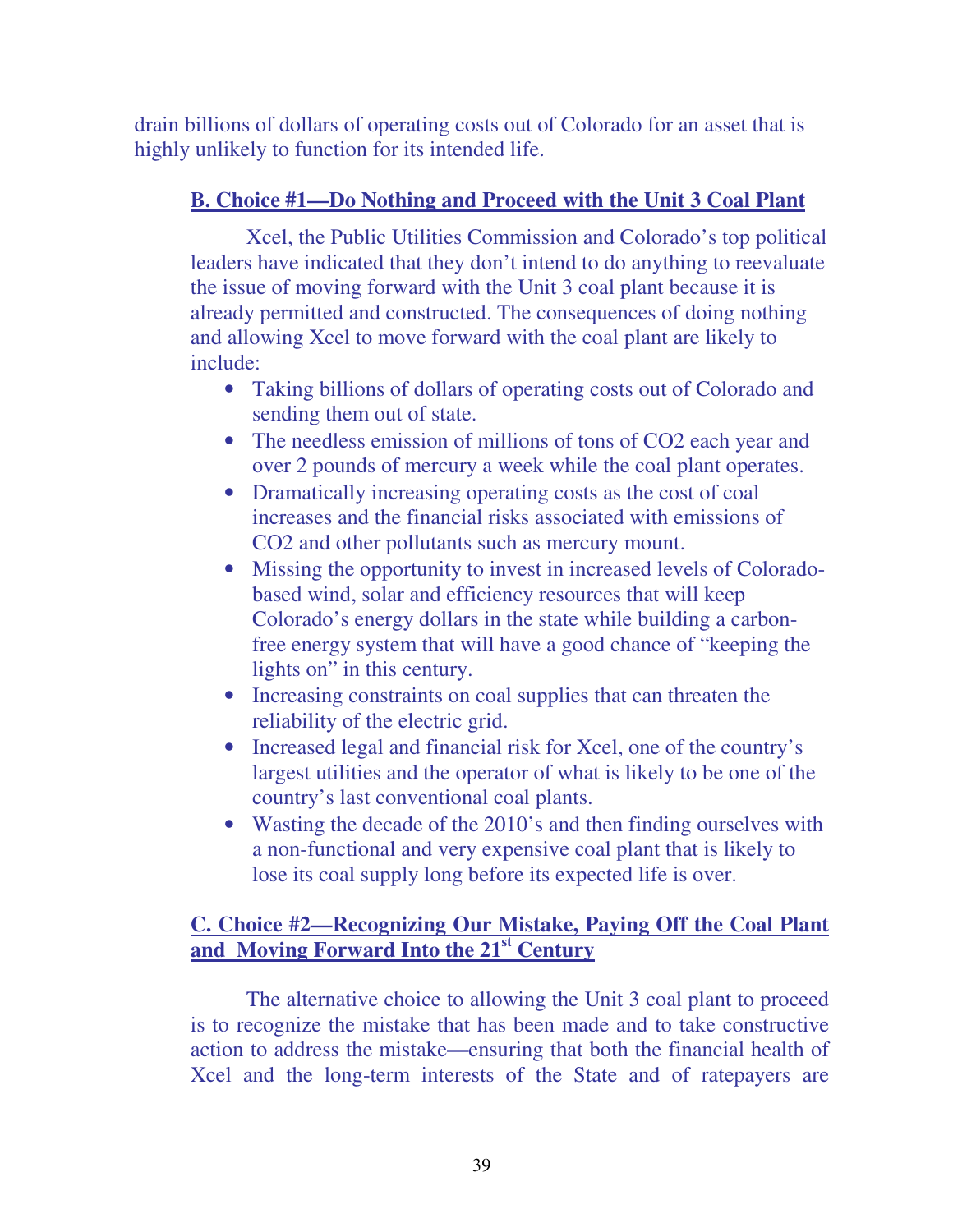considered. While this second path appears to be more difficult at first, it soon becomes obvious that it has a number of benefits including:

- Spending our time and money building the carbon-free infrastructure that will serve future generations for decades to come—because once wind and solar projects are built, they just keep on producing carbon- and fuel-free electricity.
- Keeping Colorado's energy dollars circulating in Colorado instead of heading north to Wyoming on those "empty" coal trains.
- Avoiding the emission of pollutants such as CO2 and mercury that will remain in the environment essentially forever—leaving a legacy to future generations that is likely to be extremely difficult to manage.
- Preserving Colorado's water resources for agriculture, industrial and residential uses that will support proportionately much greater levels of economic productivity.
- Building an electric generating structure that can provide reliable electricity in the 2020's and beyond—at a time when coal supply constraints will become increasingly obvious to everyone involved.
- Preventing Xcel from going further down an imprudent path that could have very serious legal and financial consequences for the company and for the state.

#### **D. Who Will Lead the Way??**

One might hope that Colorado's elected and appointed officials would show courageous and visionary leadership on this issue so that our state does not waste any more money than it already has. Unfortunately, it does not appear that this will be the case. That means that it will be up to the people to lead the way through discussion, action and organizing. This is often how social change has been achieved in the past and it appears that once again the old adage will need to be affirmed—"When the people lead, the leaders will follow!"